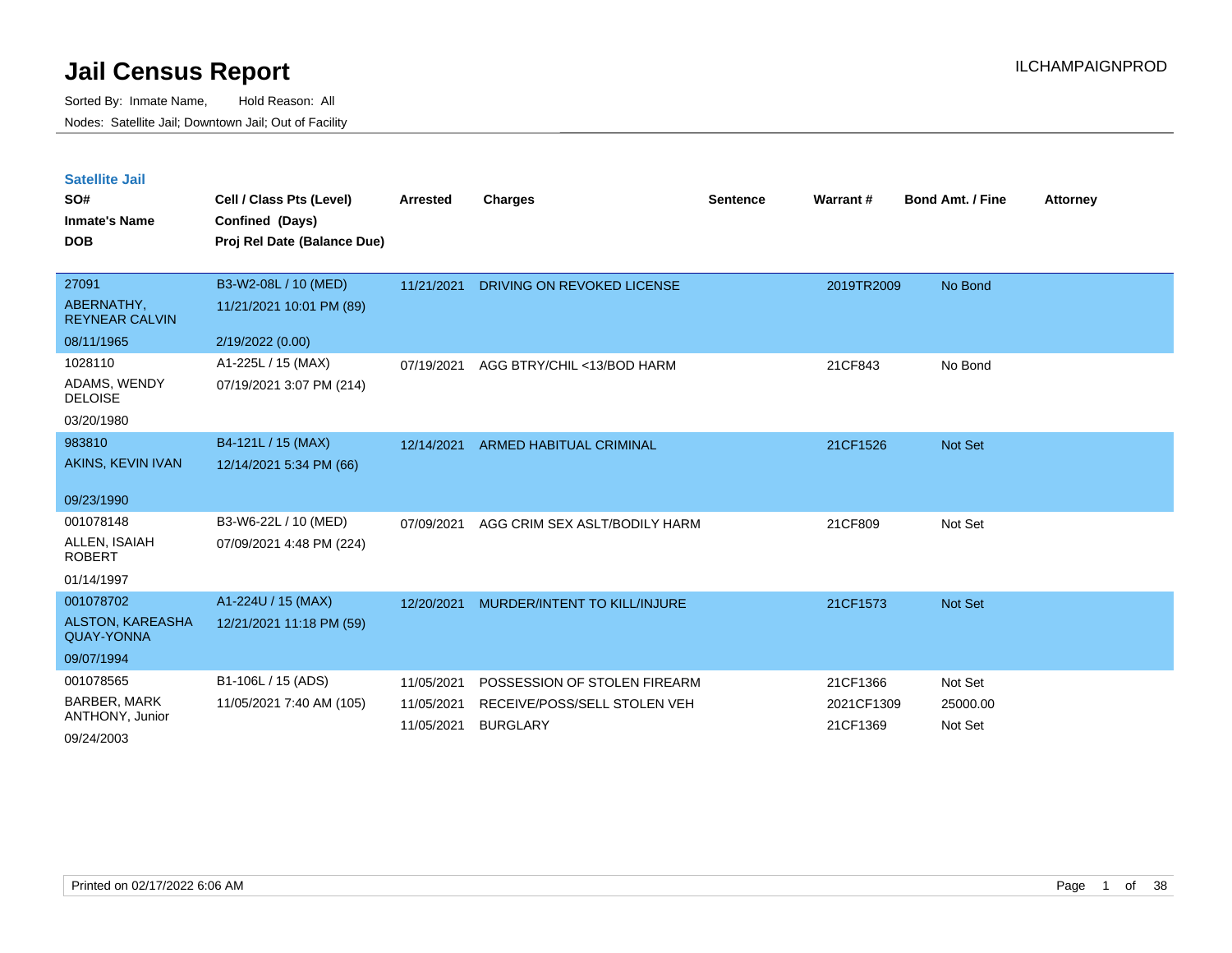| SO#<br><b>Inmate's Name</b><br><b>DOB</b>                          | Cell / Class Pts (Level)<br>Confined (Days)<br>Proj Rel Date (Balance Due) | <b>Arrested</b>                        | <b>Charges</b>                                                                                                                                                                                                                                                                  | <b>Sentence</b> | Warrant#                                                                            | <b>Bond Amt. / Fine</b>                                                       | <b>Attorney</b> |
|--------------------------------------------------------------------|----------------------------------------------------------------------------|----------------------------------------|---------------------------------------------------------------------------------------------------------------------------------------------------------------------------------------------------------------------------------------------------------------------------------|-----------------|-------------------------------------------------------------------------------------|-------------------------------------------------------------------------------|-----------------|
| 518851<br><b>BARKER, ALEXANDER</b><br><b>MASSIE</b><br>09/24/1986  | B1-105U / 10 (MED)<br>01/11/2022 2:37 PM (38)                              | 01/11/2022<br>01/11/2022<br>01/11/2022 | FELON POSS/USE WEAPON/FIREARM<br>01/11/2022 POSS AMT CON SUB EXCEPT(A)/(D)<br>01/11/2022 BAD CHK/OBTAIN CON PROP/>150<br><b>BAD CHK/OBTAIN CON PROP/&gt;150</b><br>01/11/2022 METH DELIVERY/15<100 GRAMS<br>DRIVING ON REVOKED LICENSE<br>01/11/2022 OBSTRUCTING IDENTIFICATION |                 | 20CF361<br>2020CF863<br>20CF192<br>19CF1686<br>20CF1383<br>2020TR16539<br>2020CM222 | 15000.00<br>15000.00<br>15000.00<br>15000.00<br>No Bond<br>1500.00<br>1500.00 |                 |
| 1073281<br><b>BASLER, MONET</b><br><b>MARISA</b><br>08/17/1994     | A2-222U / 5 (MIN)<br>11/15/2021 11:08 PM (95)                              | 11/15/2021                             | DOM BTRY/CONTACT/1-2 PRECONV                                                                                                                                                                                                                                                    |                 | 2021CF206                                                                           | 5000.00                                                                       |                 |
| 1065492<br><b>BODIES, CHARLES</b><br><b>DEANGELO</b><br>09/30/1981 | BOOKH-7<br>02/16/2022 11:42 AM (2)                                         | 02/16/2022                             | PAROLE REVOCATION                                                                                                                                                                                                                                                               |                 | SG2106785                                                                           | No Bond                                                                       |                 |
| 923208<br>BREADY, ANDREW<br><b>NICHOLAS</b><br>06/08/1988          | A4-107L / 10 (ADS)<br>01/22/2022 7:43 PM (27)                              | 01/22/2022                             | <b>CRIM TRES TO RES/PERS PRESENT</b>                                                                                                                                                                                                                                            |                 | 22CF92                                                                              | Not Set                                                                       |                 |
| 990633<br><b>BRIFFORD, WILLIE</b><br>Junior<br>09/13/1987          | BOOKH-8<br>02/15/2022 8:56 AM (3)                                          | 02/15/2022                             | POSS AMT CON SUB EXCEPT(A)/(D)<br>02/15/2022 CIVIL FTA WARRANT                                                                                                                                                                                                                  | 5y (DOC)        | 2017CF598<br>019F154                                                                | No Bond<br>2500.00                                                            |                 |
| 61675<br><b>BROWN, ANTONIO</b><br><b>BURNETT</b><br>03/04/1983     | A3-217L / 10 (ADS)<br>02/10/2022 3:28 PM (8)                               |                                        | 02/10/2022 AGG DISCHARGE FIREARM/OCC BLDG<br>02/11/2022 POSSESSING A CONTROLLED SUBSTANG                                                                                                                                                                                        |                 | 20CF374<br>22CF168                                                                  | 100000.00<br>Not Set                                                          |                 |
| 001078008<br><b>BROWN, CODY</b><br><b>RUSSELL</b><br>02/15/2004    | BOOKH-8<br>02/15/2022 9:17 AM (3)                                          |                                        | 02/15/2022 AGG BATTERY/DISCHARGE FIREARM                                                                                                                                                                                                                                        |                 | 21CF1090                                                                            | 500000.00                                                                     |                 |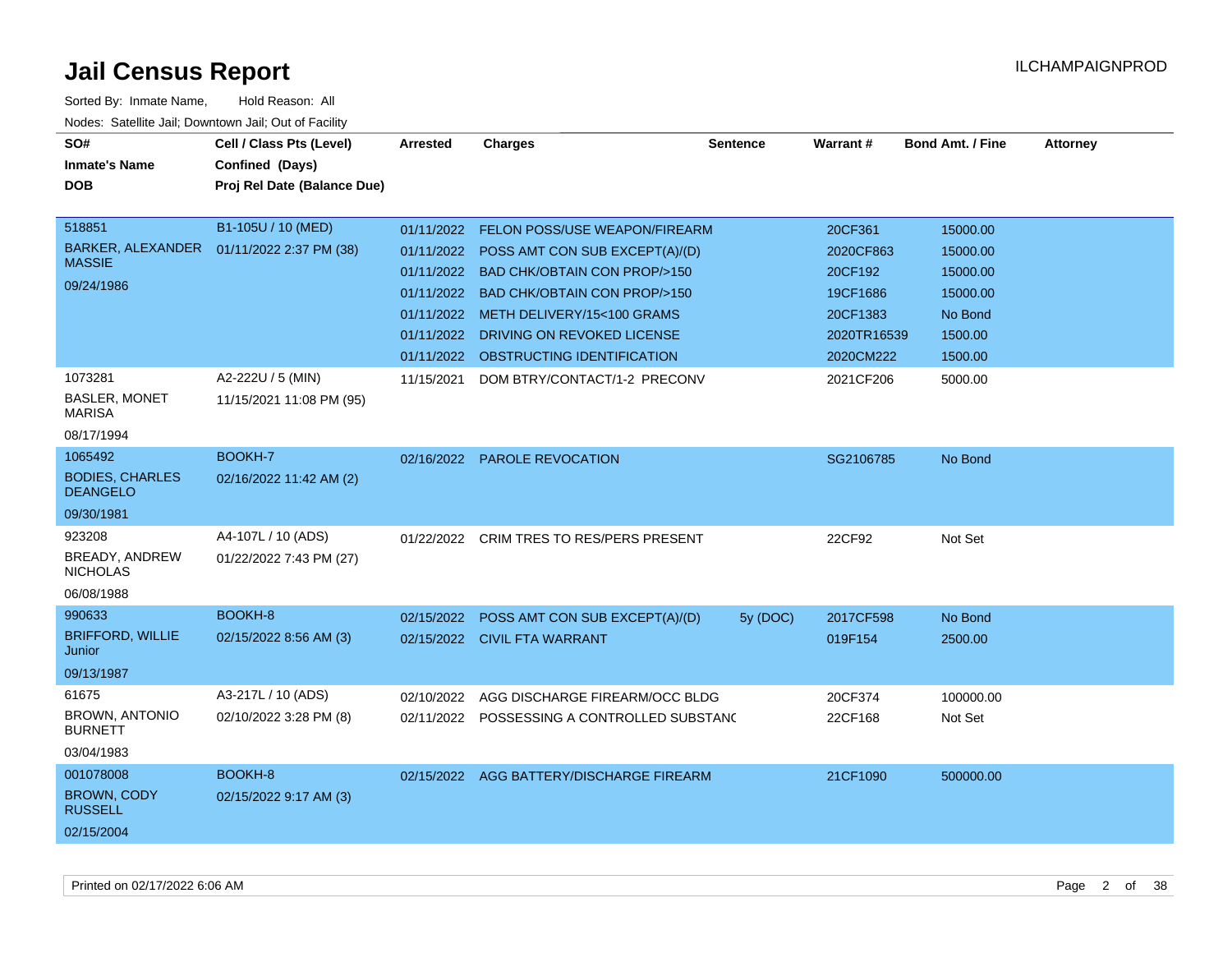Sorted By: Inmate Name, Hold Reason: All Nodes: Satellite Jail; Downtown Jail; Out of Facility

| roacs. Catellite Jall, Downtown Jall, Out of Facility     |                                             |                   |                                           |                 |            |                         |                 |
|-----------------------------------------------------------|---------------------------------------------|-------------------|-------------------------------------------|-----------------|------------|-------------------------|-----------------|
| SO#                                                       | Cell / Class Pts (Level)                    | Arrested          | <b>Charges</b>                            | <b>Sentence</b> | Warrant#   | <b>Bond Amt. / Fine</b> | <b>Attorney</b> |
| <b>Inmate's Name</b>                                      | Confined (Days)                             |                   |                                           |                 |            |                         |                 |
| <b>DOB</b>                                                | Proj Rel Date (Balance Due)                 |                   |                                           |                 |            |                         |                 |
|                                                           |                                             |                   |                                           |                 |            |                         |                 |
| 51247                                                     | B1-202U / 10 (MED)                          | 04/15/2021        | FELON POSS/USE WEAPON/FIREARM             |                 | 21CF411    | Not Set                 |                 |
| <b>BROWN, DANTE</b><br><b>MAURICE</b>                     | 04/15/2021 6:24 PM (309)                    |                   |                                           |                 |            |                         |                 |
| 04/19/1979                                                |                                             |                   |                                           |                 |            |                         |                 |
| 29957                                                     | B4-222L / 15 (MAX)                          | 11/13/2021        | FELON POSS/USE WEAPON/FIREARM             |                 | 21CF1390   | Not Set                 |                 |
| BROWN, RODNEY<br>LOUIS                                    | 11/13/2021 8:57 PM (97)                     |                   | 11/13/2021 AGG CRIM SX AB/>5 YR OLDER VIC |                 | 2019CF0718 | 250000.00               |                 |
| 01/07/1968                                                |                                             |                   |                                           |                 |            |                         |                 |
| 981645                                                    | B4-224L / 15 (MAX)                          | 01/27/2022 MURDER |                                           |                 | 22CF114    | 1000000.00              |                 |
| <b>BRUMFIELD,</b><br><b>JONATHAN EZEKEIL</b>              | 01/27/2022 8:15 PM (22)                     |                   |                                           |                 |            |                         |                 |
| 08/03/1989                                                |                                             |                   |                                           |                 |            |                         |                 |
| 001078739                                                 | A2-122L / 5 (ADS)                           |                   | 01/05/2022 CRIMINAL TRESPASS BUILDING     |                 | 2020CM392  | 1000.00                 |                 |
| BRYANT, JUDITH ANN                                        | 01/05/2022 6:36 PM (44)                     |                   |                                           |                 |            |                         |                 |
|                                                           |                                             |                   |                                           |                 |            |                         |                 |
| 10/22/1957                                                |                                             |                   |                                           |                 |            |                         |                 |
| 001077954                                                 | B3-W7-28L / 10 (MED)                        | 12/21/2021        | <b>RESIDENTIAL BURGLARY</b>               |                 | 21CF1570   | Not Set                 |                 |
|                                                           | CALKINS, STEVEN RAY 12/21/2021 6:35 AM (59) |                   |                                           |                 |            |                         |                 |
|                                                           |                                             |                   |                                           |                 |            |                         |                 |
| 01/01/1992                                                |                                             |                   |                                           |                 |            |                         |                 |
| 39474                                                     | B1-101U / 10 (ADS)                          | 07/06/2021        | MFG/DEL 15<100 GR HEROIN/ANLG             |                 | 21CF792    | Not Set                 |                 |
| CAMPBELL, AARON<br><b>JACOB</b>                           | 07/06/2021 11:56 PM (227)                   |                   |                                           |                 |            |                         |                 |
| 07/18/1974                                                |                                             |                   |                                           |                 |            |                         |                 |
| 001078211                                                 | BOOKH-3                                     | 02/16/2022        | <b>DOMESTIC BATTERY</b>                   |                 | 22CMAWOW   | Not Set                 |                 |
| CARR, HENRY JAMEN, 02/16/2022 3:16 PM (2)<br><b>Third</b> |                                             |                   | 02/16/2022 CRIM DAMAGE TO PROPERTY <\$500 |                 | 22CMAWOW   | Not Set                 |                 |
| 07/03/1999                                                |                                             |                   |                                           |                 |            |                         |                 |
| 1060436                                                   | B1-106U / 10 (ADS)                          |                   | 01/06/2022 AGGRAVATED UNLAWFUL RESTRAINT  |                 | 22CF29     | Not Set                 |                 |
| CARTER, DERESHEO<br><b>DEWAYNE</b>                        | 01/06/2022 8:43 PM (43)                     |                   | 01/06/2022 FELON ESCAPE/PEACE OFFICER     |                 | 22CF28     | Not Set                 |                 |
| 09/10/1991                                                |                                             |                   |                                           |                 |            |                         |                 |

Printed on 02/17/2022 6:06 AM Page 3 of 38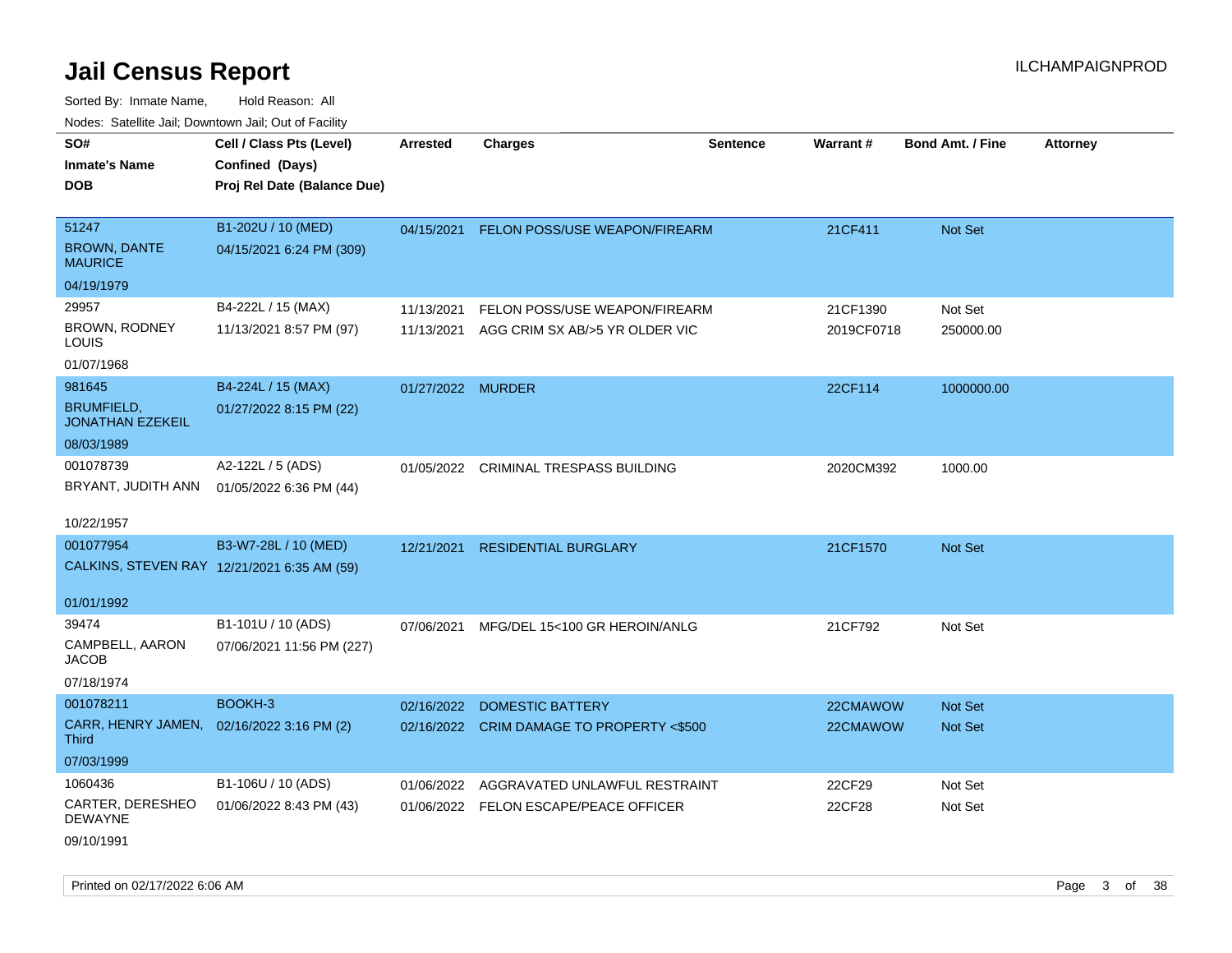Sorted By: Inmate Name, Hold Reason: All Nodes: Satellite Jail; Downtown Jail; Out of Facility

| roaco. Catolino cali, Domntonn cali, Out of Facility |                                              |                 |                                           |                 |              |                         |                 |
|------------------------------------------------------|----------------------------------------------|-----------------|-------------------------------------------|-----------------|--------------|-------------------------|-----------------|
| SO#                                                  | Cell / Class Pts (Level)                     | <b>Arrested</b> | <b>Charges</b>                            | <b>Sentence</b> | Warrant#     | <b>Bond Amt. / Fine</b> | <b>Attorney</b> |
| <b>Inmate's Name</b>                                 | Confined (Days)                              |                 |                                           |                 |              |                         |                 |
| <b>DOB</b>                                           | Proj Rel Date (Balance Due)                  |                 |                                           |                 |              |                         |                 |
|                                                      |                                              |                 |                                           |                 |              |                         |                 |
| 001077353                                            | A3-211L / 15 (MAX)                           |                 | 02/12/2022 FELON POSS/USE WEAPON/FIREARM  |                 | 22CF173      | No Bond                 |                 |
| CARTER, JAMES<br><b>IVORY</b>                        | 02/13/2022 1:19 AM (5)                       |                 | 02/12/2022 ALCOHOL SALES - MINOR 19-20    |                 | 2020OV127    | 1000.00                 |                 |
| 08/12/2000                                           |                                              |                 |                                           |                 |              |                         |                 |
| 958898                                               | BOOK-OPEN / 15 (ADS)                         |                 | 02/08/2022 AGGRAVATED DOMESTIC BATTERY    |                 | 2021 CF 1409 | Not Set                 |                 |
| <b>CHAMBERS, GARY</b><br>DANTE                       | 02/08/2022 2:27 PM (10)                      |                 |                                           |                 |              |                         |                 |
| 05/24/1973                                           |                                              |                 |                                           |                 |              |                         |                 |
| 1029088                                              | B1-201U / 10 (MED)                           | 12/21/2021      | <b>FELON POSS/USE FIREARM PRIOR</b>       |                 | 21CF1338     | 250000.00               |                 |
| <b>CHAPPLE, MALIK</b><br><b>BIANCO</b>               | 12/22/2021 10:02 AM (58)                     |                 |                                           |                 |              |                         |                 |
| 10/25/1994                                           |                                              |                 |                                           |                 |              |                         |                 |
| 001078838                                            | A3-116L / 15 (MAX)                           |                 | 02/12/2022 PRED CRIM SEX ASLT/BODILY HARM |                 | 21CF30       | 150000.00               |                 |
| <b>CLAYTON, KAREEM</b><br>JAMAL                      | 02/12/2022 8:55 AM (6)                       |                 |                                           |                 |              |                         |                 |
| 02/03/1974                                           |                                              |                 |                                           |                 |              |                         |                 |
| 001078812                                            | A3-112U / 15 (ADS)                           |                 | 02/01/2022 ARMED ROBBERY/ARMED W/FIREARM  |                 | 22CF145      | Not Set                 |                 |
| <b>COBB, SINTRAE</b><br><b>SANCHEZ</b>               | 02/01/2022 8:33 PM (17)                      |                 |                                           |                 |              |                         |                 |
| 07/05/2002                                           |                                              |                 |                                           |                 |              |                         |                 |
| 001077485                                            | A2-222L / 15 (MAX)                           | 12/21/2021      | MURDER/INTENT TO KILL/INJURE              |                 | 2021CF1282   | 1000000.00              |                 |
| COLBERT, ARIEANA<br><b>FELICIA</b>                   | 12/21/2021 2:08 PM (59)                      |                 |                                           |                 |              |                         |                 |
| 12/13/2000                                           |                                              |                 |                                           |                 |              |                         |                 |
| 34805                                                | B4-227U / 15 (MAX)                           | 10/01/2021      | <b>DOMESTIC BATTERY</b>                   |                 | 21CF1183     | Not Set                 |                 |
|                                                      | CONERLY, KIN JOSEPH 10/01/2021 1:53 AM (140) | 10/01/2021      | ARMED HABITUAL CRIMINAL                   |                 | 21CF1184     | Not Set                 |                 |
| 11/16/1971                                           |                                              | 10/06/2021      | POSS STOLEN VEHICLE > \$25,000            |                 | 19CF1786     | <b>Not Set</b>          |                 |
| 1074319                                              | B1-104L / 15 (MAX)                           | 10/12/2021      | AGGRAVATED CRUELTY TO ANIMALS             |                 | 21CF1238     | Not Set                 |                 |
| CRAIG, DAVUCCI<br><b>DAVION</b>                      | 10/12/2021 11:36 AM (129)                    | 10/14/2021      | <b>MURDER</b>                             |                 | 21CF1239     | Not Set                 |                 |
| 08/02/2001                                           |                                              |                 |                                           |                 |              |                         |                 |

Printed on 02/17/2022 6:06 AM Page 4 of 38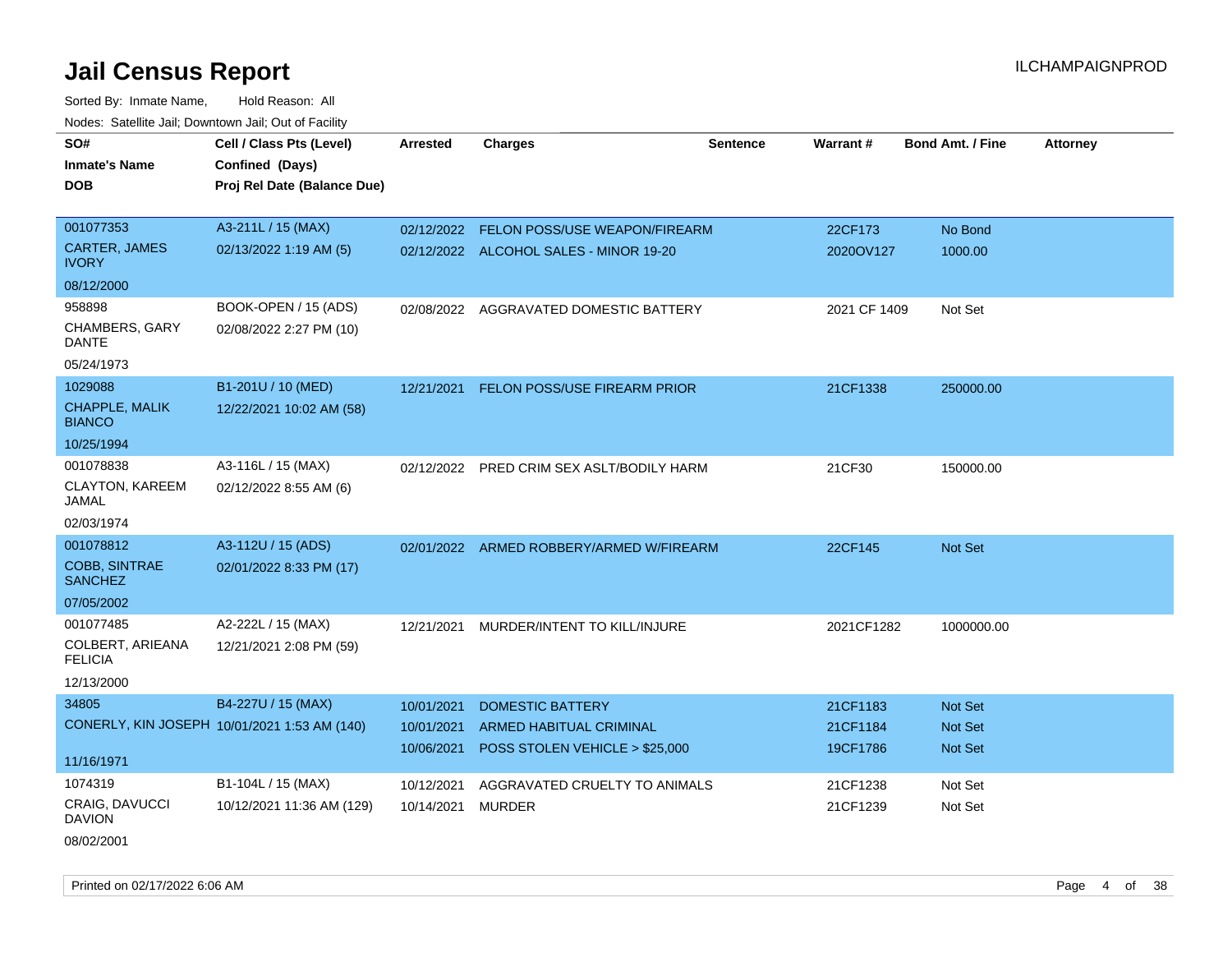Sorted By: Inmate Name, Hold Reason: All Nodes: Satellite Jail; Downtown Jail; Out of Facility

| Noucs. Catchite sail, Downtown sail, Out of Facility |                             |                 |                                          |                 |            |                         |          |
|------------------------------------------------------|-----------------------------|-----------------|------------------------------------------|-----------------|------------|-------------------------|----------|
| SO#                                                  | Cell / Class Pts (Level)    | <b>Arrested</b> | <b>Charges</b>                           | <b>Sentence</b> | Warrant#   | <b>Bond Amt. / Fine</b> | Attorney |
| <b>Inmate's Name</b>                                 | Confined (Days)             |                 |                                          |                 |            |                         |          |
| <b>DOB</b>                                           | Proj Rel Date (Balance Due) |                 |                                          |                 |            |                         |          |
|                                                      |                             |                 |                                          |                 |            |                         |          |
| 001078832                                            | A3-217U / 10 (ADS)          |                 | 02/10/2022 FELON POSS/USE WEAPON/FIREARM | 3y (DOC)        | 21CF350    | No Bond                 |          |
| CRAWFORD,<br><b>LAMARKUS LAVELL</b>                  | 02/10/2022 2:32 PM (8)      |                 |                                          |                 |            |                         |          |
| 07/04/1989                                           |                             |                 |                                          |                 |            |                         |          |
| 001077549                                            | B2-T3-10L / 10 (SPH)        | 12/22/2020      | PRED CRIM SEX ASLT/VICTIM <13            |                 | 2020CF1469 | Not Set                 |          |
| CRISTOBAL-MATEO,<br><b>CRISTOBAL</b>                 | 12/22/2020 1:17 PM (423)    |                 |                                          |                 |            |                         |          |
| 12/02/1988                                           |                             |                 |                                          |                 |            |                         |          |
| 1076848                                              | A4-103L / 15 (ADS)          | 01/18/2022      | AGG BATTERY/PUBLIC PLACE                 |                 | 20CF1491   | No Bond                 |          |
| <b>CROSS, STEED</b><br><b>GATHON</b>                 | 01/18/2022 4:02 PM (31)     |                 | 02/09/2022 WARRANT OUT OF COUNTY         |                 | 2016CF668  | No Bond                 |          |
| 10/11/1974                                           |                             |                 |                                          |                 |            |                         |          |
| 988538                                               | A4-202L / 10 (MED)          | 12/21/2021      | AGGRAVATED DOMESTIC BATTERY              |                 | 21CF1564   | Not Set                 |          |
| DAVIDSON, HARLEY<br><b>KYLE SCOTT</b>                | 12/21/2021 5:45 AM (59)     |                 |                                          |                 |            |                         |          |
| 08/05/1990                                           |                             |                 |                                          |                 |            |                         |          |
| 1023587                                              | B1-203U / 15 (MAX)          | 09/24/2021      | MFG/DEL CANNABIS/2.5-10 GRAMS            |                 | 21CF1155   | Not Set                 |          |
| DAVIS, MARTIN<br><b>DENNIS</b>                       | 09/24/2021 9:38 PM (147)    | 09/24/2021      | <b>ARMED HABITUAL CRIMINAL</b>           |                 | 2021-CF681 | 500000.00               |          |
| 12/02/1994                                           |                             |                 |                                          |                 |            |                         |          |
| 001078538                                            | B1-205L / 10 (MED)          | 10/26/2021      | <b>CRIM SEX ASSAULT/FORCE</b>            |                 | 21CF1301   | Not Set                 |          |
| DAWKINS, LEN                                         | 10/26/2021 8:18 PM (115)    |                 |                                          |                 |            |                         |          |
| 03/23/1987                                           |                             |                 |                                          |                 |            |                         |          |
| 56972                                                | B3-W8-32L / 10 (MED)        | 08/30/2021      | POSS STOLEN VEHICLE > \$25,000           |                 | 21CF1044   | <b>Not Set</b>          |          |
| DAY, DANIEL JOSEPH                                   | 08/30/2021 3:07 PM (172)    | 09/04/2021      | <b>BURGLARY</b>                          |                 | 21CF1054   | Not Set                 |          |
|                                                      |                             |                 |                                          |                 |            |                         |          |
| 10/16/1982                                           |                             |                 |                                          |                 |            |                         |          |
| 64463                                                | A3-212L / 15 (MAX)          | 02/11/2022      | AGG DUI/3/BAC 0.16+                      | 14m (DOC)       | 21CF676    | No Bond                 |          |
| DOOLEY, CALVIN<br>DARWOOD                            | 02/11/2022 11:24 AM (7)     | 02/11/2022      | AGG DUI/3/BAC 0.16+                      | 18m (DOC)       | 20CF1326   | No Bond                 |          |

05/13/1982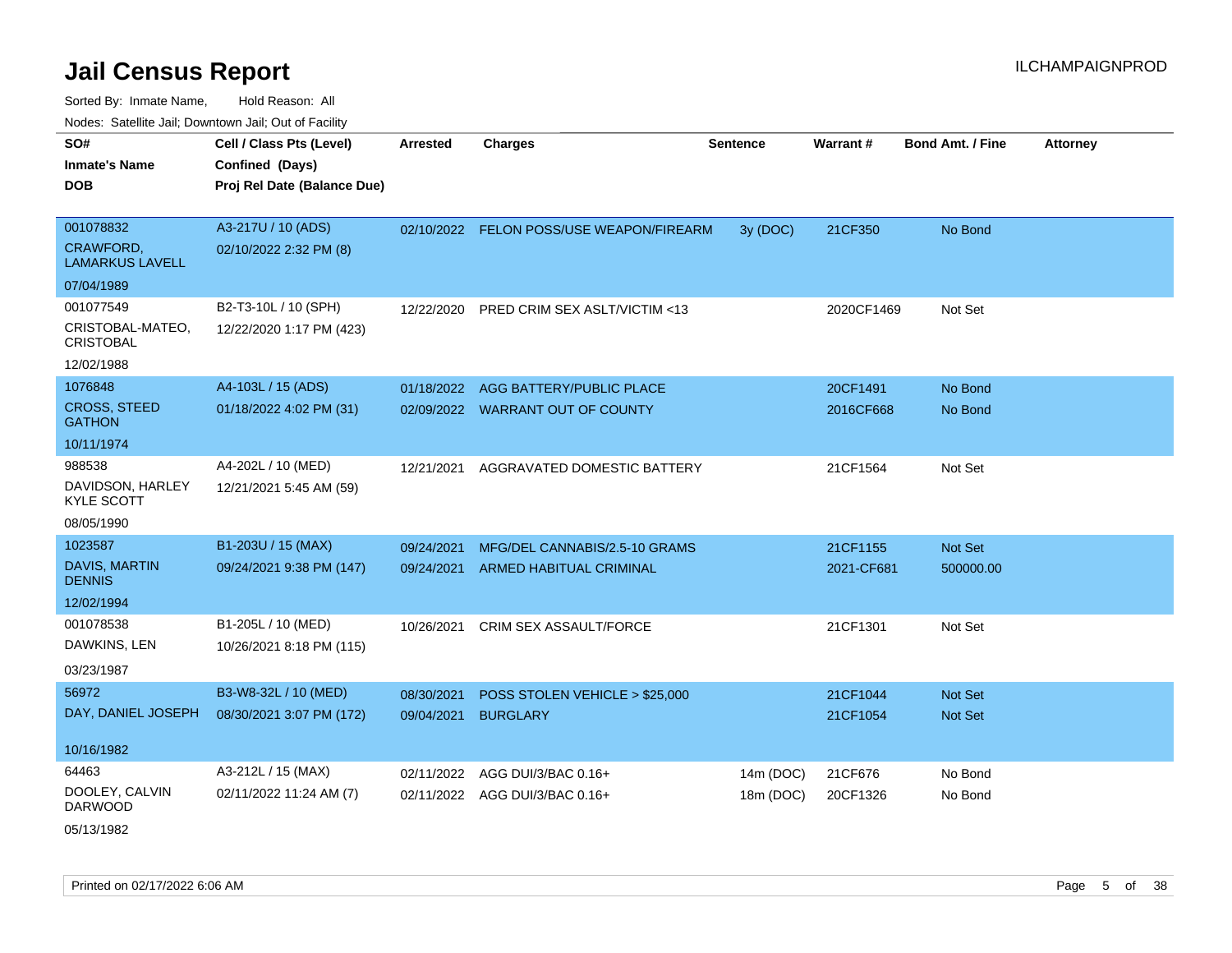Sorted By: Inmate Name, Hold Reason: All Nodes: Satellite Jail; Downtown Jail; Out of Facility

| SO#<br><b>Inmate's Name</b><br><b>DOB</b>  | Cell / Class Pts (Level)<br>Confined (Days)<br>Proj Rel Date (Balance Due) | <b>Arrested</b> | <b>Charges</b>                            | <b>Sentence</b> | Warrant#    | <b>Bond Amt. / Fine</b> | <b>Attorney</b> |
|--------------------------------------------|----------------------------------------------------------------------------|-----------------|-------------------------------------------|-----------------|-------------|-------------------------|-----------------|
| 25659                                      | B4-125L / 15 (MAX)                                                         | 06/15/2021      | <b>RESIDENTIAL BURGLARY</b>               |                 | 2020CF1218  | 50000.00                |                 |
| DORRIS, LORENZO                            | 06/15/2021 6:17 AM (248)                                                   | 06/15/2021      | <b>BURGLARY</b>                           |                 | 21CF689     | Not Set                 |                 |
| 07/19/1966                                 |                                                                            |                 |                                           |                 |             |                         |                 |
| 1074720                                    | B2-T4-13U / 15 (SPH)                                                       | 01/19/2022      | PRED CRIM SEX ASLT/VICTIM <13             |                 | 21CF1414    | 500000.00               |                 |
| ELVIR-REYES, JORGE<br><b>LEONARDO</b>      | 01/19/2022 1:43 PM (30)                                                    |                 |                                           |                 |             |                         |                 |
| 06/03/1988                                 |                                                                            |                 |                                           |                 |             |                         |                 |
| 43977                                      | B2-T1-02L / 5 (SPH)                                                        | 12/20/2021      | AGG FLEEING POLICE/21 MPH OVER            |                 | 21CF1566    | Not Set                 |                 |
| <b>EMKES, DOUGLAS</b><br><b>ALAN</b>       | 12/20/2021 9:59 AM (60)                                                    | 12/20/2021      | PAROLE REVOCATION                         |                 |             | No Bond                 |                 |
| 06/08/1959                                 |                                                                            |                 |                                           |                 |             |                         |                 |
| 987328                                     | A2-121L / 10 (MED)                                                         | 12/11/2021      | AGG ASLT PEACE OFF/FIRE/ER WRK            |                 | 21CF1515    | Not Set                 |                 |
| ERVIN, DEIDRA ANN<br><b>RUTH</b>           | 12/11/2021 8:48 PM (69)                                                    |                 |                                           |                 |             |                         |                 |
| 04/15/1991                                 |                                                                            |                 |                                           |                 |             |                         |                 |
| 1026175                                    | A3-112L / 10 (MED)                                                         | 02/06/2022      | FELON FAIL/RETURN FRM FURLOUGH            |                 | 21CF1554    | No Bond                 |                 |
| FALCONER, AVERY<br><b>FOX</b>              | 02/06/2022 4:49 AM (12)                                                    |                 | 02/06/2022 CITY OV ARREST                 |                 | 2021-OV-65  | 1000.00                 |                 |
| 04/07/1989                                 |                                                                            |                 | 02/07/2022 MFG/DEL 1<15 GR COCAINE/ANLG   | 6y (DOC)        | 2019CF1617  | No Bond                 |                 |
| 527081                                     | B3-W5-20L / 10 (MED)                                                       |                 | 09/06/2021 ARSON/REAL/PERSONAL PROP>\$150 |                 | 2021 CF 797 | 25000.00                |                 |
| FERGUSON,<br><b>CHRISTOPHER</b>            | 09/06/2021 1:18 PM (165)                                                   |                 |                                           |                 |             |                         |                 |
| 12/21/1981                                 |                                                                            |                 |                                           |                 |             |                         |                 |
| 1039744                                    | B4-224U / 15 (MAX)                                                         | 12/06/2021      | <b>MURDER</b>                             |                 | 20CF959     | 1000000.00              |                 |
| <b>FONVILLE, TREVOY</b><br><b>JERMAINE</b> | 12/06/2021 10:52 AM (74)                                                   |                 |                                           |                 |             |                         |                 |
| 01/13/1996                                 |                                                                            |                 |                                           |                 |             |                         |                 |
| 518395                                     | B2-T3-12L / 15 (SPH)                                                       | 07/07/2020      | CRIMINAL SEXUAL ASSAULT                   |                 | 2020-CF735  | 250000.00               |                 |
|                                            | FRANDLE, MARK RYAN 07/07/2020 3:42 PM (591)                                |                 |                                           |                 |             |                         |                 |

09/10/1985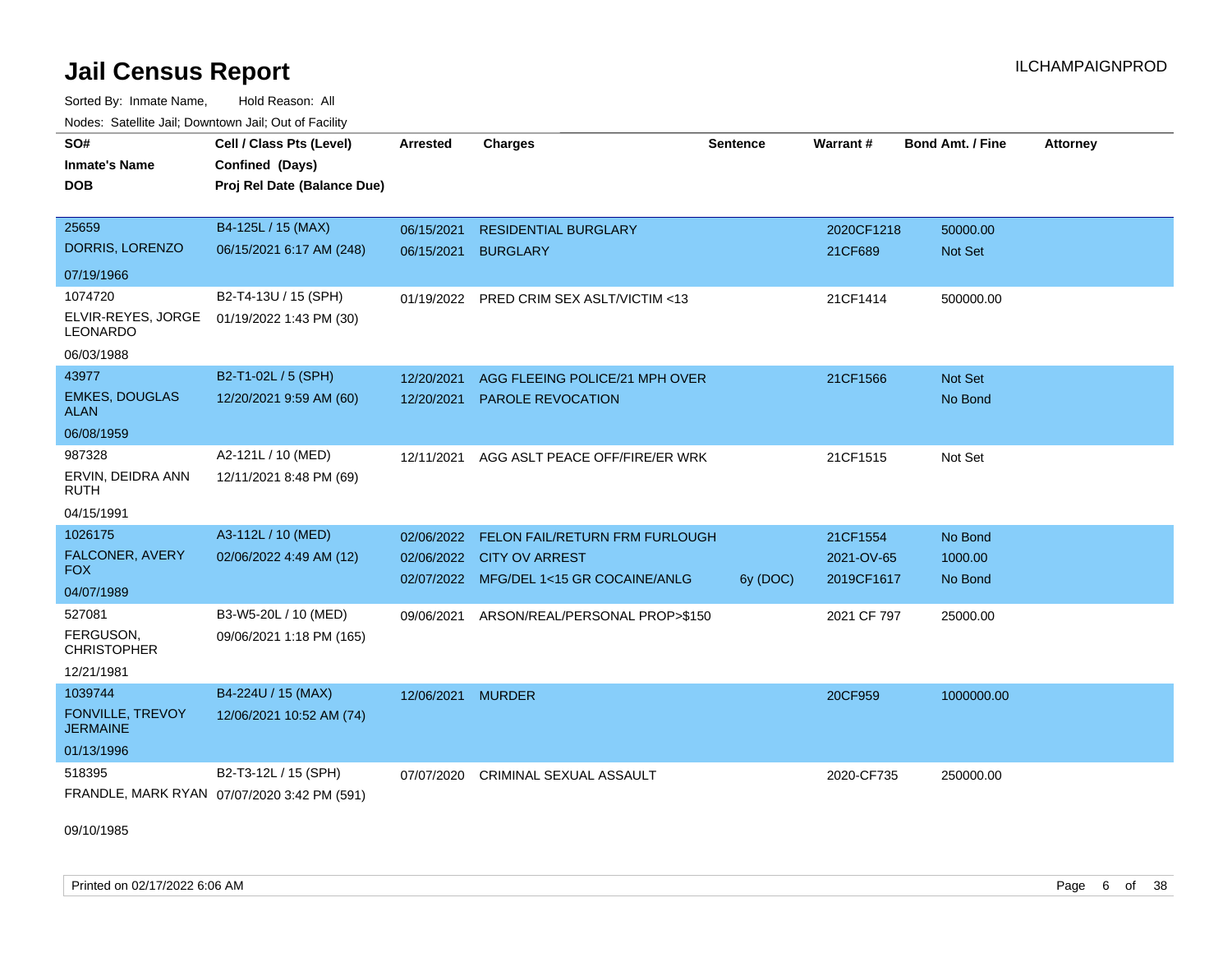Sorted By: Inmate Name, Hold Reason: All Nodes: Satellite Jail; Downtown Jail; Out of Facility

| SO#                                   | Cell / Class Pts (Level)    | <b>Arrested</b> | <b>Charges</b>                           | <b>Sentence</b> | <b>Warrant#</b> | <b>Bond Amt. / Fine</b> | <b>Attorney</b> |
|---------------------------------------|-----------------------------|-----------------|------------------------------------------|-----------------|-----------------|-------------------------|-----------------|
| <b>Inmate's Name</b>                  | Confined (Days)             |                 |                                          |                 |                 |                         |                 |
| <b>DOB</b>                            | Proj Rel Date (Balance Due) |                 |                                          |                 |                 |                         |                 |
|                                       |                             |                 |                                          |                 |                 |                         |                 |
| 001077934                             | A1-125L / 10 (MED)          | 08/22/2021      | <b>DOMESTIC BATTERY</b>                  |                 | 21 CM 172       | 10000.00                |                 |
| <b>FREED, LOGAN</b><br><b>SUZANNE</b> | 08/22/2021 11:45 PM (180)   | 08/22/2021      | AGG DUI/ACCIDENT/DEATH                   |                 | 21CF1024        | <b>Not Set</b>          |                 |
| 08/18/1996                            |                             |                 |                                          |                 |                 |                         |                 |
| 001078290                             | A1-125U / 10 (ADS)          | 08/19/2021      | MACHINE GUN/AUTO WEAPON/VEH              |                 | 21CF1012        | Not Set                 |                 |
| FREEMAN, ANGEL<br>JANILA KAY          | 08/19/2021 1:26 AM (183)    |                 |                                          |                 |                 |                         |                 |
| 12/25/1995                            |                             |                 |                                          |                 |                 |                         |                 |
| 1068917                               | <b>BOOKH-1 / 5 (MIN)</b>    | 08/11/2021      | VIO ORDER/PRIOR VIO OF ORDER             |                 | 21CF965         | Not Set                 |                 |
| <b>GARCIA, JUAN</b><br><b>CARLOS</b>  | 08/11/2021 9:24 PM (191)    |                 |                                          |                 |                 |                         |                 |
| 10/21/1997                            |                             |                 |                                          |                 |                 |                         |                 |
| 001078154                             | B4-121U / 10 (MED)          | 01/09/2022      | DRVG UNDER INFLU OF ALCOHOL              |                 | 2021 DT 182     | 5000.00                 |                 |
| <b>GENTRY, DAMON</b><br>LIONEL        | 01/09/2022 4:41 PM (40)     |                 | 01/09/2022 AGG DOMESTIC BATTERY/STRANGLE |                 | 2021 CF 1396    | 50000.00                |                 |
| 12/25/1971                            |                             |                 |                                          |                 |                 |                         |                 |
| 001078633                             | B2-T4-15U / 25 (SPH)        | 12/01/2021      | PRED CRIM SEX ASLT/VICTIM <13            |                 | 21CF1416        | 250000.00               |                 |
| GONZALEZ-GUILLEN,<br><b>EDWARD</b>    | 12/01/2021 12:08 PM (79)    |                 |                                          |                 |                 |                         |                 |
| 08/25/2002                            |                             |                 |                                          |                 |                 |                         |                 |
| 001078607                             | B4-221L / 15 (MAX)          | 11/22/2021      | FELON POSS/USE FIREARM/PAROLE            |                 | 21CF1437        | Not Set                 |                 |
| GRAY, WILLIAM<br>DA'VON               | 11/22/2021 2:57 PM (88)     | 11/22/2021      | ATTEMPT (FIRST DEGREE MURDER)            |                 | 21CF1435        | Not Set                 |                 |
| 04/18/1984                            |                             |                 |                                          |                 |                 |                         |                 |
| 56342                                 | B1-206L / 10 (MED)          | 10/21/2021      | THEFT CONTROL INTENT <\$500              |                 | 17CF1451        | 10000.00                |                 |
| <b>GRIFFIN, NATHAN</b>                | 10/21/2021 4:20 PM (120)    | 10/21/2021      | DRIVING ON REVOKED LICENSE               |                 | 20TR1979        | 3000.00                 |                 |
| <b>EUGENE</b>                         |                             | 10/21/2021      | <b>ARMED HABITUAL CRIMINAL</b>           |                 | 21CF1279        | <b>Not Set</b>          |                 |
| 02/24/1969                            |                             |                 |                                          |                 |                 |                         |                 |
| 001078488                             | B2-T3-09U / 15 (SPH)        | 10/14/2021      | PRED CRIM SEX ASLT/VICTIM <13            |                 | 21CF1232        | 500000.00               |                 |
| HERNANDEZ-LOPEZ,<br>ERNESTO           | 10/14/2021 3:15 PM (127)    | 10/14/2021      | <b>FUGITIVE FROM JUSTICE</b>             |                 | 21CF1246        | Not Set                 |                 |

11/28/1975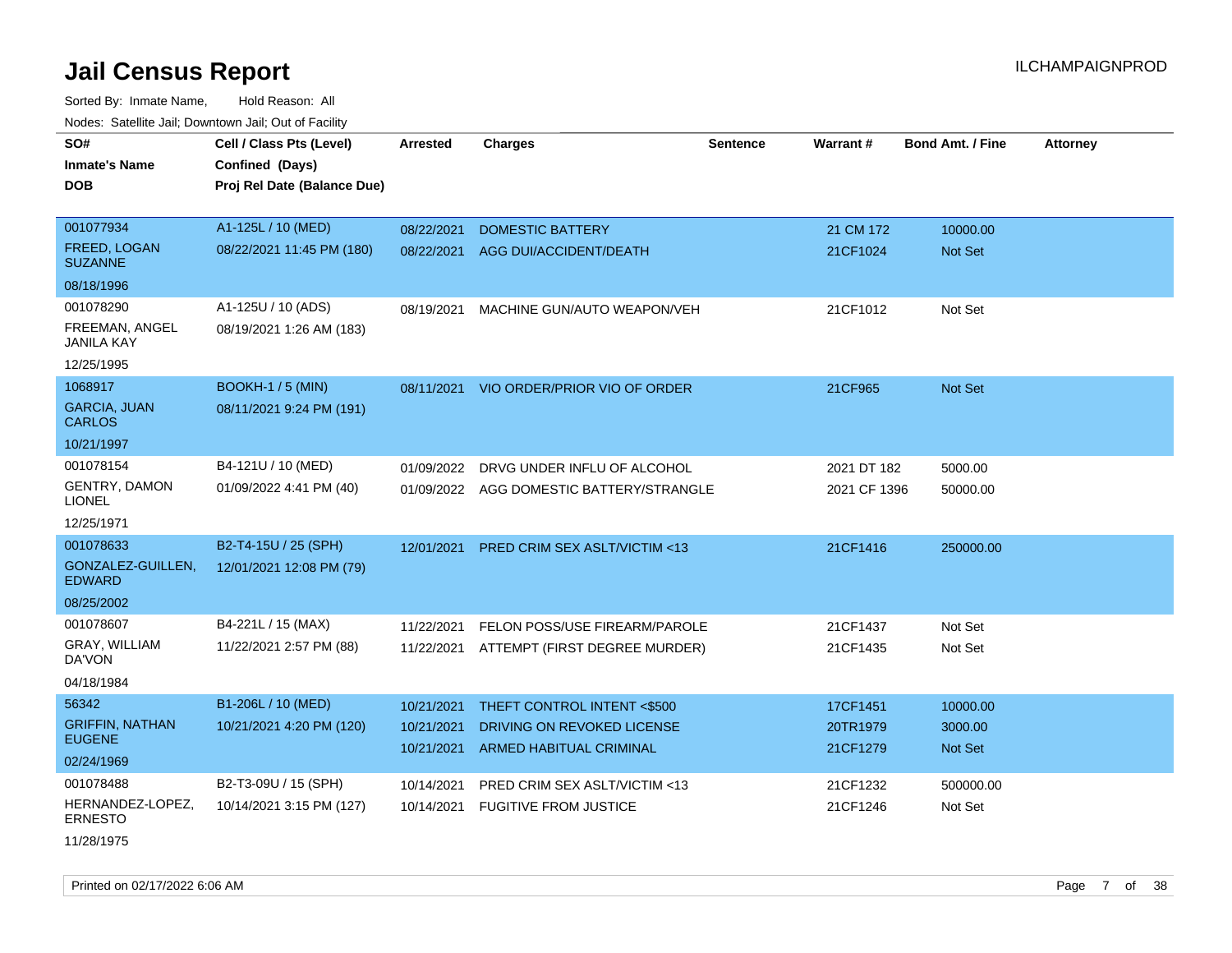| SO#<br><b>Inmate's Name</b><br><b>DOB</b>                | Cell / Class Pts (Level)<br>Confined (Days)<br>Proj Rel Date (Balance Due) | Arrested   | <b>Charges</b>                        | <b>Sentence</b> | Warrant#  | <b>Bond Amt. / Fine</b> | <b>Attorney</b> |
|----------------------------------------------------------|----------------------------------------------------------------------------|------------|---------------------------------------|-----------------|-----------|-------------------------|-----------------|
| 975293                                                   | B2-T4-14L / 10 (SPH)                                                       | 07/21/2021 | <b>STALKING</b>                       |                 | 2021CF863 | Not Set                 |                 |
| <b>HILL, JACOB MILES</b>                                 | 07/21/2021 8:43 PM (212)                                                   | 07/21/2021 | VIO ORDER/PRIOR VIO OF ORDER          |                 | 21CF914   | No Bond                 |                 |
|                                                          |                                                                            | 07/25/2021 | PAROLE REVOCATION                     |                 | CH2104646 | Not Set                 |                 |
| 02/06/1988                                               |                                                                            | 08/18/2021 | <b>HARASS WITNESS/FAMILY MBR/REP</b>  |                 | 21CF992   | <b>Not Set</b>          |                 |
|                                                          |                                                                            |            | 09/09/2021 AGG STALKING/BODILY HARM   |                 | 21CF1073  | <b>Not Set</b>          |                 |
| 48471<br>HILL, RAMESH                                    | B1-207L / 15 (MAX)                                                         | 08/08/2021 | AGG BATTERY/DISCHARGE FIREARM         |                 | 21CF946   | Not Set                 |                 |
| <b>JERMAINE</b>                                          | 08/08/2021 4:45 AM (194)                                                   |            |                                       |                 |           |                         |                 |
| 12/11/1978                                               |                                                                            |            |                                       |                 |           |                         |                 |
| 1072876                                                  | A2-220U / 5 (ADS)                                                          | 02/10/2022 | METH DELIVERY/5<15 GRAMS              | 4y (DOC)        | 21CF143   | No Bond                 |                 |
| HOUTCHINS, SAVANNA 02/10/2022 5:10 PM (8)<br><b>BELL</b> |                                                                            |            | 02/10/2022 DRIVING ON REVOKED LICENSE |                 | 20TR3920  | No Bond                 |                 |
| 07/10/1996                                               | 2/17/2022 (0.00)                                                           |            |                                       |                 |           |                         |                 |
| 999198                                                   | B4-226L / 15 (MAX)                                                         | 11/30/2021 | FELON POSS/USE FIREARM PRIOR          |                 | 21CF1377  | 500000.00               |                 |
| HOWARD, BRION LIN                                        | 11/30/2021 10:41 AM (80)                                                   |            |                                       |                 |           |                         |                 |
| 06/10/1992                                               |                                                                            |            |                                       |                 |           |                         |                 |
| 953555                                                   | B4-122L / 15 (MAX)                                                         | 03/10/2021 | <b>CRIM TRESPASS TO RESIDENCE</b>     |                 | 21CF272   | Not Set                 |                 |
| HUNT, TAVARIS EARL                                       | 03/10/2021 4:58 AM (345)                                                   | 04/14/2021 | AGG FLEEING POLICE/21 MPH OVER        | 3y (DOC)        | 2020CF94  | 10000.00                |                 |
| 12/29/1987                                               |                                                                            |            |                                       |                 |           |                         |                 |
| 38993                                                    | B4-126L / 15 (MAX)                                                         | 02/13/2021 | ATTEMPT (FIRST DEGREE MURDER)         |                 | 21CF181   | Not Set                 |                 |
| JACKSON, LAMONT<br><b>JEREMIE</b>                        | 02/13/2021 7:45 AM (370)                                                   |            |                                       |                 |           |                         |                 |
| 07/31/1973                                               |                                                                            |            |                                       |                 |           |                         |                 |
| 001078689                                                | B1-201L / 15 (MAX)                                                         | 12/17/2021 | FIREARM/FOID INVALID/NOT ELIG         |                 | 21CF1551  | No Bond                 |                 |
| <b>JACKSON, PRENTISS</b><br><b>MANSION DEWAYNE</b>       | 12/18/2021 12:39 AM (62)                                                   | 12/17/2021 | POSS STOLEN VEHICLE > \$25,000        |                 | 21JD37    | Not Set                 |                 |
| 09/02/2003                                               | 1/30/2022 (0.00)                                                           |            |                                       |                 |           |                         |                 |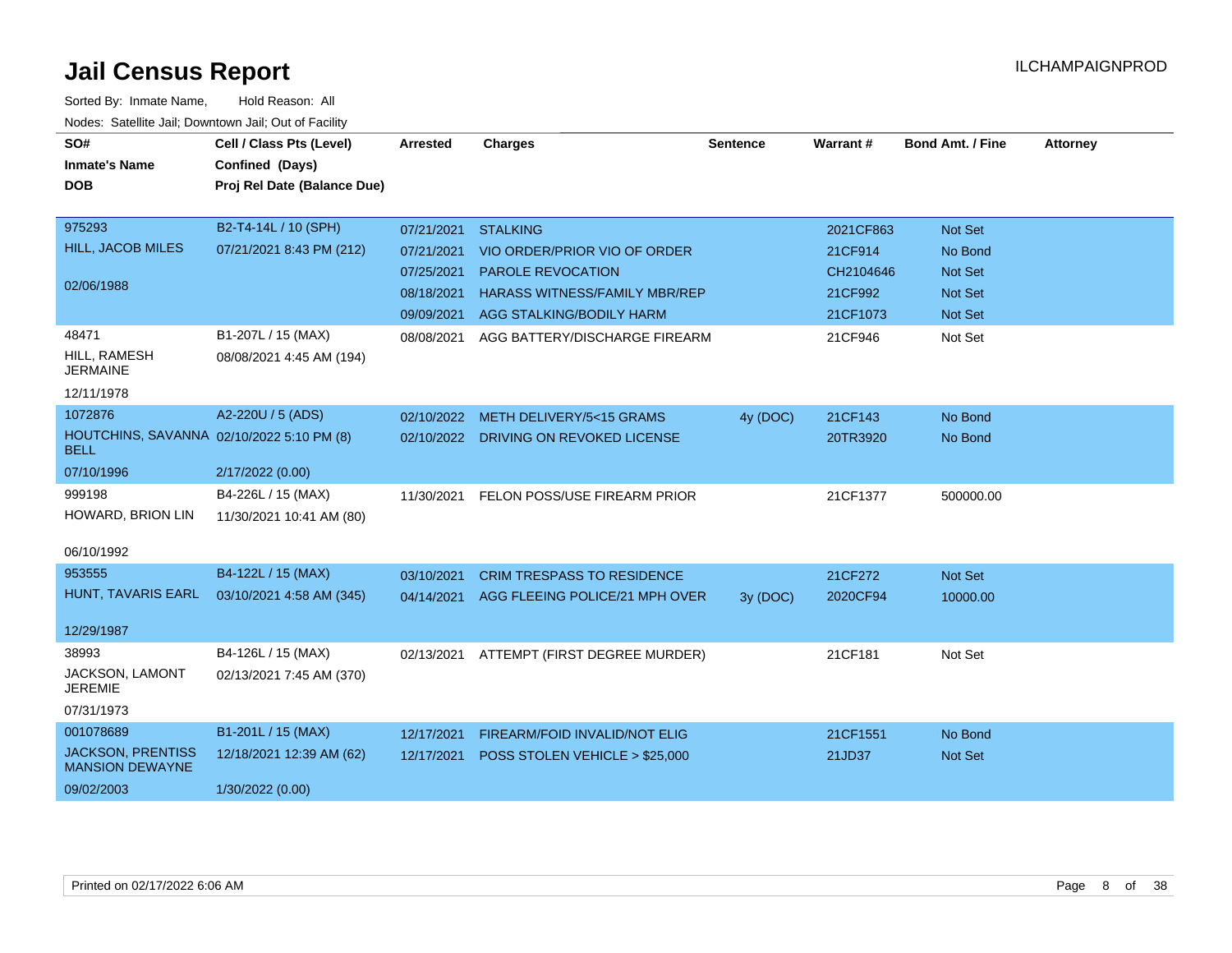| roaco. Catolino dall, Downtown dall, Out of Fability |                                            |                     |                                           |                 |                 |                         |                 |
|------------------------------------------------------|--------------------------------------------|---------------------|-------------------------------------------|-----------------|-----------------|-------------------------|-----------------|
| SO#                                                  | Cell / Class Pts (Level)                   | <b>Arrested</b>     | <b>Charges</b>                            | <b>Sentence</b> | <b>Warrant#</b> | <b>Bond Amt. / Fine</b> | <b>Attorney</b> |
| <b>Inmate's Name</b>                                 | Confined (Days)                            |                     |                                           |                 |                 |                         |                 |
| <b>DOB</b>                                           | Proj Rel Date (Balance Due)                |                     |                                           |                 |                 |                         |                 |
|                                                      |                                            |                     |                                           |                 |                 |                         |                 |
| 001077487                                            | B3-W8-30L / 10 (MED)                       | 12/03/2020          | FELON POSS/USE WEAPON/FIREARM             |                 | 20CF1377        | Not Set                 |                 |
| <b>JACKSON, TERRELL</b><br><b>DANDRE</b>             | 12/03/2020 10:18 AM (442)                  | 11/09/2021          | AGG DISCHARGE FIREARM/OCC VEH             |                 | 21CR0331401     | No Bond                 |                 |
| 08/11/1990                                           |                                            |                     |                                           |                 |                 |                         |                 |
| 001077864                                            | B1-103L / 15 (MAX)                         | 04/18/2021          | FELON POSS/USE WEAPON/FIREARM             |                 | 21CF428         | Not Set                 |                 |
| D                                                    | JAMERSON, ANTHONY 04/18/2021 7:21 PM (306) |                     |                                           |                 |                 |                         |                 |
| 01/26/1990                                           |                                            |                     |                                           |                 |                 |                         |                 |
| 63110                                                | BOOKH-7                                    |                     | 02/16/2022 CRIM DAMAGE TO PROPERTY <\$500 |                 | 21CF1548        | No Bond                 |                 |
| <b>JAMES, DOMINIQUE</b><br><b>JULIUS</b>             | 02/16/2022 5:24 PM (2)                     |                     |                                           |                 |                 |                         |                 |
| 03/04/1983                                           |                                            |                     |                                           |                 |                 |                         |                 |
| 001078703                                            | A1-124L / 15 (ADS)                         | 12/20/2021          | MURDER/INTENT TO KILL/INJURE              |                 | 21CF1574        | Not Set                 |                 |
| <b>JOHNS, SHANIQUH</b><br><b>THERESA</b>             | 12/22/2021 6:41 AM (58)                    |                     |                                           |                 |                 |                         |                 |
| 04/03/1992                                           |                                            |                     |                                           |                 |                 |                         |                 |
| 001078788                                            | A4-207U / 5 (ADS)                          | 01/21/2022          | AGGRAVATED BATTERY                        |                 | 22CF93          | <b>Not Set</b>          |                 |
|                                                      | JOHNSON, BRENTON Z 01/21/2022 8:33 PM (28) |                     |                                           |                 |                 |                         |                 |
| 08/07/1987                                           |                                            |                     |                                           |                 |                 |                         |                 |
| 001078766                                            | A3-215L / 5 (ADS)                          | 02/08/2022          | AGGRAVATED BATTERY                        |                 | 22CF160         | Not Set                 |                 |
| JOHNSON, IYONZI                                      | 02/08/2022 11:56 AM (10)                   | 02/08/2022 BURGLARY |                                           |                 | 22CF63          | 3000.00                 |                 |
| 07/16/1994                                           |                                            |                     |                                           |                 |                 |                         |                 |
| 001078857                                            | BOOKH-3                                    |                     | 02/17/2022 DRIVING ON SUSPENDED LICENSE   |                 | 2021TR25966     | 5000.00                 |                 |
| JOHNSTON, JARED<br>LANE                              | 02/17/2022 1:34 AM (1)                     |                     |                                           |                 |                 |                         |                 |
| 01/02/1987                                           |                                            |                     |                                           |                 |                 |                         |                 |
| 001078645                                            | B4-222U / 10 (MED)                         | 12/02/2021          | AGG DISCHARGE FIREARM                     |                 | 21CF1478        | No Bond                 |                 |
| JONES, KELVIN<br><b>KHYRIC</b>                       | 12/02/2021 6:56 PM (78)                    |                     |                                           |                 |                 |                         |                 |
| 02/27/2001                                           |                                            |                     |                                           |                 |                 |                         |                 |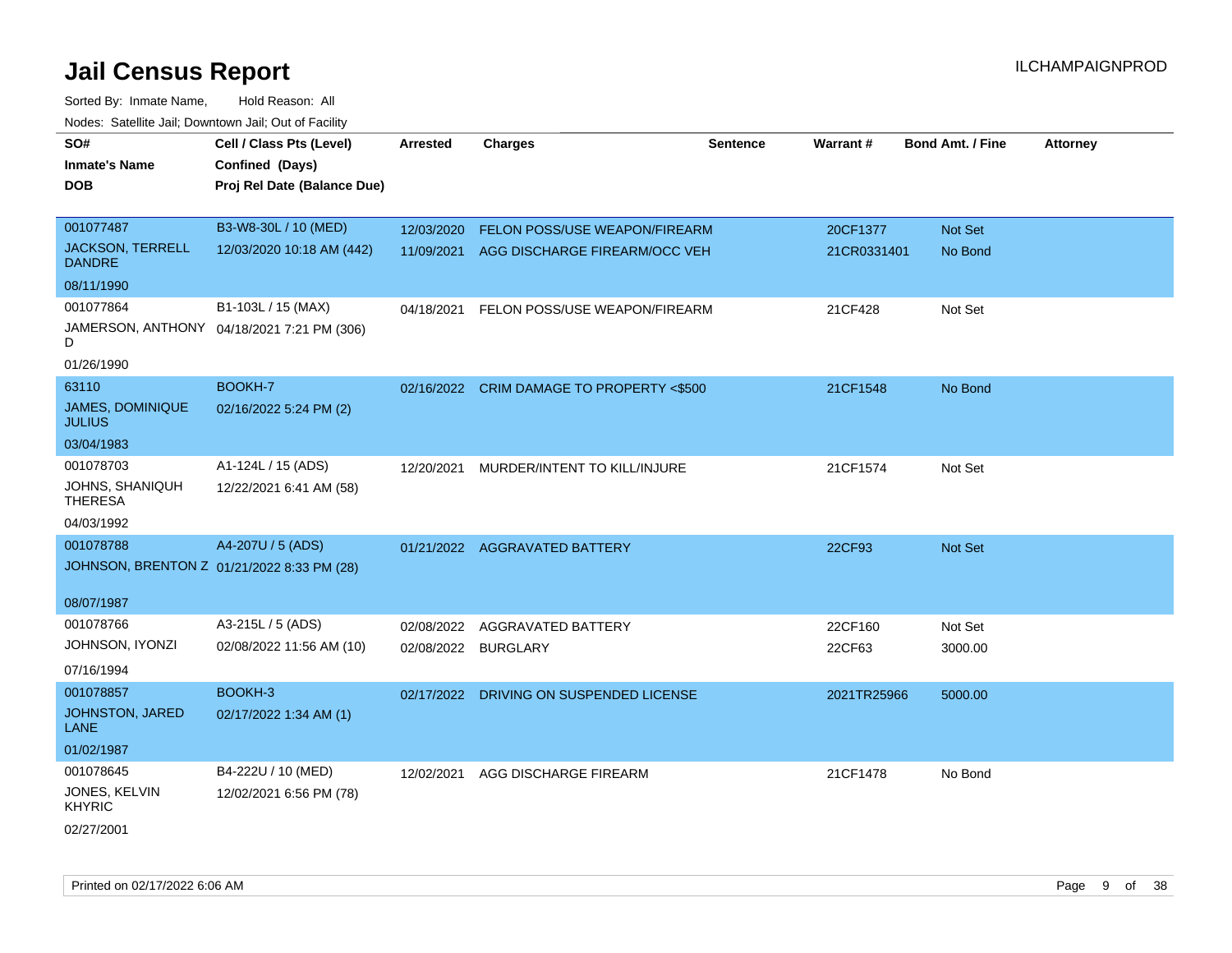| SO#<br><b>Inmate's Name</b><br><b>DOB</b> | Cell / Class Pts (Level)<br>Confined (Days)<br>Proj Rel Date (Balance Due) | <b>Arrested</b> | <b>Charges</b>                            | <b>Sentence</b> | <b>Warrant#</b>        | <b>Bond Amt. / Fine</b> | <b>Attorney</b> |
|-------------------------------------------|----------------------------------------------------------------------------|-----------------|-------------------------------------------|-----------------|------------------------|-------------------------|-----------------|
| 956822                                    | B1-205U / 15 (MAX)                                                         | 11/25/2021      | AGGRAVATED DOMESTIC BATTERY               |                 | 21CF1442               | Not Set                 |                 |
| JONES, MARIO<br><b>NATHANIEL</b>          | 11/25/2021 10:37 AM (85)                                                   | 11/25/2021      | PAROLE REVOCATION                         |                 | CH2106361              | No Bond                 |                 |
|                                           |                                                                            | 11/25/2021      | <b>UNLAWFUL RESTRAINT</b>                 |                 | 21CF1443               | Not Set                 |                 |
| 10/27/1987                                |                                                                            |                 |                                           |                 |                        |                         |                 |
| 59668                                     | BOOKH-4 / 15 (ADS)                                                         | 02/11/2022      | FAIL TO RPT CHNG ADDRESS/EMPL             |                 | 20 CF 1241             | 75000.00                |                 |
| JONES, MARTELL<br><b>DEANGELO</b>         | 02/11/2022 3:19 PM (7)                                                     |                 | 02/11/2022 AGGRAVATED ARSON/BODILY HARM   |                 | 22 CF 169              | 75000.00                |                 |
| 07/11/1983                                |                                                                            |                 |                                           |                 |                        |                         |                 |
| 1008468                                   | B4-226U / 10 (MED)                                                         | 12/01/2021      | FELON POSS/USE WEAPON/FIREARM             |                 | 21CF1472               | Not Set                 |                 |
| JONES, MARTEZ<br><b>LAMONTE</b>           | 12/01/2021 1:28 PM (79)                                                    | 12/02/2021      | PROBATION VIOLATION                       |                 | 20CF1151               | Not Set                 |                 |
| 06/22/1993                                |                                                                            |                 |                                           |                 |                        |                         |                 |
| 001078848                                 | A3-115L / 10 (MED)                                                         | 02/14/2022      | AGG DUI/NO VALID DL                       |                 | 22CF176                | Not Set                 |                 |
| JORDAN, BRIAN<br><b>RASHEED</b>           | 02/14/2022 2:29 AM (4)                                                     |                 |                                           |                 |                        |                         |                 |
| 10/21/1990                                |                                                                            |                 |                                           |                 |                        |                         |                 |
| 506244                                    | B1-204L / 15 (MAX)                                                         | 07/15/2021      | ARMED ROBBERY/ARMED W/FIREARM             |                 | 19y/6m (DOC) 2021CF791 | 250000.00               |                 |
| <b>JOSLIN, JASON LEE</b>                  | 07/15/2021 4:38 AM (218)                                                   |                 |                                           |                 |                        |                         |                 |
| 12/22/1985                                |                                                                            |                 |                                           |                 |                        |                         |                 |
| 1068501                                   | A3-212U / 5 (ADS)                                                          |                 | 02/07/2022 VIO ORDER/NOTICE/PRIOR VIO O/P |                 | 22CF156                | No Bond                 |                 |
| KING, JULIUS<br><b>EMANUEL</b>            | 02/07/2022 7:06 PM (11)                                                    |                 |                                           |                 |                        |                         |                 |
| 04/08/1985                                |                                                                            |                 |                                           |                 |                        |                         |                 |
| 001078818                                 | A3-114U / 10 (MED)                                                         | 02/04/2022      | DOMESTIC BATTERY/OTHER PRIOR              |                 | 22CF148                | Not Set                 |                 |
| KINSEL, EVERAL<br><b>MICHAEL WILLIAM</b>  | 02/04/2022 7:37 PM (14)                                                    |                 |                                           |                 |                        |                         |                 |
| 10/16/1985                                |                                                                            |                 |                                           |                 |                        |                         |                 |
| 001078693                                 | B3-W4-16L / 5 (MIN)                                                        | 12/19/2021      | RECEIVE/POSS/SELL STOLEN VEH              |                 | 21CF1555               | Not Set                 |                 |
|                                           | LARGE, JOSHUA DALE 12/19/2021 4:54 AM (61)                                 | 12/19/2021      | <b>RETAIL THEFT</b>                       |                 | 2021CM216              | 5000.00                 |                 |
| 10/27/1985                                |                                                                            | 12/19/2021      | <b>RETAIL THEFT</b>                       |                 | 20CF422                | 20000.00                |                 |
| Printed on 02/17/2022 6:06 AM             |                                                                            |                 |                                           |                 |                        |                         | Page 10 of 38   |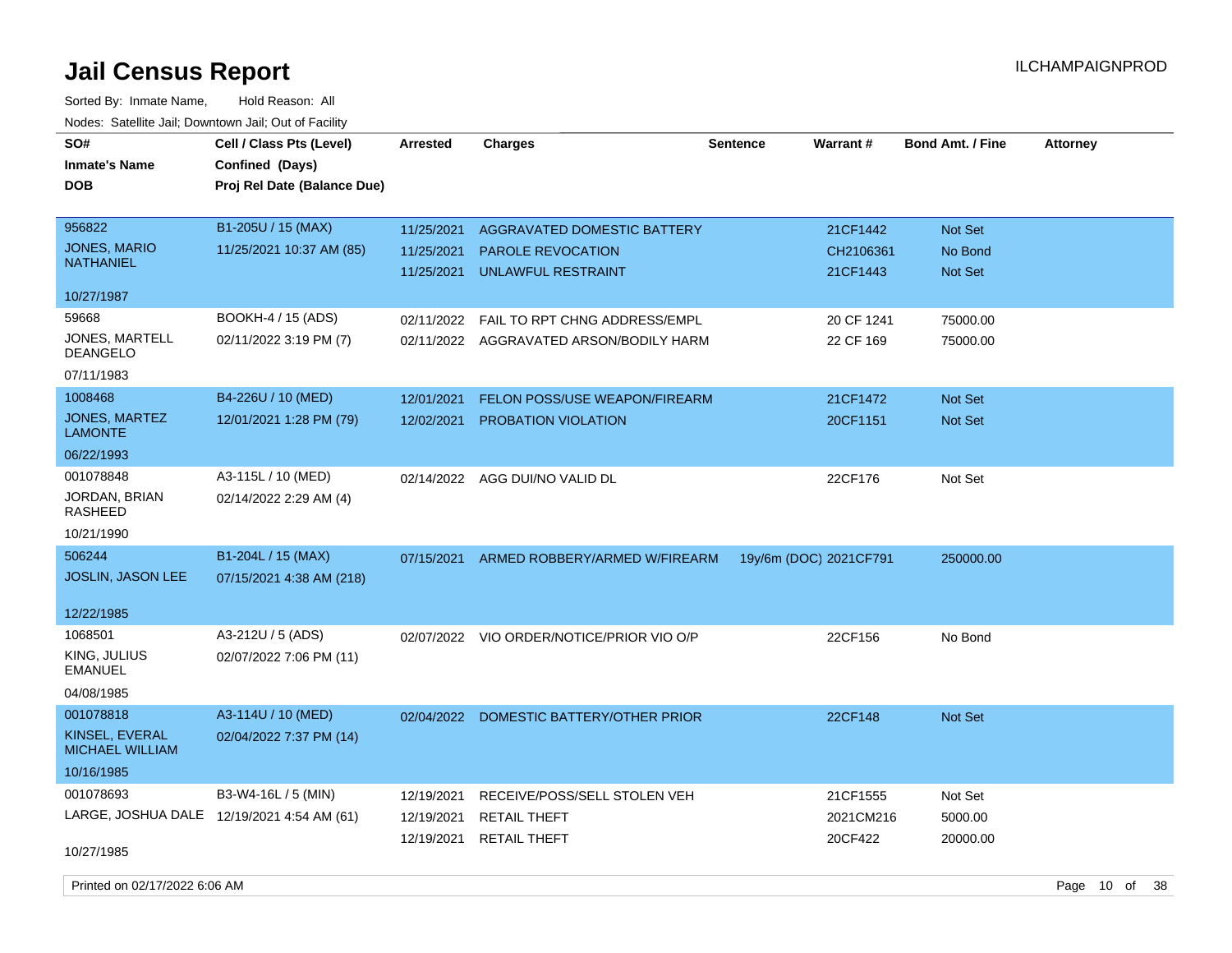Sorted By: Inmate Name, Hold Reason: All Nodes: Satellite Jail; Downtown Jail; Out of Facility

| roaco. Catolino dall, Downtown dall, Out of Fability                 |                                                                            |                                        |                                                                                               |                 |                                  |                                       |                 |
|----------------------------------------------------------------------|----------------------------------------------------------------------------|----------------------------------------|-----------------------------------------------------------------------------------------------|-----------------|----------------------------------|---------------------------------------|-----------------|
| SO#<br><b>Inmate's Name</b><br><b>DOB</b>                            | Cell / Class Pts (Level)<br>Confined (Days)<br>Proj Rel Date (Balance Due) | <b>Arrested</b>                        | <b>Charges</b>                                                                                | <b>Sentence</b> | <b>Warrant#</b>                  | <b>Bond Amt. / Fine</b>               | <b>Attorney</b> |
| 1070011<br>LAWS, WILLIAM<br>ZARAK, Third<br>07/06/1999               | B4-124U / 15 (MAX)<br>08/03/2021 3:53 PM (199)                             | 08/03/2021                             | AGG DISCH FIREARM/1ST AID PERS                                                                |                 | 21CF929                          | Not Set                               |                 |
| 001078797<br>LEVIN, DANIEL DAVID                                     | <b>BOOKH-6 / 5 (ADS)</b><br>01/26/2022 3:00 PM (23)                        | 01/26/2022                             | VIO STALKING NO CONTACT ORDER                                                                 |                 | 22CM31                           | Not Set                               |                 |
| 08/08/1984<br>548089<br>LEWIS, LAWRENCE<br>PAUL, Third<br>02/08/1993 | B1-204U / 15 (MAX)<br>12/04/2020 4:42 AM (441)                             | 12/04/2020<br>12/04/2020<br>12/04/2020 | ATTEMPT (FIRST DEGREE MURDER)<br>METH DELIVERY/100<400 GRAMS<br>AGG DOMESTIC BATTERY/STRANGLE |                 | 20CF1378<br>20CF1481<br>18CF1507 | <b>Not Set</b><br>Not Set<br>10000.00 |                 |
| 63639<br>LINDSEY, ANTHONY<br>MARTEZ<br>03/18/1985                    | A4-205L / 5 (ADS)<br>01/28/2022 10:06 PM (21)                              | 01/31/2022                             | FELON POSS/USE WEAPON/FIREARM                                                                 | 5y (DOC)        | 22CF110                          | No Bond                               |                 |
| 001078817<br>LIPSCOMB, LADAROL<br><b>ANTHONY</b><br>10/01/2000       | A3-113U / 10 (ADS)<br>02/03/2022 11:33 PM (15)                             | 02/03/2022                             | AGG UUW/PERSON/PREV CONVICTION                                                                |                 | 22CF143                          | Not Set                               |                 |
| 1065002<br>LOVELESS, DUSTIN<br>DEE<br>06/17/1982                     | B3-W7-26L / 10 (MED)<br>11/16/2021 11:41 AM (94)                           | 11/16/2021                             | DOMESTIC BTRY/CONTACT/VIO O/P                                                                 |                 | 2019CF001781                     | 25000.00                              |                 |
| 001078320<br><b>MARSH, PAUL</b><br><b>OLUFUNMILAYO</b><br>07/13/1994 | A4-104L / 10 (MED)<br>02/14/2022 6:56 PM (4)                               |                                        | 02/14/2022 CRIMINAL TRESPASS BUILDING                                                         |                 | 22CM42                           | <b>Not Set</b>                        |                 |
| 1038892<br>MCCAULEY, TIMOTHY<br>WILLIAM<br>03/05/1989                | BOOKH-3<br>02/16/2022 8:49 PM (2)                                          | 02/16/2022                             | PRED CRIM SEX ASLT/BODILY HARM                                                                |                 | 2022CFAWOW                       | No Bond                               |                 |

Printed on 02/17/2022 6:06 AM **Page 11** of 38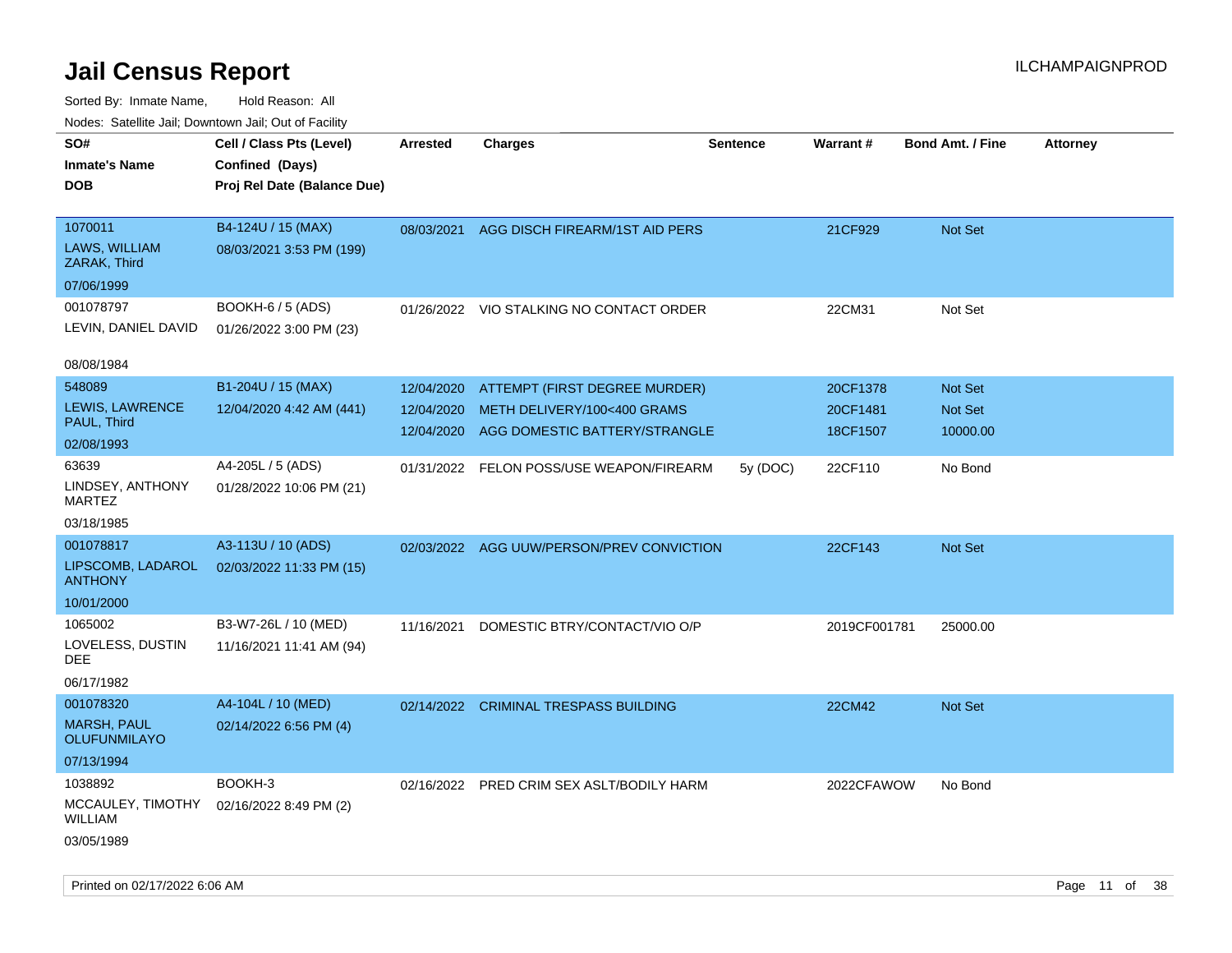| ivouss. Satellite Jali, Downtown Jali, Out of Facility |                                             |                 |                                          |                 |             |                         |                 |
|--------------------------------------------------------|---------------------------------------------|-----------------|------------------------------------------|-----------------|-------------|-------------------------|-----------------|
| SO#                                                    | Cell / Class Pts (Level)                    | <b>Arrested</b> | Charges                                  | <b>Sentence</b> | Warrant#    | <b>Bond Amt. / Fine</b> | <b>Attorney</b> |
| Inmate's Name                                          | Confined (Days)                             |                 |                                          |                 |             |                         |                 |
| DOB                                                    | Proj Rel Date (Balance Due)                 |                 |                                          |                 |             |                         |                 |
|                                                        |                                             |                 |                                          |                 |             |                         |                 |
| 48792                                                  | B4-127L / 10 (MED)                          |                 | 11/19/2021 AGG BATTERY/DISCHARGE FIREARM |                 | 21CF1425    | <b>Not Set</b>          |                 |
| <b>MCCLAIN, HURCHEL</b><br>JOSEPH                      | 11/20/2021 4:11 AM (90)                     |                 |                                          |                 |             |                         |                 |
| 05/01/1979                                             |                                             |                 |                                          |                 |             |                         |                 |
| 1004137                                                | <b>BOOKH-8 / 15 (ADS)</b>                   |                 | 02/14/2022 AGG CRIM SEX ABUSE/VIC 13-17  |                 | 22CF165     | 250000.00               |                 |
| MCDONALD, DAVON D 02/14/2022 4:21 PM (4)               |                                             |                 |                                          |                 |             |                         |                 |
|                                                        |                                             |                 |                                          |                 |             |                         |                 |
| 11/08/1992                                             |                                             |                 |                                          |                 |             |                         |                 |
| 001077938                                              | <b>BOOKH-2 / 15 (ADS)</b>                   | 05/10/2021      | AGG KIDNAPING DISCH FIR/HARM             |                 | 21CF532     | <b>Not Set</b>          |                 |
| MCGAHA,                                                | 05/10/2021 7:02 PM (284)                    | 05/11/2021      | <b>MURDER</b>                            |                 | 2021-CF-215 | No Bond                 |                 |
| <b>CHRISTOPHER D</b>                                   |                                             | 05/27/2021      | ESCAPE FROM DEPT OF CORRECTION           |                 | 21CF600     | Not Set                 |                 |
| 07/27/1991                                             |                                             |                 |                                          |                 |             |                         |                 |
| 66710                                                  | A4-101L / 15 (ADS)                          |                 | 01/19/2022 ARMED VIOLENCE/CATEGORY I     |                 | 22CF88      | Not Set                 |                 |
| MEEKS, CASSARIOUS<br><b>MONTE</b>                      | 01/20/2022 11:40 AM (29)                    |                 |                                          |                 |             |                         |                 |
| 06/22/1984                                             |                                             |                 |                                          |                 |             |                         |                 |
| 1043071                                                | A2-120L / 10 (MED)                          |                 |                                          |                 |             |                         |                 |
| <b>MERRELL-</b>                                        |                                             | 11/08/2021      | CRIM DMG/GOVT PROP/<\$500                |                 | 21CF1378    | Not Set                 |                 |
| SUTHERLAND, ALICIA                                     | 11/08/2021 2:22 AM (102)                    |                 |                                          |                 |             |                         |                 |
| 11/26/1972                                             |                                             |                 |                                          |                 |             |                         |                 |
| 41584                                                  | B4-227L / 15 (MAX)                          | 12/01/2021      | ARMED HABITUAL CRIMINAL                  |                 | 21CF1467    | Not Set                 |                 |
|                                                        | MILLER, JOSE LOVELL 12/02/2021 1:04 AM (78) |                 |                                          |                 |             |                         |                 |
|                                                        |                                             |                 |                                          |                 |             |                         |                 |
| 10/07/1975                                             |                                             |                 |                                          |                 |             |                         |                 |
| 1069743                                                | A2-223L / 15 (ADS)                          |                 | 02/12/2022 AGG BATTERY/DISCHARGE FIREARM |                 | 22CF178     | <b>Not Set</b>          |                 |
| MITCHELL, DIAMOND                                      | 02/12/2022 3:41 PM (6)                      |                 |                                          |                 |             |                         |                 |
| <b>PAULETTE</b>                                        |                                             |                 |                                          |                 |             |                         |                 |
| 01/31/2000                                             |                                             |                 |                                          |                 |             |                         |                 |
| 001077902                                              | A2-123L / 5 (ADS)                           | 11/23/2021      | BATTERY/CAUSE BODILY HARM                |                 | 21CM187     | Not Set                 |                 |
| MOFFETT, CAROLYN                                       | 11/21/2021 10:31 AM (89)                    |                 |                                          |                 |             |                         |                 |
| REENE                                                  |                                             |                 |                                          |                 |             |                         |                 |
| 10/23/1988                                             |                                             |                 |                                          |                 |             |                         |                 |
|                                                        |                                             |                 |                                          |                 |             |                         |                 |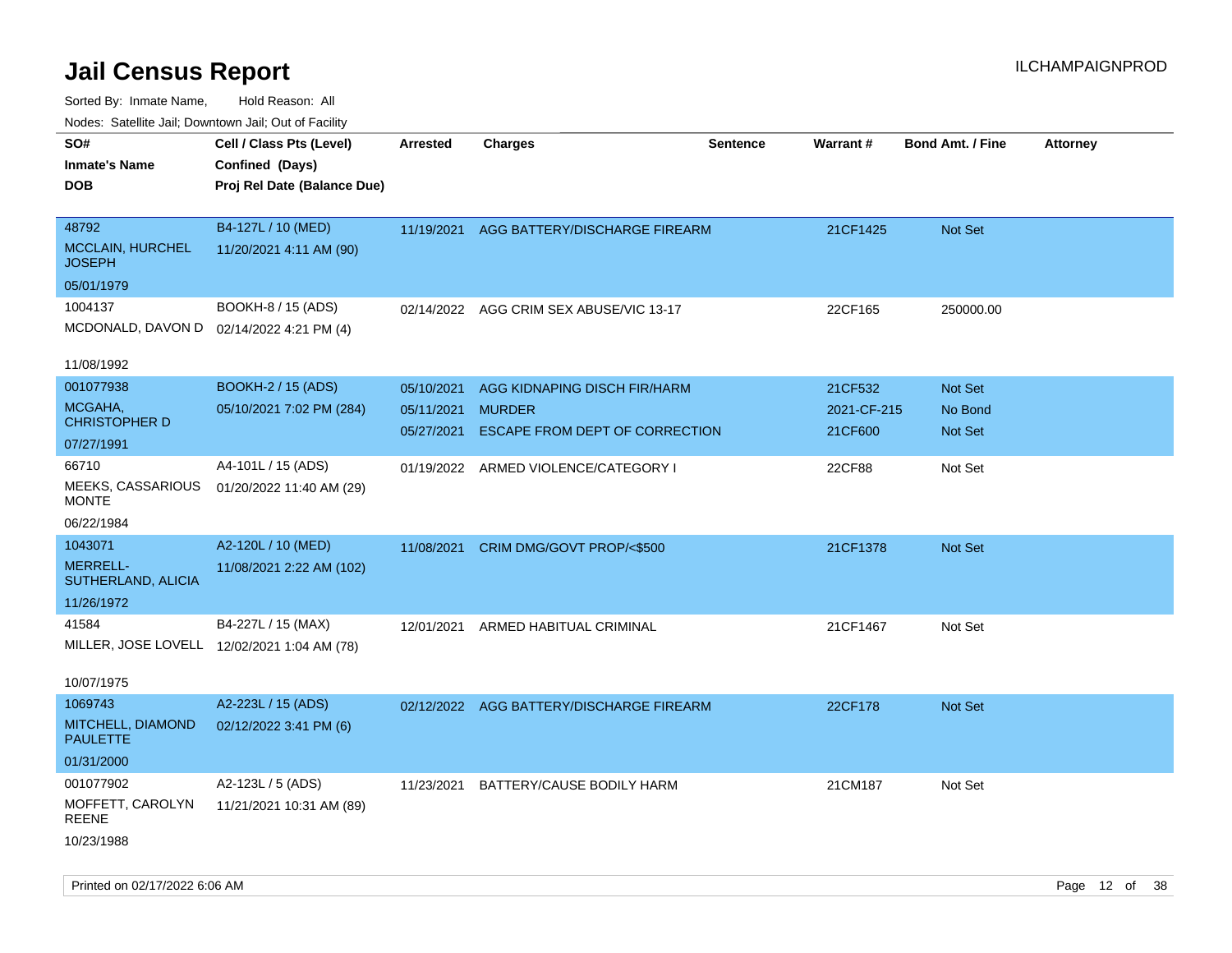Sorted By: Inmate Name, Hold Reason: All Nodes: Satellite Jail; Downtown Jail; Out of Facility

| ivouss. Satellite Jali, Downtown Jali, Out of Facility |                                             |            |                                          |                 |           |                         |                 |
|--------------------------------------------------------|---------------------------------------------|------------|------------------------------------------|-----------------|-----------|-------------------------|-----------------|
| SO#                                                    | Cell / Class Pts (Level)                    | Arrested   | <b>Charges</b>                           | <b>Sentence</b> | Warrant#  | <b>Bond Amt. / Fine</b> | <b>Attorney</b> |
| <b>Inmate's Name</b>                                   | Confined (Days)                             |            |                                          |                 |           |                         |                 |
| <b>DOB</b>                                             | Proj Rel Date (Balance Due)                 |            |                                          |                 |           |                         |                 |
|                                                        |                                             |            |                                          |                 |           |                         |                 |
| 39106                                                  | B3-W3-10L / 10 (MED)                        | 10/12/2021 | DOMESTIC BATTERY/OTHER PRIOR             |                 | 21CF1217  | <b>Not Set</b>          |                 |
| Junior                                                 | MOORE, ANDREW LEE, 10/12/2021 1:02 AM (129) |            |                                          |                 |           |                         |                 |
| 04/12/1973                                             | 4/10/2022 (0.00)                            |            |                                          |                 |           |                         |                 |
| 1007239                                                | B4-225U / 10 (MED)                          | 12/29/2021 | DOMESTIC BATTERY                         | 3y (DOC)        | 21CF1607  | Not Set                 |                 |
| MOORE, ANDREW<br><b>VIRGIL</b>                         | 12/29/2021 8:40 PM (51)                     |            |                                          |                 |           |                         |                 |
| 08/20/1972                                             |                                             |            |                                          |                 |           |                         |                 |
| 539294                                                 | B1-104U / 10 (MED)                          |            | 01/11/2022 AGG DUI/NO VALID DL           |                 | 22CF49    | Not Set                 |                 |
| MOSLEY, JAMES<br><b>CALVIN</b>                         | 01/11/2022 9:43 PM (38)                     |            | 01/11/2022 PAROLE REVOCATION             |                 | CH2200227 | No Bond                 |                 |
| 12/11/1985                                             |                                             |            |                                          |                 |           |                         |                 |
| 522328                                                 | A3-216U / 10 (ADS)                          |            | 02/10/2022 FELON POSS/USE FIREARM PRIOR  |                 | 22CF170   | No Bond                 |                 |
| MOSLEY, VINCENT<br><b>DONZEL</b>                       | 02/10/2022 11:27 AM (8)                     |            |                                          |                 |           |                         |                 |
| 09/27/1985                                             |                                             |            |                                          |                 |           |                         |                 |
| 001078517                                              | B1-102L / 15 (MAX)                          |            | 10/19/2021 ATTEMPT (FIRST DEGREE MURDER) |                 | 21CF1267  | <b>Not Set</b>          |                 |
| <b>NELSON, RORY</b><br><b>DEMOND</b>                   | 10/19/2021 3:55 AM (122)                    |            |                                          |                 |           |                         |                 |
| 08/14/1984                                             |                                             |            |                                          |                 |           |                         |                 |
| 1073913                                                | A1-227L / 10 (ADS)                          |            | 02/12/2022 AGGRAVATED BATTERY            |                 | 22CF175   | Not Set                 |                 |
| OSBORNE, NICHOLE<br><b>MARIE</b>                       | 02/12/2022 12:50 PM (6)                     |            |                                          |                 |           |                         |                 |
| 06/22/1979                                             |                                             |            |                                          |                 |           |                         |                 |
| 1074169                                                | B3-W4-15U / 10 (MED)                        | 12/21/2021 | AGGRAVATED DOMESTIC BATTERY              |                 | 21CF1567  | <b>Not Set</b>          |                 |
| PANZER, IAN RICHARD 12/21/2021 2:24 PM (59)            |                                             |            |                                          |                 |           |                         |                 |
| 07/04/1988                                             |                                             |            |                                          |                 |           |                         |                 |
| 001078854                                              | BOOKF-3                                     |            | 02/15/2022 ARMED VIOLENCE/CATEGORY I     |                 | 22CF190   | Not Set                 |                 |
| PATNAUDE, MARTY<br>WW.                                 | 02/15/2022 5:12 PM (3)                      |            |                                          |                 |           |                         |                 |
| 08/26/2003                                             |                                             |            |                                          |                 |           |                         |                 |

Printed on 02/17/2022 6:06 AM Page 13 of 38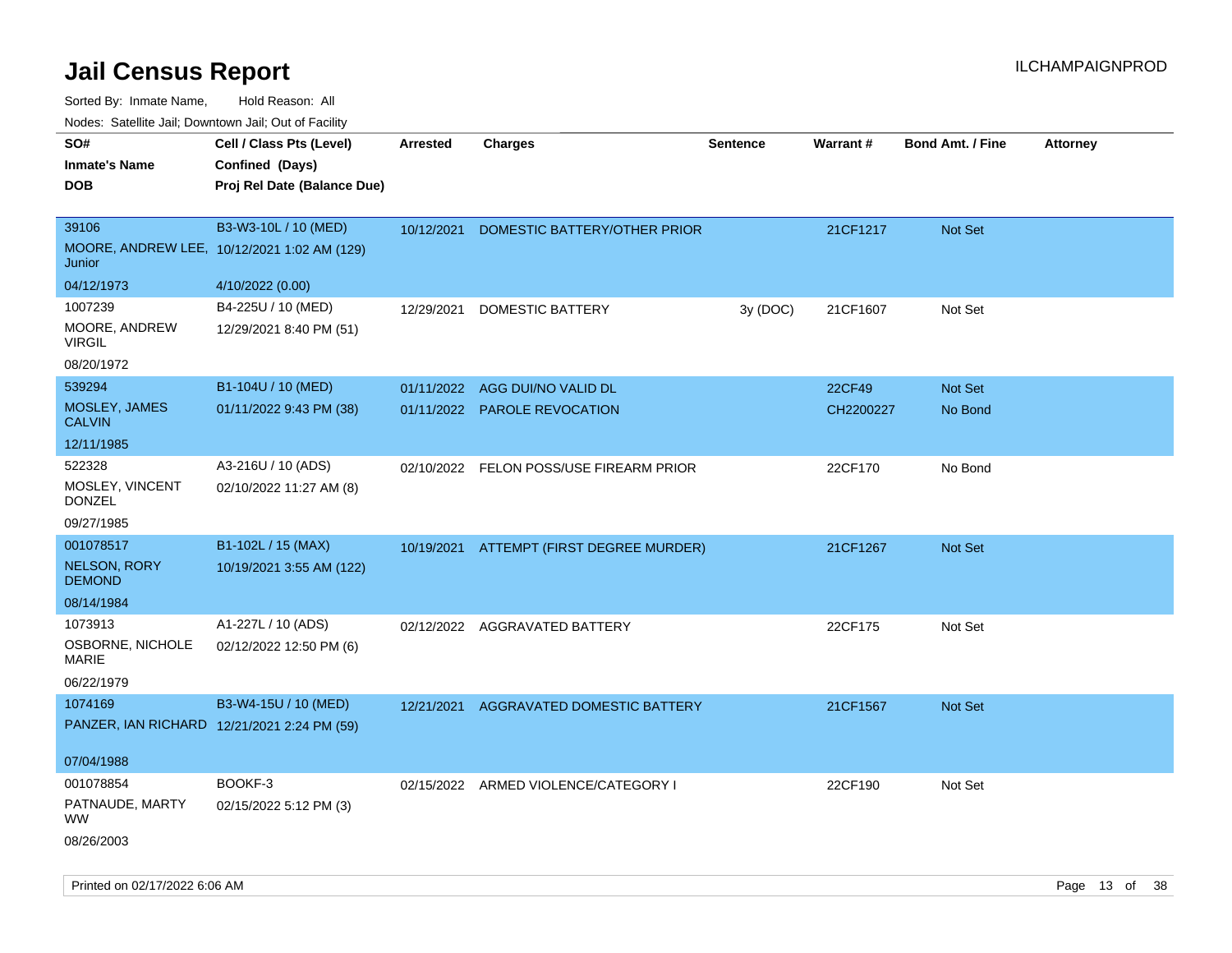| SO#                                   | Cell / Class Pts (Level)                    | <b>Arrested</b>    | <b>Charges</b>                           | <b>Sentence</b> | Warrant#   | <b>Bond Amt. / Fine</b> | <b>Attorney</b> |
|---------------------------------------|---------------------------------------------|--------------------|------------------------------------------|-----------------|------------|-------------------------|-----------------|
| <b>Inmate's Name</b>                  | Confined (Days)                             |                    |                                          |                 |            |                         |                 |
| <b>DOB</b>                            | Proj Rel Date (Balance Due)                 |                    |                                          |                 |            |                         |                 |
|                                       |                                             |                    |                                          |                 |            |                         |                 |
| 1030954                               | B4-223U / 15 (MAX)                          |                    | 01/14/2022 ARMED VIOLENCE/CATEGORY I     |                 | 22CF76     | Not Set                 |                 |
| PETTIGREW,<br><b>MALCOME JAMIESON</b> | 01/15/2022 4:35 AM (34)                     |                    | 01/14/2022 MFG/DEL CANNABIS/10-30 GRAMS  |                 | 2020CF9    | 15000.00                |                 |
| 02/20/1995                            |                                             |                    |                                          |                 |            |                         |                 |
| 1008308                               | A4-105L / 10 (ADS)                          | 01/30/2022         | AGG BTRY/GREAT BOD HARM/60+              |                 | 22CF131    | No Bond                 |                 |
| PETTIGREW, MARIO<br><b>TRAVINIO</b>   | 01/30/2022 6:15 AM (19)                     | 01/30/2022 ASSAULT |                                          |                 | 19CM364    | 4000.00                 |                 |
| 08/11/1992                            |                                             |                    |                                          |                 |            |                         |                 |
| 1059394                               | BOOKH-7                                     |                    | 02/16/2022 AGG DUI/NO VALID DL           |                 | 2020CF1396 | No Bond                 |                 |
| PHILLIPS, ISAAC<br><b>TERRELL</b>     | 02/16/2022 9:00 AM (2)                      |                    |                                          |                 |            |                         |                 |
| 12/27/1996                            | 5/15/2022 (0.00)                            |                    |                                          |                 |            |                         |                 |
| 1059512                               | A3-111L / 10 (ADS)                          |                    | 02/07/2022 PROBATION VIOLATION           |                 | 19CF589    | Not Set                 |                 |
| PHILLIPS, LAMAR<br><b>DESHAWN</b>     | 02/06/2022 6:51 PM (12)                     |                    |                                          |                 |            |                         |                 |
| 04/02/1996                            |                                             |                    |                                          |                 |            |                         |                 |
| 001078841                             | A3-211U / 10 (MED)                          |                    | 02/13/2022 DEFACE FIREARM ID MARKINGS    |                 | 22CF174    | Not Set                 |                 |
|                                       | PIERRE, JALEN JAMES 02/13/2022 12:47 AM (5) |                    |                                          |                 |            |                         |                 |
|                                       |                                             |                    |                                          |                 |            |                         |                 |
| 06/07/2002                            |                                             |                    |                                          |                 |            |                         |                 |
| 001078799                             | A4-105U / 10 (MED)                          |                    | 01/27/2022 FIREARM/FOID INVALID/NOT ELIG |                 | 22CF116    | Not Set                 |                 |
| PURNELL, MARKISE<br><b>MONROE</b>     | 01/27/2022 9:50 AM (22)                     |                    |                                          |                 |            |                         |                 |
| 07/13/2002                            |                                             |                    |                                          |                 |            |                         |                 |
| 001078669                             | B3-W6-24L / 10 (MED)                        | 12/10/2021         | AGG DISCHARGE FIREARM/BLDG/SCH           |                 | 21CF1507   | Not Set                 |                 |
| RANGEL, ADRIAN                        | 12/10/2021 12:53 AM (70)                    |                    |                                          |                 |            |                         |                 |
| 11/25/2000                            |                                             |                    |                                          |                 |            |                         |                 |
| 1069524                               | B3-W5-18L / 10 (MED)                        | 08/08/2021         | MFG/DEL CANNABIS/30-500 GRAMS            |                 | 21CF953    | Not Set                 |                 |
| RAY-DAVIS, KAMARI<br><b>DAYVON</b>    | 08/09/2021 2:44 AM (193)                    |                    |                                          |                 |            |                         |                 |
| 03/30/2000                            |                                             |                    |                                          |                 |            |                         |                 |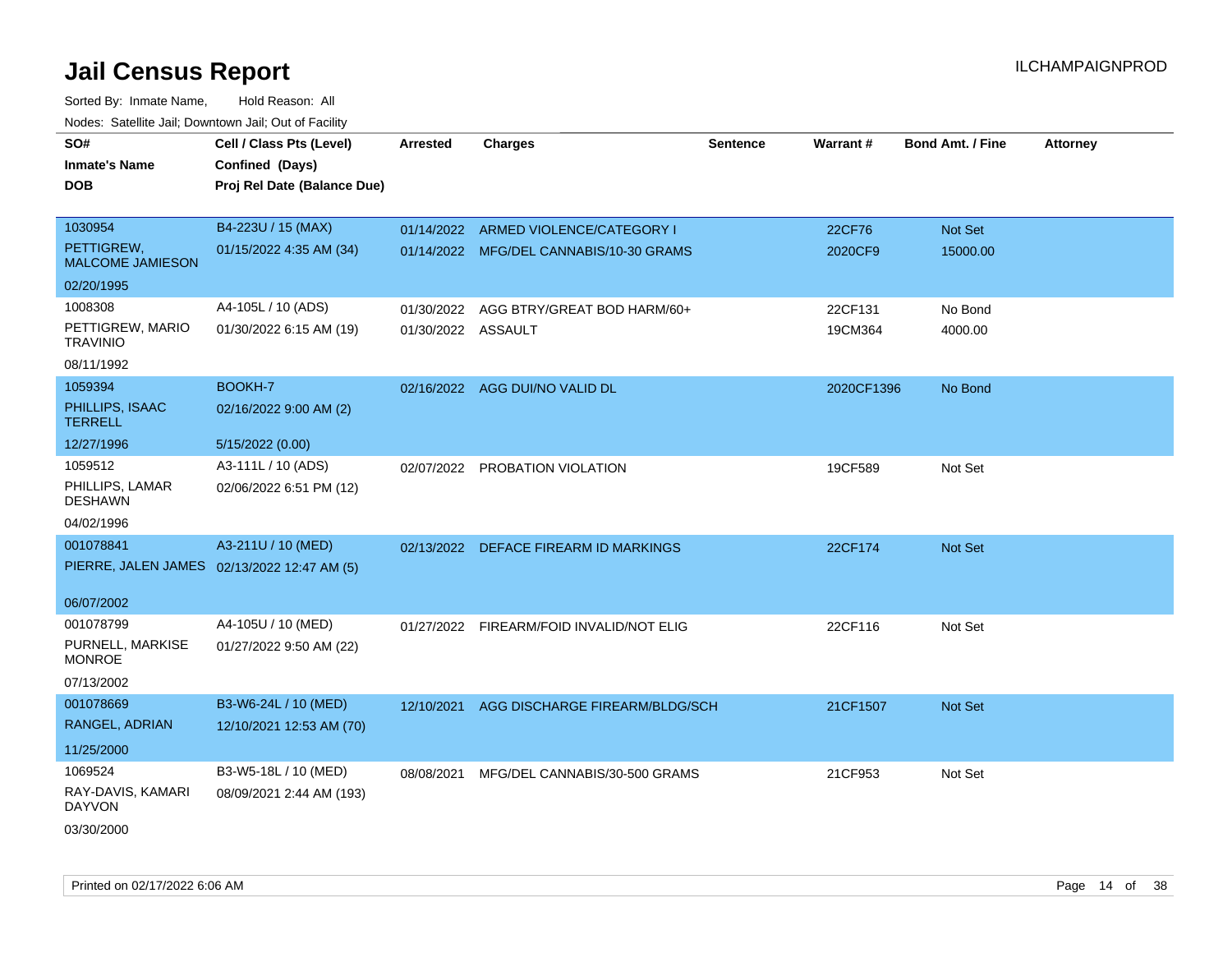Sorted By: Inmate Name, Hold Reason: All Nodes: Satellite Jail; Downtown Jail; Out of Facility

| SO#                                     | Cell / Class Pts (Level)                  | <b>Arrested</b> | <b>Charges</b>                         | <b>Sentence</b> | Warrant#   | <b>Bond Amt. / Fine</b> | <b>Attorney</b> |
|-----------------------------------------|-------------------------------------------|-----------------|----------------------------------------|-----------------|------------|-------------------------|-----------------|
| <b>Inmate's Name</b>                    | Confined (Days)                           |                 |                                        |                 |            |                         |                 |
| <b>DOB</b>                              | Proj Rel Date (Balance Due)               |                 |                                        |                 |            |                         |                 |
|                                         |                                           |                 |                                        |                 |            |                         |                 |
| 45473                                   | B2-T1-03U / 15 (SPH)                      | 11/23/2021      | CHIL SEX OFFEN/RESIDE DAY CARE         |                 | 21CF1275   | 10000.00                |                 |
| <b>REXROAD, CALVIN</b><br><b>ALLEN</b>  | 11/23/2021 6:27 PM (87)                   |                 | 11/23/2021 VIOLATE SEX OFFENDER REGIS  |                 | 21CF546    | 50000.00                |                 |
| 10/04/1970                              |                                           |                 |                                        |                 |            |                         |                 |
| 979485                                  | B2-T4-16L / 15 (SPH)                      | 03/12/2021      | PRED CRIM SEX ASLT/VICTIM <13          |                 | 21CF282    | Not Set                 |                 |
| RODRIGUEZ, JOSHUA<br><b>ANTHONY</b>     | 03/12/2021 1:57 PM (343)                  |                 |                                        |                 |            |                         |                 |
| 04/06/1990                              |                                           |                 |                                        |                 |            |                         |                 |
| 61330                                   | B4-123L / 15 (MAX)                        | 12/01/2021      | ARMED HABITUAL CRIMINAL                |                 | 21CF1473   | Not Set                 |                 |
| <b>RUFFIN, JONATHON</b><br><b>CECIL</b> | 12/01/2021 5:34 AM (79)                   | 12/01/2021      | PAROLE REVOCATION                      |                 | CH2107545  | No Bond                 |                 |
| 05/10/1984                              |                                           |                 |                                        |                 |            |                         |                 |
| 1071161                                 | B4-124L / 15 (MAX)                        | 08/18/2021      | DELIVERY OF OR POSSESSION OF W/INT     |                 | 21CF1008   | No Bond                 |                 |
| SANDERS, MARKELL<br>LAMAR               | 08/18/2021 6:18 PM (184)                  |                 |                                        |                 |            |                         |                 |
| 02/02/2000                              |                                           |                 |                                        |                 |            |                         |                 |
| 1000820                                 | A4-206L / 15 (ADS)                        | 01/24/2022      | FELON POSS/USE WEAPON/FIREARM          |                 | 22CF105    | Not Set                 |                 |
| <b>MICHAEL</b>                          | SCHNEIDER, SONGAN 01/24/2022 8:20 AM (25) |                 | 01/24/2022 AGGRAVATED DOMESTIC BATTERY |                 | 21CF1433   | 25000.00                |                 |
| 08/18/1992                              |                                           |                 |                                        |                 |            |                         |                 |
| 001078748                               | B3-W4-14L / 10 (MED)                      |                 | 01/10/2022 AGGRAVATED BATTERY          |                 | 21CF151    | No Bond                 |                 |
| <b>CURTIS</b>                           | SCHROEDER, JOSHUA 01/10/2022 9:34 AM (39) |                 |                                        |                 |            |                         |                 |
| 09/04/1980                              | 3/8/2022 (0.00)                           |                 |                                        |                 |            |                         |                 |
| 001078698                               | B3-W1-04L / 5 (ADS)                       | 12/20/2021      | <b>DIRECT CRIMINAL CONTEMPT</b>        |                 | 2019F44    | No Bond                 |                 |
| <b>SIDES, BRIAN KEITH</b>               | 12/20/2021 4:23 PM (60)                   |                 |                                        |                 |            |                         |                 |
| 12/08/1969                              |                                           |                 |                                        |                 |            |                         |                 |
| 001078441                               | BOOKF-1 / 15 (ADS)                        | 10/01/2021      | ARMED HABITUAL CRIMINAL                |                 | 21CF1182   | Not Set                 |                 |
| SINGLETON, CORRIE<br><b>DERRELL</b>     | 10/01/2021 12:36 PM (140)                 | 12/20/2021      | SPEEDING 26-34 MPH OVER LIMIT          |                 | 2021TR2701 | 1000.00                 |                 |
| 05/07/1983                              |                                           |                 |                                        |                 |            |                         |                 |

Printed on 02/17/2022 6:06 AM Page 15 of 38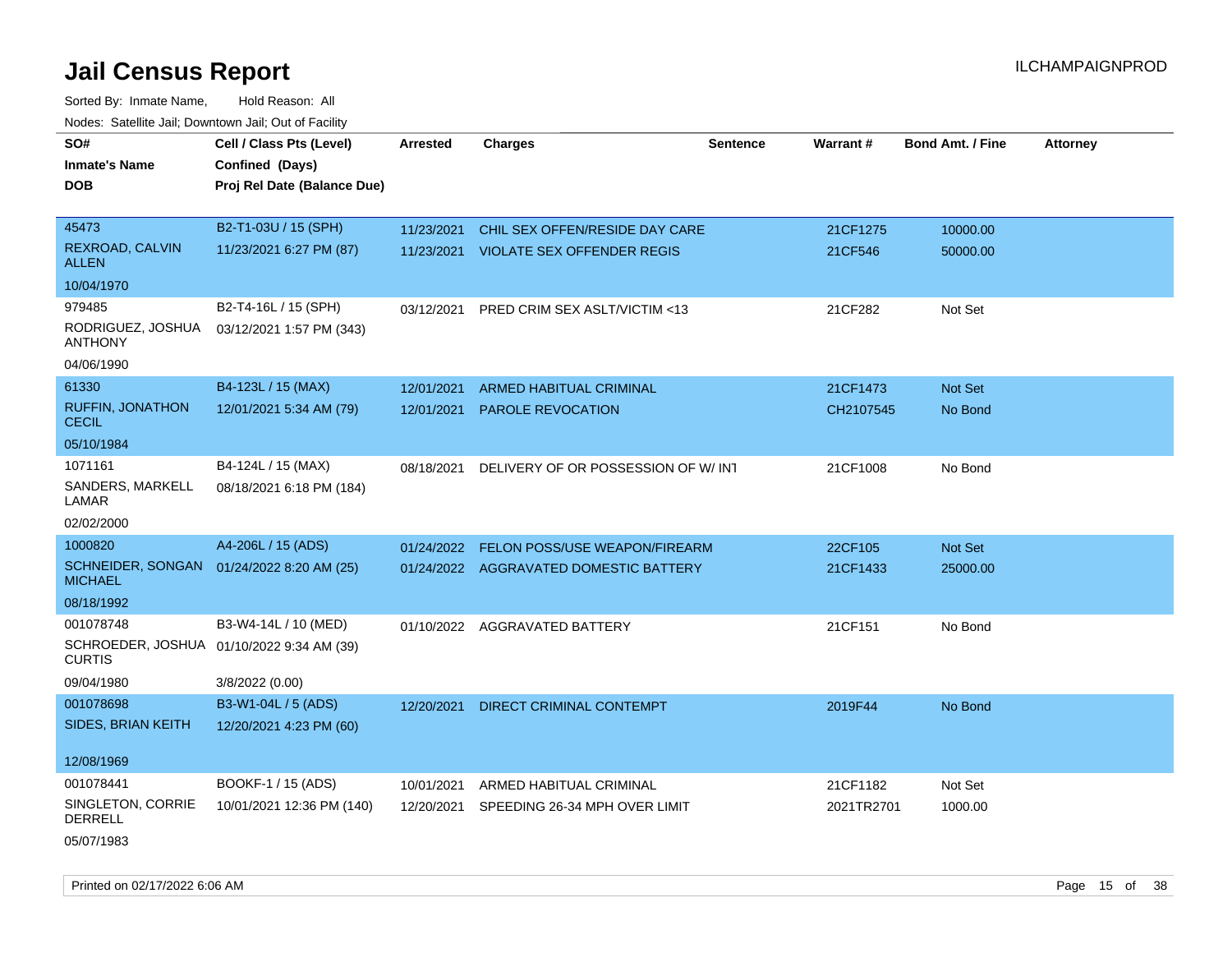| Nudes. Satellite Jali, Downtown Jali, Out of Facility |                             |                 |                                          |                 |                 |                         |                 |
|-------------------------------------------------------|-----------------------------|-----------------|------------------------------------------|-----------------|-----------------|-------------------------|-----------------|
| SO#                                                   | Cell / Class Pts (Level)    | <b>Arrested</b> | <b>Charges</b>                           | <b>Sentence</b> | <b>Warrant#</b> | <b>Bond Amt. / Fine</b> | <b>Attorney</b> |
| <b>Inmate's Name</b>                                  | Confined (Days)             |                 |                                          |                 |                 |                         |                 |
| <b>DOB</b>                                            | Proj Rel Date (Balance Due) |                 |                                          |                 |                 |                         |                 |
|                                                       |                             |                 |                                          |                 |                 |                         |                 |
| 001078765                                             | B4-223L / 10 (MED)          |                 | 01/13/2022 FELON POSS/USE WEAPON/FIREARM |                 | 22CF66          | Not Set                 |                 |
| SMITH, COREY ADRIAN 01/13/2022 7:32 PM (36)           |                             |                 |                                          |                 |                 |                         |                 |
|                                                       |                             |                 |                                          |                 |                 |                         |                 |
| 09/01/1987                                            |                             |                 |                                          |                 |                 |                         |                 |
| 1038158                                               | A3-114L / 10 (ADS)          |                 | 02/04/2022 CRIMINAL SEX ASSAULT/CONSENT  |                 | 22CF146         | Not Set                 |                 |
| SMITH, RASHAD<br>JARECE                               | 02/04/2022 11:42 PM (14)    |                 |                                          |                 |                 |                         |                 |
| 09/16/1995                                            |                             |                 |                                          |                 |                 |                         |                 |
| 001077770                                             | A1-226L / 5 (MIN)           |                 | 01/06/2022 RESIDENTIAL BURGLARY          |                 | 21CF319         | <b>Not Set</b>          |                 |
| STOFFLE, KELLY ANNE 01/06/2022 3:14 PM (43)           |                             |                 |                                          |                 |                 |                         |                 |
|                                                       |                             |                 |                                          |                 |                 |                         |                 |
| 04/12/1989                                            |                             |                 |                                          |                 |                 |                         |                 |
| 38305                                                 | B2-T2-06L / 10 (SPH)        | 03/18/2020      | <b>CRIMINAL SEXUAL ABUSE</b>             |                 | 20CF-343        | 500000.00               |                 |
| STOVER, JOSH<br>ANDREW                                | 03/18/2020 10:24 AM (702)   |                 |                                          |                 |                 |                         |                 |
| 08/18/1973                                            |                             |                 |                                          |                 |                 |                         |                 |
| 001078182                                             | B3-W2-06L / 5 (MIN)         | 12/20/2021      | DRIVING ON REVOKED LICENSE               |                 | 2021CF800       | No Bond                 |                 |
| <b>STRONG, KEVIN</b><br><b>GARDNER</b>                | 12/20/2021 4:34 PM (60)     |                 |                                          |                 |                 |                         |                 |
| 02/12/1963                                            | 3/19/2022 (0.00)            |                 |                                          |                 |                 |                         |                 |
| 1062701                                               | B1-107L / 15 (MAX)          |                 | 01/20/2022 UNLAWFUL USE OF A WEAPON      | 10y (DOC)       | 2021CF114       | No Bond                 |                 |
| TAYLOR, CODY EARL                                     | 01/20/2022 11:31 AM (29)    |                 |                                          |                 |                 |                         |                 |
|                                                       |                             |                 |                                          |                 |                 |                         |                 |
| 10/22/1997                                            |                             |                 |                                          |                 |                 |                         |                 |
| 1036650                                               | BOOKH-3                     |                 | 02/16/2022 ARMED VIOLENCE/CATEGORY I     |                 | 2021CF845       | 250000.00               |                 |
| <b>TAYLOR, KORRION</b><br><b>VELEZ</b>                | 02/16/2022 4:33 PM (2)      |                 |                                          |                 |                 |                         |                 |
| 03/18/1997                                            |                             |                 |                                          |                 |                 |                         |                 |
| 001078471                                             | B4-221U / 10 (MED)          | 10/11/2021      | AGG UUW/VEHICLE/<21                      |                 | 21CF1210        | 100.00                  |                 |
| THATCH, OMARION                                       | 10/11/2021 1:26 AM (130)    |                 |                                          |                 |                 |                         |                 |
| <b>DIAMONTE</b>                                       |                             |                 |                                          |                 |                 |                         |                 |
| 09/05/2003                                            |                             |                 |                                          |                 |                 |                         |                 |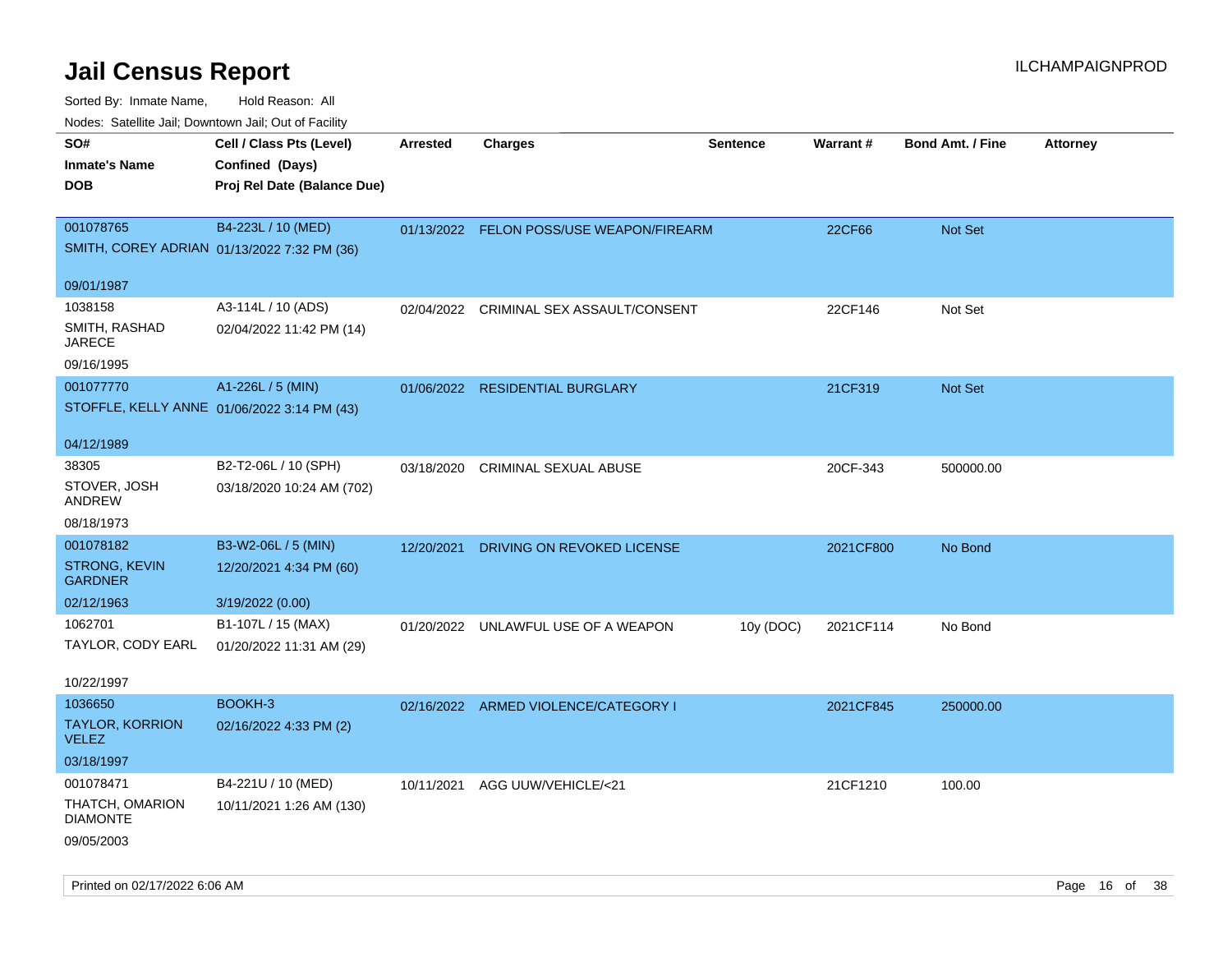| ivous. Saleling Jali, Downlown Jali, Out of Facility |                             |            |                                      |                 |                 |                         |                 |
|------------------------------------------------------|-----------------------------|------------|--------------------------------------|-----------------|-----------------|-------------------------|-----------------|
| SO#                                                  | Cell / Class Pts (Level)    | Arrested   | <b>Charges</b>                       | <b>Sentence</b> | <b>Warrant#</b> | <b>Bond Amt. / Fine</b> | <b>Attorney</b> |
| <b>Inmate's Name</b>                                 | Confined (Days)             |            |                                      |                 |                 |                         |                 |
| <b>DOB</b>                                           | Proj Rel Date (Balance Due) |            |                                      |                 |                 |                         |                 |
|                                                      |                             |            |                                      |                 |                 |                         |                 |
| 32058                                                | B4-123U / 15 (MAX)          | 06/14/2021 | <b>AGG DISCH FIREARM</b>             |                 | 21CF690         | Not Set                 |                 |
| THOMPSON, STEVEN<br><b>ONEAL</b>                     | 06/14/2021 6:44 AM (249)    |            |                                      |                 |                 |                         |                 |
| 03/14/1969                                           |                             |            |                                      |                 |                 |                         |                 |
| 001078792                                            | A4-203L / 15 (ADS)          | 01/24/2022 | <b>FUGITIVE FROM JUSTICE</b>         |                 | 22CF99          | Not Set                 |                 |
| TRAMBLE, TOM                                         | 01/24/2022 10:24 AM (25)    | 01/24/2022 | <b>FUGITIVE FROM JUSTICE</b>         |                 | 22CF100         | Not Set                 |                 |
| <b>MARCUS</b>                                        |                             |            | 01/24/2022 ARMED VIOLENCE/CATEGORY I |                 | 22CF101         | Not Set                 |                 |
| 02/28/1985                                           |                             |            |                                      |                 |                 |                         |                 |
| 32910                                                | B3-W1-02L / 10 (MED)        | 10/04/2021 | DOM BTRY/HARM/1-2 PRECONV            |                 | 21CF1189        | Not Set                 |                 |
| <b>TULL, CHRISTOPHER</b><br><b>MICHAEL</b>           | 10/04/2021 10:53 PM (137)   |            |                                      |                 |                 |                         |                 |
| 04/02/1971                                           |                             |            |                                      |                 |                 |                         |                 |
| 961786                                               | A4-206U / 15 (ADS)          |            | 01/24/2022 ARMED HABITUAL CRIMINAL   |                 | 22CF104         | Not Set                 |                 |
| <b>WARREN, DESIE</b><br>ARNEZ                        | 01/24/2022 7:23 AM (25)     |            |                                      |                 |                 |                         |                 |
| 04/28/1988                                           |                             |            |                                      |                 |                 |                         |                 |
| 1070737                                              | A1-126L / 15 (MAX)          | 10/14/2021 | AGG KIDNAPG/<13/INTEL DISABL         | (DHS)           | 2020CF418       | 250000.00               |                 |
| <b>WASHINGTON,</b><br><b>JASTINA VIRGINIA</b>        | 10/14/2021 12:02 PM (127)   |            |                                      |                 |                 |                         |                 |
| 04/11/2000                                           |                             |            |                                      |                 |                 |                         |                 |
| 1040925                                              | A3-115U / 10 (MED)          | 02/13/2022 | POSSESSING A CONTROLLED SUBSTAND     |                 | 22CF179         | Not Set                 |                 |
| WEATHERALL,<br><b>JOHNNY EARL JAMES</b>              | 02/14/2022 12:52 AM (4)     |            |                                      |                 |                 |                         |                 |
| 04/29/1994                                           |                             |            |                                      |                 |                 |                         |                 |
| 977140                                               | B1-203L / 10 (MED)          | 10/24/2021 | <b>ARMED HABITUAL CRIMINAL</b>       |                 | 21CF1289        | <b>Not Set</b>          |                 |
| <b>WEBSTER, DERRIAL</b><br><b>DEVON</b>              | 10/24/2021 2:46 AM (117)    |            |                                      |                 |                 |                         |                 |
| 01/14/1990                                           |                             |            |                                      |                 |                 |                         |                 |
| 001078328                                            | B1-207U / 15 (MAX)          | 08/30/2021 | FELON POSS/USE WEAPON/FIREARM        |                 | 21CF1045        | Not Set                 |                 |
| WHITE, JUSTIN<br><b>STEVEN</b>                       | 08/30/2021 10:48 AM (172)   |            |                                      |                 |                 |                         |                 |
| 10/25/1995                                           |                             |            |                                      |                 |                 |                         |                 |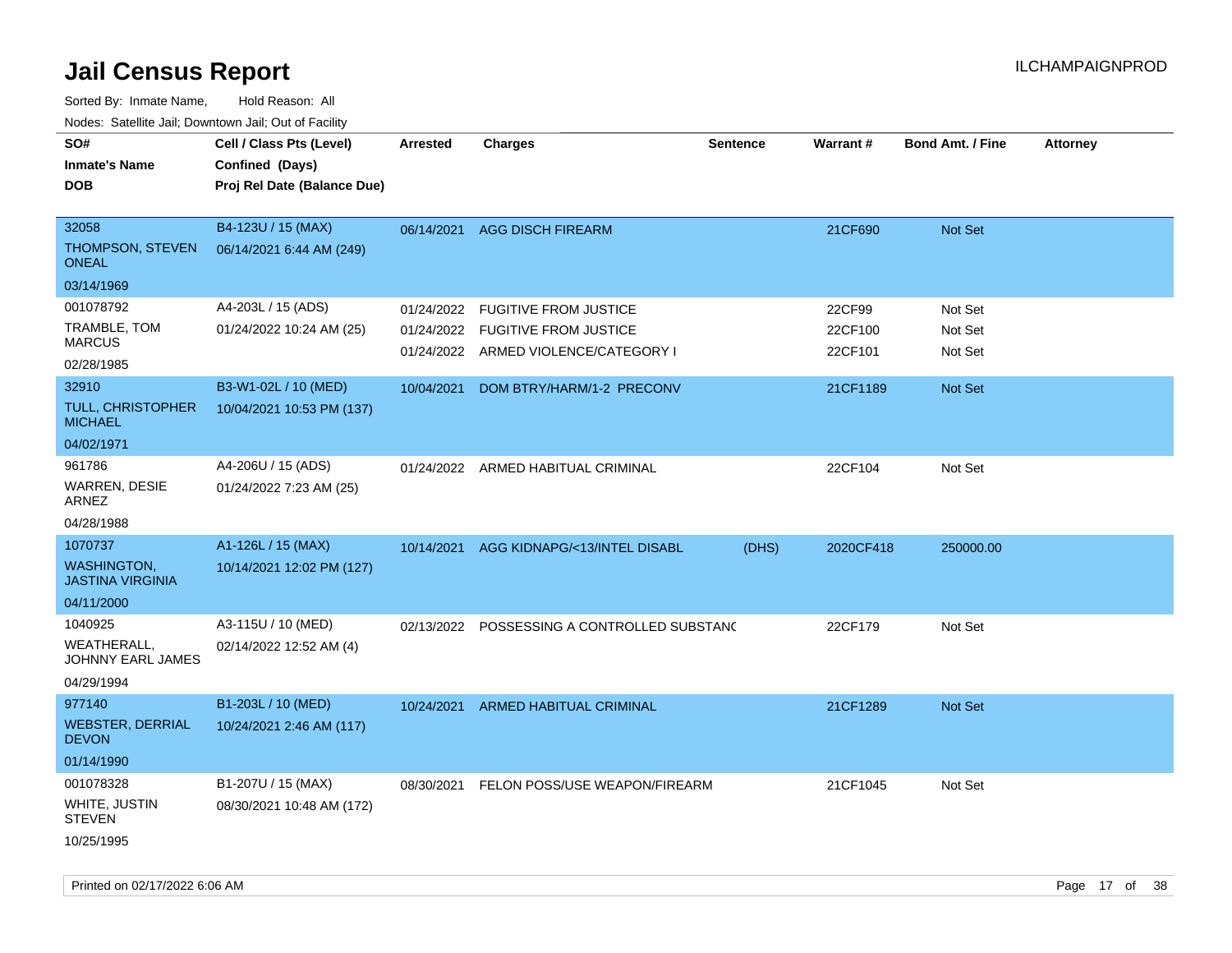| SO#                                        | Cell / Class Pts (Level)    | <b>Arrested</b> | <b>Charges</b>                | <b>Sentence</b> | <b>Warrant#</b> | <b>Bond Amt. / Fine</b> | <b>Attorney</b> |
|--------------------------------------------|-----------------------------|-----------------|-------------------------------|-----------------|-----------------|-------------------------|-----------------|
| <b>Inmate's Name</b>                       | Confined (Days)             |                 |                               |                 |                 |                         |                 |
| <b>DOB</b>                                 | Proj Rel Date (Balance Due) |                 |                               |                 |                 |                         |                 |
|                                            |                             |                 |                               |                 |                 |                         |                 |
| 1075313                                    | A4-205U / 15 (ADS)          | 01/29/2022      | POSSESSION OF STOLEN FIREARM  |                 | 22CF132         | <b>Not Set</b>          |                 |
| <b>WILLIAMS, EARDIS</b>                    | 01/29/2022 1:23 AM (20)     | 01/29/2022      | MFG/DEL CANNABIS/30-500 GRAMS |                 | 20CF51          | 5000.00                 |                 |
| <b>ANTONIO, Junior</b>                     |                             | 01/29/2022      | POSSESSION OF STOLEN FIREARM  |                 | 20CF1048        | 500000.00               |                 |
| 01/21/1999                                 |                             |                 |                               |                 |                 |                         |                 |
| 1049234                                    | A4-102L / 10 (MED)          | 01/22/2022      | AGGRAVATED DOMESTIC BATTERY   |                 | 22CF94          | Not Set                 |                 |
| <b>WILLIAMS, KHAMRON</b><br><b>MARCELL</b> | 01/22/2022 9:30 AM (27)     |                 |                               |                 |                 |                         |                 |
| 08/15/1995                                 |                             |                 |                               |                 |                 |                         |                 |
| 638552                                     | B2-T2-08L / 5 (SPH)         | 10/07/2021      | CHILD PORNOGRAPHY/PHOTOGRAPH  |                 | 2021CF1207      | No Bond                 |                 |
| <b>WILLIAMS, MICHAEL</b><br><b>JAMES</b>   | 10/07/2021 12:20 PM (134)   |                 |                               |                 |                 |                         |                 |
| 03/29/1964                                 |                             |                 |                               |                 |                 |                         |                 |
| 1066370                                    | B1-101L / 15 (MAX)          | 07/28/2021      | ARMED VIOLENCE/CATEGORY III   |                 | 2021 CF 882     | Not Set                 |                 |
| <b>WILLIAMS, REONTE</b><br><b>REMIR</b>    | 07/28/2021 5:40 AM (205)    |                 |                               |                 |                 |                         |                 |
| 05/14/1999                                 |                             |                 |                               |                 |                 |                         |                 |
| 1051953                                    | A2-221L / 10 (ADS)          | 02/02/2022      | DOMESTIC BATTERY/OTHER PRIOR  |                 | 22CF144         | <b>Not Set</b>          |                 |
| <b>WINSTON, ALYSSIA</b><br><b>LETEECE</b>  | 02/02/2022 4:29 AM (16)     |                 |                               |                 |                 |                         |                 |
| 03/17/1996                                 |                             |                 |                               |                 |                 |                         |                 |
| 511006                                     | A3-216L / 10 (ADS)          | 02/10/2022      | FELON POSS/USE FIREARM PRIOR  |                 | 22CF171         | No Bond                 |                 |
| WINTERS, ANDRE<br><b>TERRELL</b>           | 02/10/2022 11:09 AM (8)     |                 |                               |                 |                 |                         |                 |
| 02/06/1986                                 |                             |                 |                               |                 |                 |                         |                 |
| <b>Total Satellite Jail: 138</b>           |                             | Males: 121      | Females: 17<br>Unknown: 0     |                 |                 |                         |                 |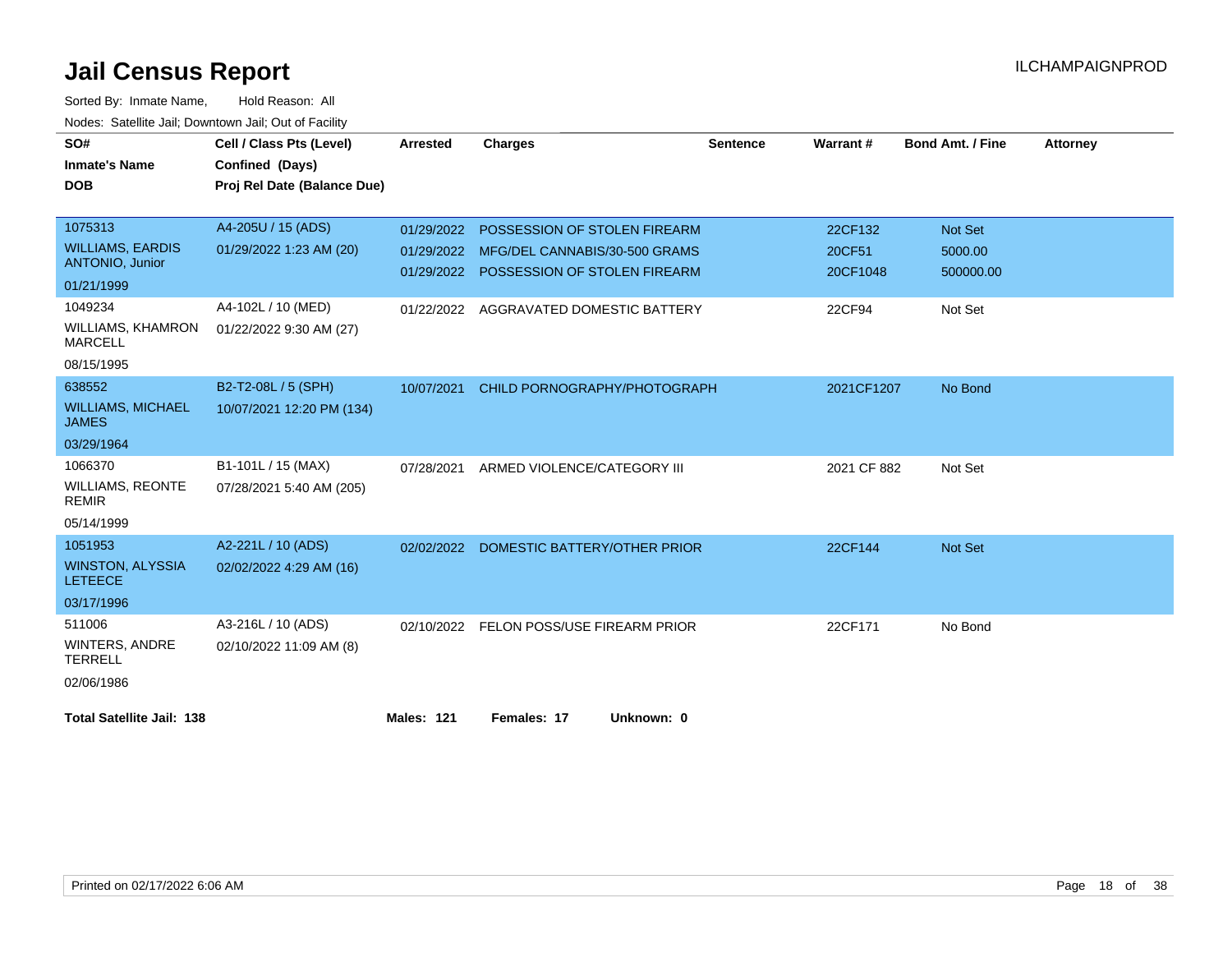| <b>Downtown Jail</b>                             |                                              |                 |                                   |                 |           |                         |                 |
|--------------------------------------------------|----------------------------------------------|-----------------|-----------------------------------|-----------------|-----------|-------------------------|-----------------|
| SO#                                              | Cell / Class Pts (Level)                     | <b>Arrested</b> | <b>Charges</b>                    | <b>Sentence</b> | Warrant#  | <b>Bond Amt. / Fine</b> | <b>Attorney</b> |
| <b>Inmate's Name</b>                             | Confined (Days)                              |                 |                                   |                 |           |                         |                 |
| <b>DOB</b>                                       | Proj Rel Date (Balance Due)                  |                 |                                   |                 |           |                         |                 |
|                                                  |                                              |                 |                                   |                 |           |                         |                 |
| 1073165                                          | G4L / 5 (MIN)                                | 04/30/2021      | <b>BURGLARY</b>                   |                 | 21CF516   | <b>Not Set</b>          |                 |
| <b>ACKERMAN, CODY</b>                            | 04/30/2021 4:48 PM (294)                     | 04/30/2021      | FORGERY/ISSUE/DELIVER DOCUMENT    |                 | 19CF143   | 75000.00                |                 |
| <b>JAMES</b>                                     |                                              | 05/03/2021      | FORGERY/ISSUE/DELIVER DOCUMENT    |                 | 2018CF689 | 2500.00 / 75.00         |                 |
| 02/01/1989                                       |                                              |                 |                                   |                 |           |                         |                 |
| 1070569                                          | G9U / 5 (MIN)                                | 01/14/2022      | AGGRAVATED ASSAULT                |                 | 22CF75    | Not Set                 |                 |
| ARNDT, MICHAEL<br>Junior                         | 01/14/2022 11:32 PM (35)                     | 02/01/2022      | PROBATION VIOLATION               |                 | 20CF806   | Not Set                 |                 |
| 11/28/1971                                       |                                              |                 |                                   |                 |           |                         |                 |
| 001078621                                        | F9U / 10 (MED)                               | 12/23/2021      | <b>RESIDENTIAL BURGLARY</b>       |                 | 21CF1582  | <b>Not Set</b>          |                 |
|                                                  | BAILEY, DANIEL SCOTT 12/23/2021 9:44 AM (57) | 01/14/2022      | <b>PROBATION VIOLATION</b>        |                 | 21CF1445  | <b>Not Set</b>          |                 |
|                                                  |                                              |                 |                                   |                 |           |                         |                 |
| 05/09/1999                                       |                                              |                 |                                   |                 |           |                         |                 |
| 969121                                           | I3 / 15 (SPH)                                | 11/25/2021      | <b>CRIM TRESPASS TO RESIDENCE</b> |                 | 21CF1444  | Not Set                 |                 |
| BECKLEY, ANTHONY<br><b>PATRICK</b>               | 11/25/2021 7:16 PM (85)                      |                 |                                   |                 |           |                         |                 |
| 06/30/1989                                       |                                              |                 |                                   |                 |           |                         |                 |
| 517915                                           | C1L / 5 (MIN)                                | 08/03/2021      | <b>BURGLARY</b>                   |                 | 21CF289   | 20000.00                |                 |
| <b>BOXLEY, CHARLES</b>                           | 08/03/2021 2:18 PM (199)                     | 08/03/2021      | <b>BURGLARY</b>                   |                 | 21CF679   | 20000.00                |                 |
| <b>OMAR</b>                                      |                                              | 08/03/2021      | FORGERY/ISSUE/DELIVER DOCUMENT    |                 |           | No Bond                 |                 |
| 01/10/1985                                       |                                              |                 |                                   |                 |           |                         |                 |
| 47897                                            | J5L / 15 (ADS)                               | 01/19/2022      | <b>VIOLATE ORDER PROTECTION</b>   |                 | 22CF85    | Not Set                 |                 |
| BRANAMAN,                                        | 01/19/2022 9:21 PM (30)                      | 01/19/2022      | DRVG REVOKED/2+/PERS INJ/DEATH    |                 | 22CF84    | Not Set                 |                 |
| <b>CLIFFORD EARL</b>                             |                                              | 02/08/2022      | DRIVE REVOKED/RECK HOMIC/3        |                 | 21CF1280  | Not Set                 |                 |
| 03/09/1975                                       |                                              | 02/08/2022      | DRIVING ON REVOKED LICENSE        |                 | 21TR8305  | Not Set                 |                 |
| 1027929                                          | F6L / 15 (MAX)                               | 12/18/2021      | HOME INVASION/CAUSE INJURY        |                 | 21CF1560  | No Bond                 |                 |
| <b>BROUGHTON, MARK</b><br><b>ANTHONY, Junior</b> | 12/18/2021 2:55 AM (62)                      |                 |                                   |                 |           |                         |                 |
| 02/15/1990                                       |                                              |                 |                                   |                 |           |                         |                 |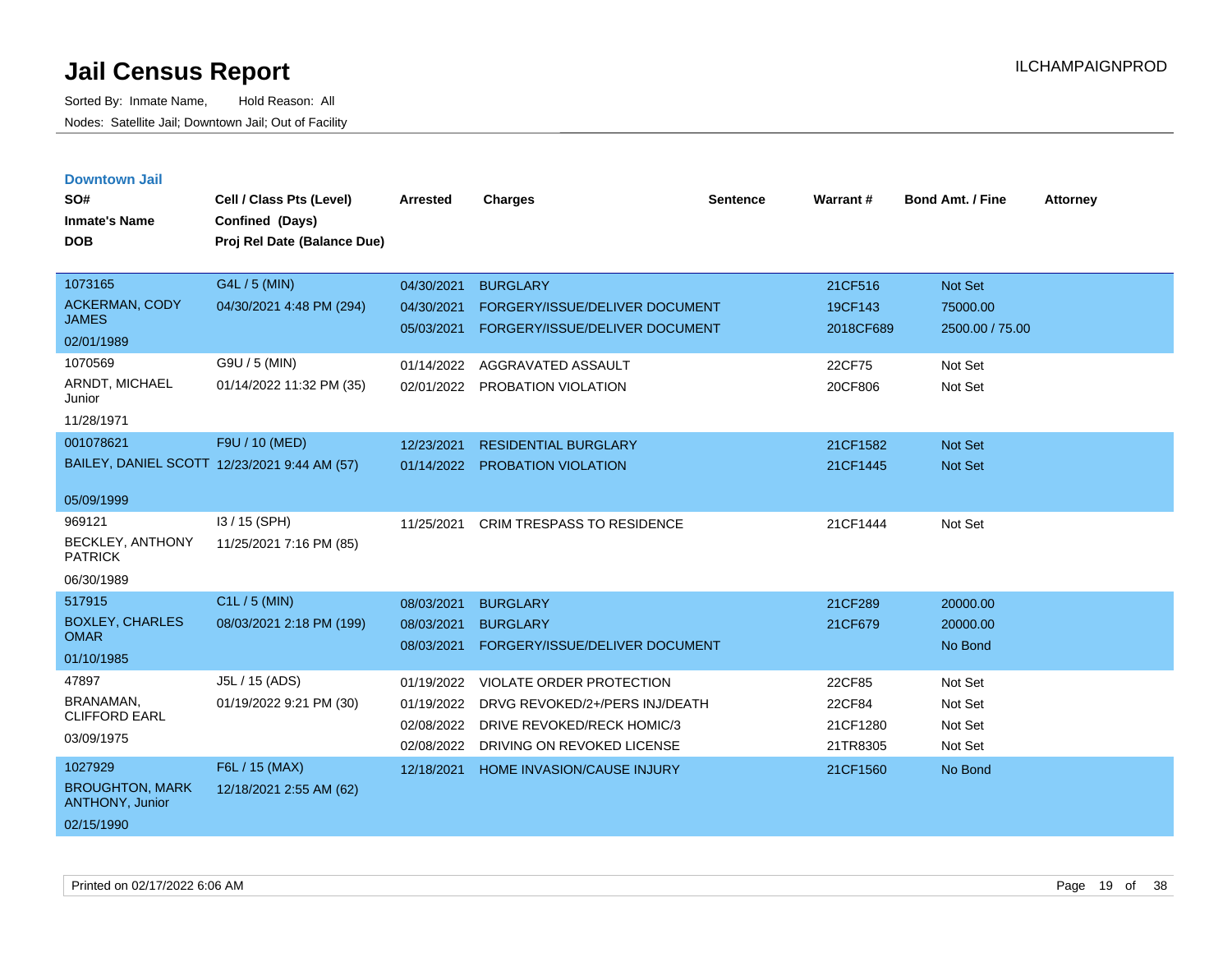| roaco. Catolino cali, Downtown cali, Out of Facility |                                            |                 |                                         |                 |            |                         |                 |
|------------------------------------------------------|--------------------------------------------|-----------------|-----------------------------------------|-----------------|------------|-------------------------|-----------------|
| SO#                                                  | Cell / Class Pts (Level)                   | <b>Arrested</b> | <b>Charges</b>                          | <b>Sentence</b> | Warrant#   | <b>Bond Amt. / Fine</b> | <b>Attorney</b> |
| <b>Inmate's Name</b>                                 | Confined (Days)                            |                 |                                         |                 |            |                         |                 |
| DOB                                                  | Proj Rel Date (Balance Due)                |                 |                                         |                 |            |                         |                 |
|                                                      |                                            |                 |                                         |                 |            |                         |                 |
| 1067476                                              | F5L / 10 (MED)                             | 11/13/2021      | AGG DOMESTIC BATTERY/STRANGLE           |                 | 20CF575    | 5000.00                 |                 |
| <b>BROWN, JAMES</b><br><b>BRONELL</b>                | 11/13/2021 2:35 AM (97)                    | 11/13/2021      | <b>RESIDENTIAL BURGLARY</b>             |                 | 21CF385    | 25000.00                |                 |
| 01/08/1996                                           |                                            |                 |                                         |                 |            |                         |                 |
| 995432                                               | H5L / 10 (ADS)                             | 12/20/2021      | FAIL TO RPT WKLY/NO FIXED ADDR          |                 | 21CF1559   | Not Set                 |                 |
| BROWN, JAVON<br><b>SHANTEZ</b>                       | 12/20/2021 2:06 AM (60)                    |                 |                                         |                 |            |                         |                 |
| 10/14/1991                                           |                                            |                 |                                         |                 |            |                         |                 |
| 1075941                                              | G2L / 5 (MIN)                              | 10/08/2021      | AGG UNLAWFUL USE OF WEAPON/VEH          | 2y (DOC)        | 20CF360    | No Bond                 |                 |
| <b>BROWN, LIONEL</b><br><b>TERRELL</b>               | 10/08/2021 5:16 PM (133)                   |                 |                                         |                 |            |                         |                 |
| 10/19/1981                                           |                                            |                 |                                         |                 |            |                         |                 |
| 990921                                               | C2L / 15 (ADS)                             | 01/20/2022      | MFG/DEL 1<15 GR COCAINE/ANLG            |                 | 19CF369    | 25000.00                |                 |
| <b>BROWN, QUINTIN</b><br><b>MARSHAUN</b>             | 01/20/2022 7:19 PM (29)                    |                 | 01/20/2022 ARMED HABITUAL CRIMINAL      |                 | 21CF935    | 750000.00               |                 |
| 09/26/1991                                           |                                            |                 |                                         |                 |            |                         |                 |
| 1068812                                              | F1L / 15 (MAX)                             | 12/21/2021      | <b>FELON POSS/USE FIREARM PRIOR</b>     |                 | 21CF1568   | Not Set                 |                 |
| BRYANT, DANNY<br><b>EUGENE</b>                       | 12/21/2021 1:50 PM (59)                    | 12/21/2021      | AGG DISCHARGE FIREARM/OCC VEH           |                 | 21CF741    | <b>Not Set</b>          |                 |
| 11/22/1989                                           |                                            |                 |                                         |                 |            |                         |                 |
| 001078092                                            | H2U / 10 (ADS)                             | 12/27/2021      | AGG BATTERY/PUBLIC PLACE                |                 | 2021CF1042 | 5000.00                 |                 |
| WILLIAM                                              | CHOUNARD, STANLEY 12/27/2021 10:47 PM (53) |                 |                                         |                 |            |                         |                 |
| 06/25/1986                                           |                                            |                 |                                         |                 |            |                         |                 |
| 56241                                                | E1L / 5 (MIN)                              |                 | 01/13/2022 VIOLATE ORDER/PRIOR DOM BTRY |                 | 22CF59     | <b>Not Set</b>          |                 |
| <b>CLARK, DAMON</b><br><b>GILLMORE</b>               | 01/13/2022 4:36 AM (36)                    |                 |                                         |                 |            |                         |                 |
| 12/21/1976                                           |                                            |                 |                                         |                 |            |                         |                 |
| 1075361                                              | J6L / 5 (ADS)                              | 04/16/2021      | <b>BURGLARY</b>                         |                 | 21CF414    | Not Set                 |                 |
| COWART, TORREY<br>BENJAMEN, Junior                   | 04/16/2021 9:17 PM (308)                   |                 |                                         |                 |            |                         |                 |
| 11/22/1987                                           |                                            |                 |                                         |                 |            |                         |                 |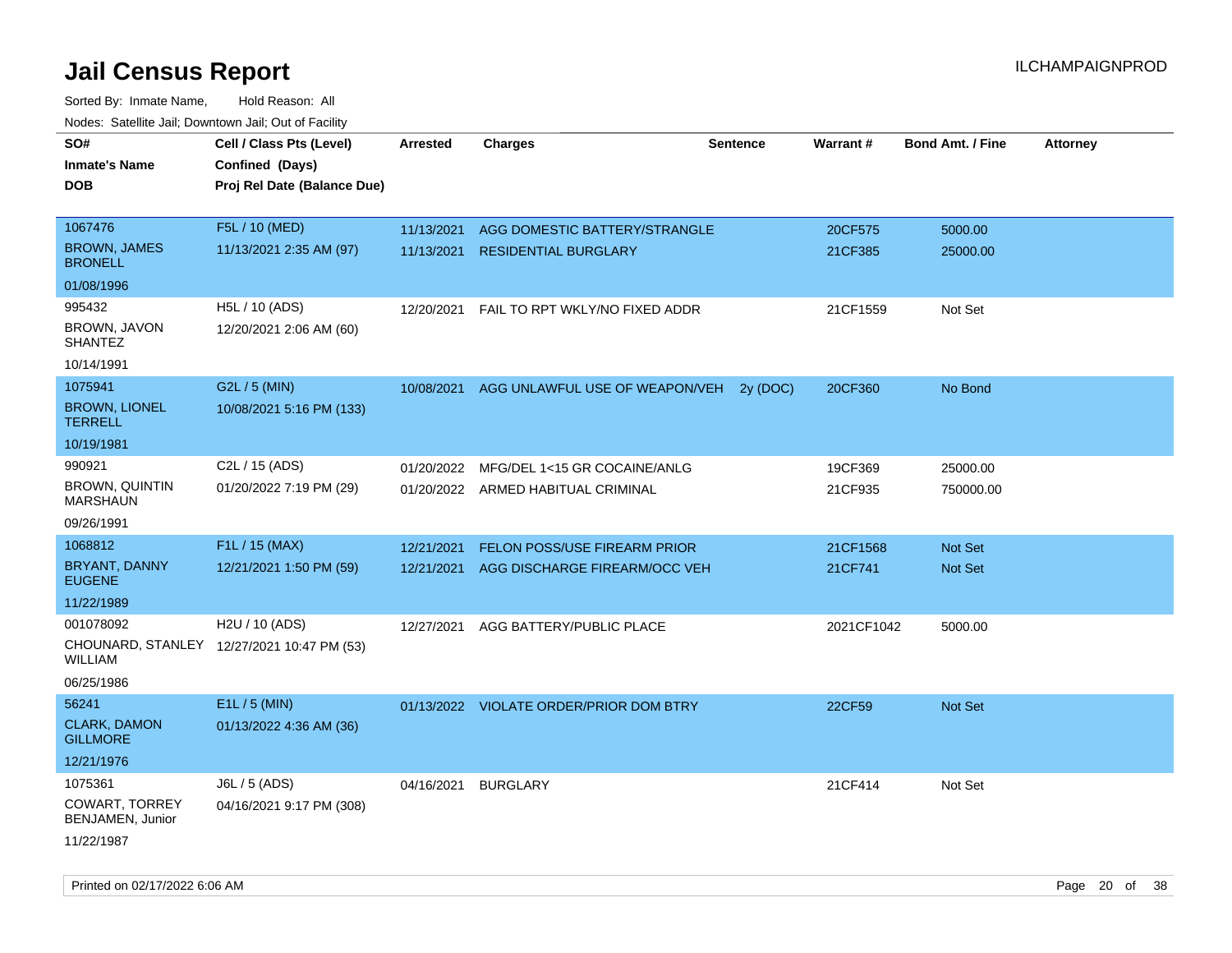| ivouss. Satellite Jali, Downtown Jali, Out of Facility            |                                                                            |                          |                                                                 |                 |                          |                           |                 |
|-------------------------------------------------------------------|----------------------------------------------------------------------------|--------------------------|-----------------------------------------------------------------|-----------------|--------------------------|---------------------------|-----------------|
| SO#<br>Inmate's Name<br><b>DOB</b>                                | Cell / Class Pts (Level)<br>Confined (Days)<br>Proj Rel Date (Balance Due) | <b>Arrested</b>          | <b>Charges</b>                                                  | <b>Sentence</b> | Warrant#                 | <b>Bond Amt. / Fine</b>   | <b>Attorney</b> |
| 1067370<br>DAVIS, AUSTIN<br><b>CHRISTOPHER</b><br>08/11/1997      | E6L / 15 (ADS)<br>11/06/2021 12:23 AM (104)                                | 11/05/2021               | FIREARM/FOID INVALID/NOT ELIG                                   |                 | 21CF1370                 | Not Set                   |                 |
| 001077214<br>DAVIS-MURDOCK,<br><b>ERION VASSHAD</b><br>06/22/1998 | 14 / 15 (ADS)<br>12/21/2021 10:13 AM (59)                                  | 12/20/2021<br>12/22/2021 | <b>MURDER</b><br>PAROLE REVOCATION                              |                 | 21CF1572<br>CH2107977    | Not Set<br>Not Set        |                 |
| 001078223<br>DIEGO-MATEO,<br>JOAQUIN<br>01/23/2002                | G6L / 5 (MIN)<br>11/09/2021 10:52 PM (101)                                 | 11/09/2021               | AGG DUI/NO VALID DL                                             |                 | 21CF1382                 | <b>Not Set</b>            |                 |
| 571307<br>DOMINGO-<br>CASTANEDA,<br>09/29/1989                    | J3L / 15 (ADS)<br>09/14/2020 11:19 PM (522)                                | 09/14/2020<br>09/14/2020 | CRIM SEXUAL ABUSE/CONSENT<br>PRED CRIM SEX ASLT/VICTIM <13      |                 | 2020CF1026<br>2020CF1025 | Not Set<br>Not Set        |                 |
| 527379<br>DRAKE, MARCELL<br>DEON<br>04/20/1987                    | D6 / 15 (ADS)<br>10/25/2021 5:05 PM (116)                                  | 10/25/2021<br>10/27/2021 | <b>ARMED HABITUAL CRIMINAL</b><br>AGG DOMESTIC BATTERY/STRANGLE |                 | 21CF1297<br>21CF1245     | <b>Not Set</b><br>Not Set |                 |
| 959292<br>DUNCAN, COREYON<br>ANTHONY<br>01/17/1989                | K1 / 15 (ADS)<br>04/01/2021 8:46 PM (323)                                  | 04/01/2021<br>12/17/2021 | ATTEMPT (FIRST DEGREE MURDER)<br><b>MURDER</b>                  |                 | 2020CF565<br>21CF1542    | 2000000.00<br>Not Set     |                 |
| 1024895<br><b>EDWARDS, GEORGE</b><br>CORTEZ<br>06/19/1994         | C5L / 10 (ADS)<br>12/15/2021 12:26 PM (65)                                 | 12/15/2021<br>12/15/2021 | MFG/DEL 100<400 GR COCA/ANLG<br><b>AGGRAVATED BATTERY</b>       |                 | 21CF1535<br>21CF1536     | <b>Not Set</b><br>Not Set |                 |
| 1053207<br>FAUST, JAQUAVEON<br>LAVELL<br>07/25/1996               | K3 / 15 (SPH)<br>06/06/2019 2:24 PM (988)                                  |                          | 06/06/2019 MURDER/INTENT TO KILL/INJURE                         |                 | 2019-CF849               | 2000000.00                |                 |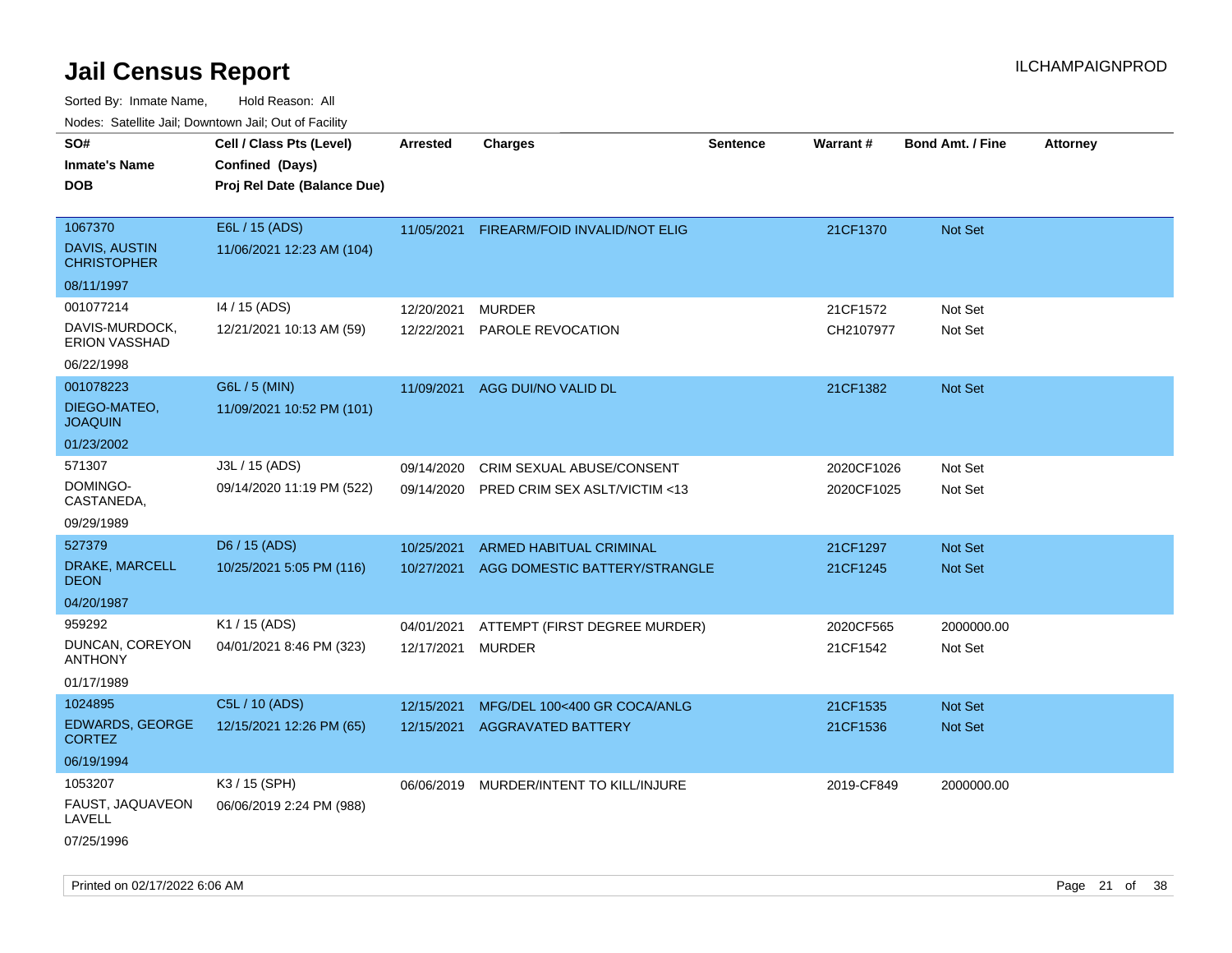Sorted By: Inmate Name, Hold Reason: All Nodes: Satellite Jail; Downtown Jail; Out of Facility

| rouce. Calcillic Jali, Downtown Jali, Out of Facility |                                              |                 |                                          |                 |           |                         |                 |
|-------------------------------------------------------|----------------------------------------------|-----------------|------------------------------------------|-----------------|-----------|-------------------------|-----------------|
| SO#<br><b>Inmate's Name</b>                           | Cell / Class Pts (Level)<br>Confined (Days)  | <b>Arrested</b> | <b>Charges</b>                           | <b>Sentence</b> | Warrant#  | <b>Bond Amt. / Fine</b> | <b>Attorney</b> |
| <b>DOB</b>                                            | Proj Rel Date (Balance Due)                  |                 |                                          |                 |           |                         |                 |
| 962759                                                | J1L / 5 (ADS)                                | 07/16/2021      | <b>METH DELIVERY&lt;5 GRAMS</b>          |                 | 21CF833   | Not Set                 |                 |
|                                                       | FINLEY, KEVIN DANTE 07/16/2021 9:44 PM (217) | 07/29/2021      | AGG CRIM SEX ASSAULT/FELONY              |                 | 21CF891   | No Bond                 |                 |
| 12/28/1988                                            |                                              |                 |                                          |                 |           |                         |                 |
| 524764                                                | G3L / 5 (MIN)                                | 09/18/2021      | METH DELIVERY/15<100 GRAMS               |                 | 21CF627   | 50000.00                |                 |
| <b>FISCUS, ROBERT</b><br><b>LOWELL</b>                | 09/18/2021 10:50 AM (153)                    |                 |                                          |                 |           |                         |                 |
| 02/17/1986                                            |                                              |                 |                                          |                 |           |                         |                 |
| 1063104                                               | G1U / 5 (MIN)                                |                 | 01/10/2022 VIOLATE ORDER PROTECTION      |                 | 21CF1258  | 25000.00                |                 |
| <b>FUSON, KEITH</b><br><b>EDWARD</b>                  | 01/10/2022 9:14 PM (39)                      |                 | 01/10/2022 VIOLATE ORDER PROTECTION      |                 | 21CF1259  | 25000.00                |                 |
| 05/07/1987                                            |                                              |                 |                                          |                 |           |                         |                 |
| 1003785                                               | G7L / 5 (MIN)                                |                 | 01/31/2022 THEFT CON INTENT <\$500 PRIOR | 4y (DOC)        | 19CF1558  | No Bond                 |                 |
| <b>GENTRY, SIDNEY</b><br>RAYNARD                      | 01/31/2022 8:44 AM (18)                      |                 |                                          |                 |           |                         |                 |
| 05/27/1971                                            |                                              |                 |                                          |                 |           |                         |                 |
| 32913                                                 | I1 / 15 (ADS)                                | 12/03/2021      | PRED CRIM SEX ASLT/VICTIM <13            |                 | 21CF1481  | <b>Not Set</b>          |                 |
| GROB, WARREN A,<br>Junior                             | 12/03/2021 4:24 PM (77)                      |                 |                                          |                 |           |                         |                 |
| 12/07/1950                                            |                                              |                 |                                          |                 |           |                         |                 |
| 1073611                                               | G3U / 5 (MIN)                                | 02/09/2021      | DELIVERY OF OR POSSESSION OF W/INT       |                 | 21CF160   | Not Set                 |                 |
| <b>HAYES, CAMERON</b><br><b>TAYLOR MALEEK</b>         | 02/09/2021 3:10 PM (374)                     | 02/09/2021      | MFG 15>100 GR ECSTASY/ANALOG             |                 | 21CF121   | 500000.00               |                 |
| 08/10/1998                                            |                                              |                 |                                          |                 |           |                         |                 |
| 544770                                                | D3 / 10 (MED)                                | 08/14/2021      | AGG DOMESTIC BATTERY/STRANGLE            |                 | 2021CF514 | 25000.00                |                 |
| <b>HAYES, DEVON</b><br><b>JERMAINE</b>                | 08/14/2021 2:56 AM (188)                     | 08/14/2021      | <b>AGGRAVATED DOMESTIC BATTERY</b>       |                 | 21CF977   | No Bond                 |                 |
| 11/07/1987                                            |                                              |                 |                                          |                 |           |                         |                 |
| 972300                                                | F6U / 10 (MED)                               | 12/22/2021      | <b>RESIDENTIAL BURGLARY</b>              |                 | 18CF1691  | 25000.00                |                 |
| HOLT, MICHAEL<br><b>TERRELL</b>                       | 12/22/2021 8:36 AM (58)                      | 12/22/2021      | AGG CRIM SEX ABUSE/VICTIM <9             |                 | 19CF1277  | 250000.00               |                 |
|                                                       |                                              |                 |                                          |                 |           |                         |                 |

12/25/1989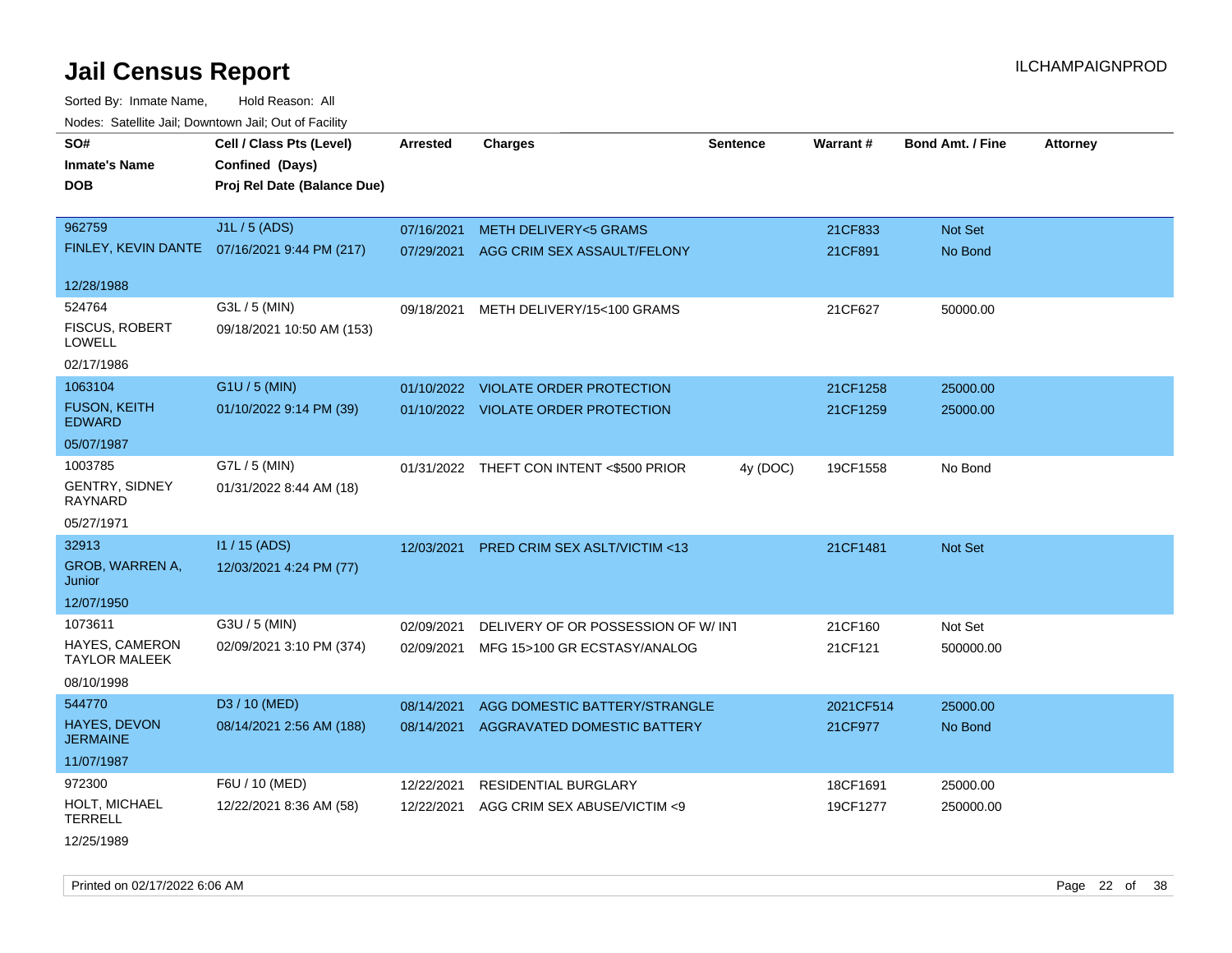| roaco. Catolino cali, Downtown cali, Out of Facility |                             |                  |                                                |                 |              |                         |                 |
|------------------------------------------------------|-----------------------------|------------------|------------------------------------------------|-----------------|--------------|-------------------------|-----------------|
| SO#                                                  | Cell / Class Pts (Level)    | <b>Arrested</b>  | <b>Charges</b>                                 | <b>Sentence</b> | Warrant#     | <b>Bond Amt. / Fine</b> | <b>Attorney</b> |
| <b>Inmate's Name</b>                                 | Confined (Days)             |                  |                                                |                 |              |                         |                 |
| <b>DOB</b>                                           | Proj Rel Date (Balance Due) |                  |                                                |                 |              |                         |                 |
|                                                      |                             |                  |                                                |                 |              |                         |                 |
| 518711                                               | G5L / 5 (MIN)               |                  | 01/30/2022 THFT/TRANS MERCH/<\$300/PRECONV     |                 | 19CF767      | 690.00                  |                 |
| <b>INGERSON, LUCUS</b><br><b>JAMES</b>               | 01/30/2022 4:57 PM (19)     | 01/30/2022 THEFT |                                                |                 | 22CF133      | Not Set                 |                 |
| 09/16/1979                                           |                             |                  |                                                |                 |              |                         |                 |
| 53058                                                | G4U / 5 (MIN)               | 01/31/2022       | DELIVERY OF OR POSSESSION OF W/ IN15y/6m (DOC) |                 |              | Not Set                 |                 |
| JOHNSON, DEMARIO<br><b>LACONTE</b>                   | 01/31/2022 11:12 AM (18)    |                  |                                                |                 |              |                         |                 |
| 06/14/1981                                           |                             |                  |                                                |                 |              |                         |                 |
| 24308                                                | D <sub>2</sub> / 15 (MAX)   | 06/03/2021       | <b>ROBBERY</b>                                 |                 | 21CF625      | No Bond                 |                 |
| <b>KWIATKOWSKI,</b><br><b>ROBERT JOHN</b>            | 06/03/2021 10:40 PM (260)   |                  |                                                |                 |              |                         |                 |
| 08/08/1963                                           |                             |                  |                                                |                 |              |                         |                 |
| 1041648                                              | C8L / 15 (MAX)              | 01/11/2022       | ARMED HABITUAL CRIMINAL                        |                 | 22CF41       | Not Set                 |                 |
| LANE, DEMETRIUS<br>LAQUAN                            | 01/11/2022 5:27 AM (38)     |                  | 01/11/2022 PAROLE REVOCATION                   |                 | CH2200221    | Not Set                 |                 |
| 07/04/1996                                           |                             |                  |                                                |                 |              |                         |                 |
| 29681                                                | J2L / 15 (ADS)              | 07/14/2020       | PREDATORY CRIMINAL SEX ASSLT/CHILD             |                 | 20CF-781     | 250000.00               |                 |
| LENOIR, JOHN<br><b>CHRISTOPHER</b>                   | 07/14/2020 12:51 PM (584)   |                  |                                                |                 |              |                         |                 |
| 04/20/1966                                           |                             |                  |                                                |                 |              |                         |                 |
| 001077524                                            | C7L / 10 (SPH)              | 12/14/2020       | AGG BATTERY/JUDGE/EMT                          |                 | 2020-CF-1212 | 10000.00                |                 |
| LEWIS, TREVOR                                        | 12/14/2020 5:16 PM (431)    | 12/14/2020       | <b>RESIDENTIAL ARSON</b>                       |                 | 2020-CF-1388 | 150000.00               |                 |
| <b>DANIEL</b>                                        |                             | 12/14/2020       | AGG BATTERY/PUBLIC PLACE                       |                 | 2020-CF-1231 | 50000.00                |                 |
| 06/03/2002                                           |                             | 12/14/2020       | AGG BATTERY/PEACE OFFICER                      |                 | 2020-CF-1211 | 10000.00                |                 |
| 45113                                                | E2L / 15 (MAX)              | 11/20/2021       | ARMED HABITUAL CRIMINAL                        |                 | 21CF1424     | No Bond                 |                 |
| MARTIN, JEREMIAH<br><b>FRANCIS</b>                   | 11/20/2021 1:18 AM (90)     |                  |                                                |                 |              |                         |                 |
| 01/18/1977                                           |                             |                  |                                                |                 |              |                         |                 |
| 1000869                                              | C9L / 15 (MAX)              | 09/11/2021       | FELON POSS/USE WEAPON/FIREARM                  |                 | 21CF1102     | Not Set                 |                 |
| MARTIN, MANNIX<br><b>TILMOND</b>                     | 09/12/2021 12:40 AM (159)   |                  |                                                |                 |              |                         |                 |
| 07/19/1991                                           |                             |                  |                                                |                 |              |                         |                 |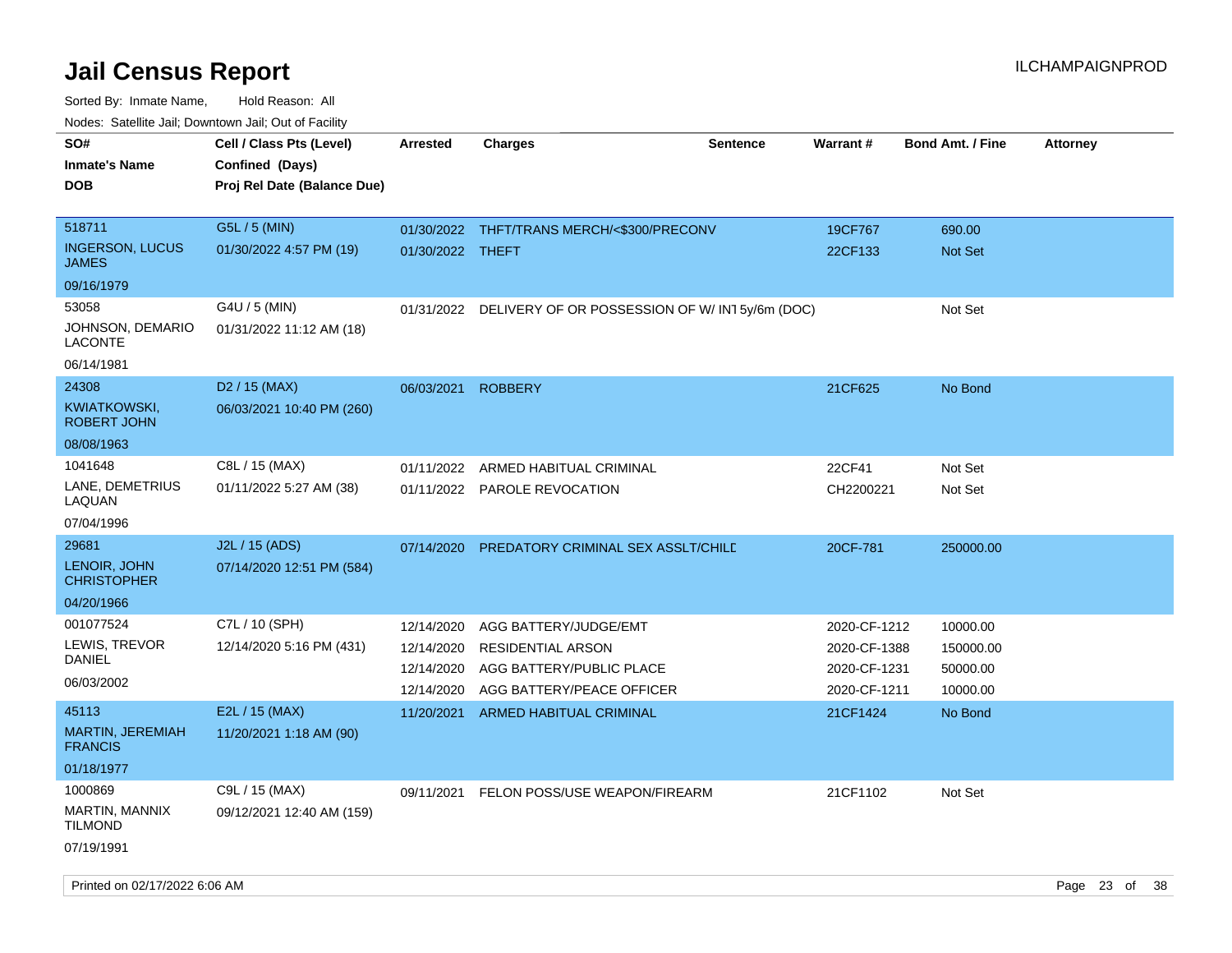| ivuutos. Saltiilit Jali, Duwilluwii Jali, Oul of Facility |                             |            |                                      |          |            |                         |                 |
|-----------------------------------------------------------|-----------------------------|------------|--------------------------------------|----------|------------|-------------------------|-----------------|
| SO#                                                       | Cell / Class Pts (Level)    | Arrested   | <b>Charges</b>                       | Sentence | Warrant#   | <b>Bond Amt. / Fine</b> | <b>Attorney</b> |
| <b>Inmate's Name</b>                                      | Confined (Days)             |            |                                      |          |            |                         |                 |
| DOB                                                       | Proj Rel Date (Balance Due) |            |                                      |          |            |                         |                 |
|                                                           |                             |            |                                      |          |            |                         |                 |
| 1063030                                                   | H4L / 15 (ADS)              | 12/20/2021 | <b>MURDER</b>                        |          | 21CF1571   | Not Set                 |                 |
| MASON, RYAN ONEIAL 12/21/2021 9:30 AM (59)                |                             | 12/22/2021 | PAROLE REVOCATION                    |          | CH2107979  | Not Set                 |                 |
|                                                           |                             |            |                                      |          |            |                         |                 |
| 02/22/1991                                                |                             |            |                                      |          |            |                         |                 |
| 1066623                                                   | G6U / 5 (MIN)               | 11/17/2021 | MFG/DEL 15<100 GR COCA/ANALOG        |          | 17CF1093   | 75000.00                |                 |
| MATA-OROZCO,<br><b>OLEGARIO</b>                           | 11/17/2021 5:08 PM (93)     |            |                                      |          |            |                         |                 |
| 03/06/1995                                                |                             |            |                                      |          |            |                         |                 |
| 001078249                                                 | B3 / 10 (MED)               | 08/07/2021 | <b>FELON POSS/USE WEAPON/FIREARM</b> | 4y (DOC) | 21CF947    | <b>Not Set</b>          |                 |
| MCCLENDON, CALVIN<br>M                                    | 08/07/2021 8:56 AM (195)    |            |                                      |          |            |                         |                 |
| 04/29/1990                                                |                             |            |                                      |          |            |                         |                 |
| 40235                                                     | G9L / 5 (MIN)               | 10/04/2021 | AGG DUI/4                            |          | 2021CF1145 | 35000.00                |                 |
| MERRIWEATHER,<br><b>MARCUS TODD</b>                       | 10/04/2021 4:41 PM (137)    |            |                                      |          |            |                         |                 |
| 11/28/1967                                                |                             |            |                                      |          |            |                         |                 |
| 1040273                                                   | E5U / 15 (ADS)              | 09/30/2021 | PRED CRIM SEX ASLT/VICTIM <13        |          | 21CF329    | 500000.00               |                 |
| METCALFE, LANELL<br><b>JARON</b>                          | 09/30/2021 11:32 PM (141)   |            |                                      |          |            |                         |                 |
| 09/22/1988                                                |                             |            |                                      |          |            |                         |                 |
| 1075635                                                   | B <sub>2</sub> / 10 (ADS)   | 05/11/2021 | AGG DISCHARGE FIREARM/OCC VEH        |          | 21CF538    | Not Set                 |                 |
| MILES, DEVLON VON,<br>Junior                              | 05/11/2021 10:39 PM (283)   | 05/11/2021 | MFG/DEL CANNABIS/30-500 GRAMS        |          | 20CF1402   | 100000.00               |                 |
| 11/04/2000                                                |                             |            |                                      |          |            |                         |                 |
| 001078721                                                 | $15/5$ (ADS)                | 12/29/2021 | <b>VIOLATE ORDER PROTECTION</b>      |          | 21CF1600   | Not Set                 |                 |
| <b>MIRAMONTES, RAUL</b>                                   | 12/29/2021 4:02 AM (51)     |            |                                      |          |            |                         |                 |
|                                                           |                             |            |                                      |          |            |                         |                 |
| 05/11/1989                                                |                             |            |                                      |          |            |                         |                 |
| 1069209                                                   | H1L / 10 (ADS)              | 04/07/2021 | AGG BATTERY/GREAT BODILY HARM        |          | 21CF376    | Not Set                 |                 |
| MOORE, DEVONTE<br>JAMAL                                   | 04/07/2021 6:25 PM (317)    |            |                                      |          |            |                         |                 |
| 09/24/1995                                                |                             |            |                                      |          |            |                         |                 |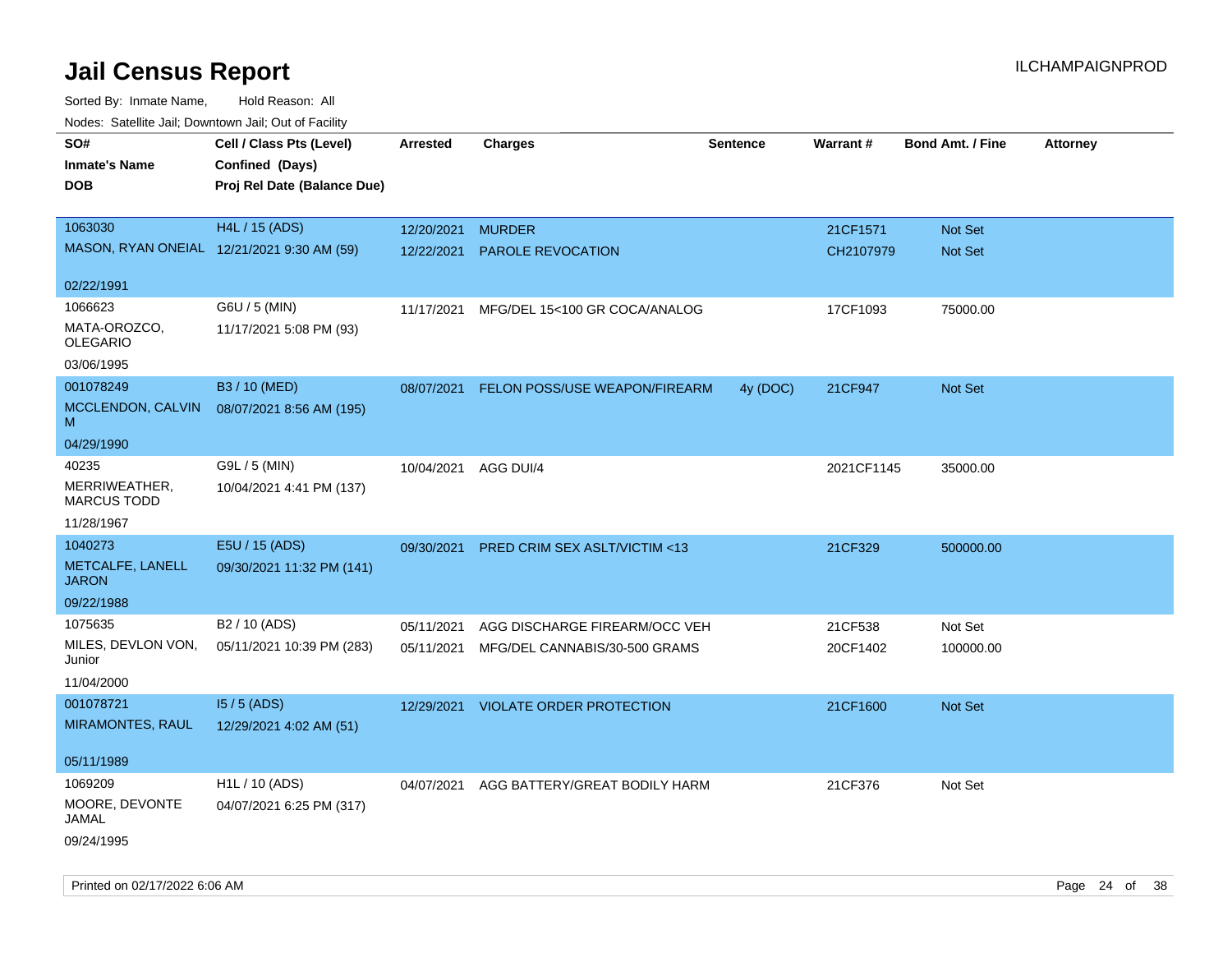| SO#<br><b>Inmate's Name</b>           | Cell / Class Pts (Level)<br>Confined (Days) | <b>Arrested</b>          | <b>Charges</b>                                        | <b>Sentence</b> | Warrant#     | <b>Bond Amt. / Fine</b> | <b>Attorney</b> |
|---------------------------------------|---------------------------------------------|--------------------------|-------------------------------------------------------|-----------------|--------------|-------------------------|-----------------|
| <b>DOB</b>                            | Proj Rel Date (Balance Due)                 |                          |                                                       |                 |              |                         |                 |
|                                       |                                             |                          |                                                       |                 |              |                         |                 |
| 61251                                 | E4L / 15 (ADS)                              | 12/27/2021               | PRED CRIM SEX ASLT/VICTIM <13                         |                 | 21CF651      | No Bond                 |                 |
| PETMECKY, JOHN<br><b>ROBERT</b>       | 12/27/2021 1:52 PM (53)                     |                          |                                                       |                 |              |                         |                 |
| 03/09/1983                            |                                             |                          |                                                       |                 |              |                         |                 |
| 001078357                             | C7U / 15 (SPH)                              | 09/17/2021               | ARMED ROBBERY/ARMED W/FIREARM                         |                 | 21CF1230     | Not Set                 |                 |
| PETTIGREW, CAREY<br>CORNITRIAS DEOBLO | 09/17/2021 9:56 AM (154)                    | 09/17/2021               | ARMED ROBBERY/ARMED W/FIREARM                         |                 | 21CF1128     | Not Set                 |                 |
| 08/31/1986                            |                                             | 09/17/2021               | ARMED ROBBERY/ARMED W/FIREARM                         |                 | 21CF1129     | Not Set                 |                 |
| 1022441                               | C3L / 10 (ADS)                              | 10/27/2021               | AGG BATTERY/PEACE OFFICER                             |                 | 2021 CF 12   | No Bond                 |                 |
| PICKENS, DONTRELL<br><b>DEMAR</b>     | 10/27/2021 1:39 PM (114)                    | 10/27/2021               | AGG BATTERY/PEACE OFFICER                             |                 | 2020 CF 1488 | No Bond                 |                 |
| 12/10/1993                            |                                             |                          |                                                       |                 |              |                         |                 |
| 1063325                               | C6L / 10 (MED)                              |                          | 01/13/2022 VIO BAIL BOND/CLASS A OFFENSE              |                 | 22CM17       | Not Set                 |                 |
| PICKENS, JOSEPH<br>PARNELL            | 01/14/2022 12:28 AM (35)                    |                          |                                                       |                 |              |                         |                 |
| 04/27/1978                            |                                             |                          |                                                       |                 |              |                         |                 |
| 001077783                             | H6L / 10 (ADS)                              |                          | 01/05/2022 AGGRAVATED BATTERY                         |                 | 21CF325      | Not Set                 |                 |
| RIVERA, DARYL<br><b>ANTONIO</b>       | 01/05/2022 4:20 PM (44)                     |                          |                                                       |                 |              |                         |                 |
| 11/14/1981                            |                                             |                          |                                                       |                 |              |                         |                 |
| 1072114                               | A1U / 15 (SPH)                              | 01/17/2021               | ATTEMPT (FIRST DEGREE MURDER)                         |                 | 2021CF65     | Not Set                 |                 |
| ROBINSON, DONNELL<br>LEVON            | 01/17/2021 2:40 PM (397)                    | 01/17/2021<br>02/17/2021 | ARMED ROBBERY/NO FIREARM<br><b>AGGRAVATED BATTERY</b> |                 | 2020CF824    | 75000.00<br>250000.00   |                 |
| 10/23/2000                            |                                             |                          |                                                       | 4y (DOC)        |              |                         |                 |
| 1068592                               | J7L / 15 (ADS)                              | 11/12/2021               | <b>BURGLARY</b>                                       | 2y (DOC)        | 21CF1393     | Not Set                 |                 |
| ROSS, TEVONTAE<br><b>TERRANCE</b>     | 11/12/2021 8:41 AM (98)                     |                          |                                                       |                 |              |                         |                 |
| 12/15/1998                            |                                             |                          |                                                       |                 |              |                         |                 |
| 59178                                 | F8L / 15 (MAX)                              | 12/13/2021               | AGG DISCHARGE FIREARM/OCC VEH                         |                 | 21CF1274     | 1500000.00              |                 |
| SANDERS, MICHAEL<br>JEAN              | 12/13/2021 4:17 PM (67)                     |                          |                                                       |                 |              |                         |                 |
| 12/22/1967                            |                                             |                          |                                                       |                 |              |                         |                 |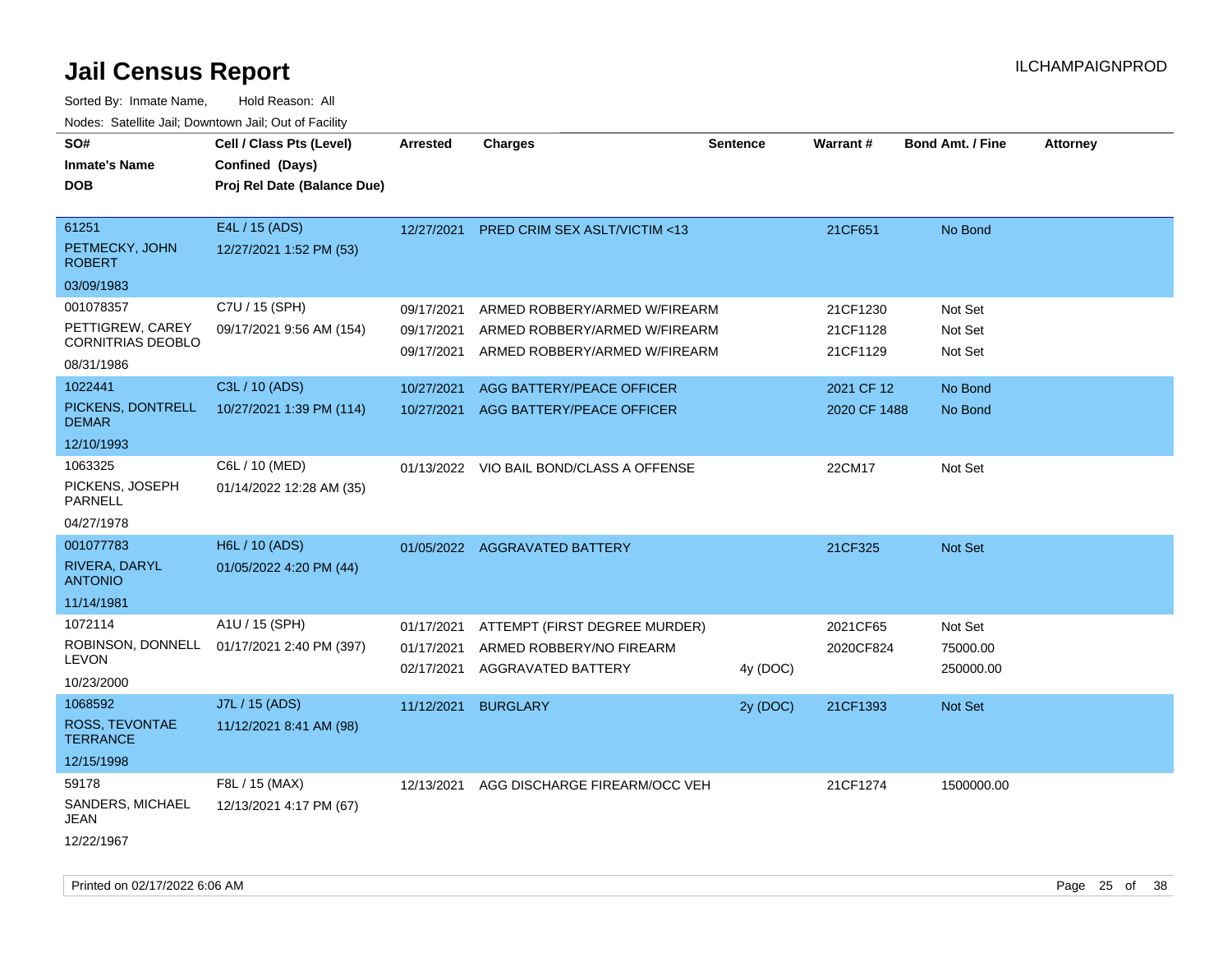Sorted By: Inmate Name, Hold Reason: All Nodes: Satellite Jail; Downtown Jail; Out of Facility

| Todoo. Catolino can, Bowritown can, Oat or I domt<br>SO#<br><b>Inmate's Name</b><br><b>DOB</b> | Cell / Class Pts (Level)<br>Confined (Days)<br>Proj Rel Date (Balance Due) | <b>Arrested</b>          | <b>Charges</b>                                                   | <b>Sentence</b> | Warrant#                 | <b>Bond Amt. / Fine</b> | <b>Attorney</b> |
|------------------------------------------------------------------------------------------------|----------------------------------------------------------------------------|--------------------------|------------------------------------------------------------------|-----------------|--------------------------|-------------------------|-----------------|
| 001078704<br>SHORTER, JAQUAN<br><b>MAURICE</b>                                                 | F7U / 15 (MAX)<br>12/23/2021 1:23 AM (57)                                  | 12/21/2021               | MURDER/INTENT TO KILL/INJURE                                     |                 | 21CF1575                 | Not Set                 |                 |
| 10/08/1998                                                                                     |                                                                            |                          |                                                                  |                 |                          |                         |                 |
| 47195<br>SIMMONS, JAMES<br><b>ROBERT</b>                                                       | G8L / 5 (MIN)<br>12/27/2021 8:42 AM (53)                                   | 12/27/2021<br>12/28/2021 | <b>RESIDENTIAL BURGLARY</b><br><b>RESIDENTIAL BURGLARY</b>       |                 | 2020CF1222<br>2021CF1596 | 10000.00<br>Not Set     |                 |
| 03/13/1975                                                                                     |                                                                            |                          |                                                                  |                 |                          |                         |                 |
| 1064798<br><b>STENNIS, BRUCE</b><br><b>DEONTAY</b>                                             | B1 / 15 (ADS)<br>01/17/2022 1:29 PM (32)                                   | 01/17/2022 MURDER        | 01/17/2022 MFG/DEL 1<15 GR COCAINE/ANLG                          |                 | 2021CF695<br>21CF520     | 1500000.00<br>50000.00  |                 |
| 08/12/1998                                                                                     |                                                                            |                          |                                                                  |                 |                          |                         |                 |
| 65920<br>TAPSCOTT,<br><b>CORNELIUS</b>                                                         | F3L / 15 (MAX)<br>12/21/2021 10:57 PM (59)                                 | 12/21/2021               | ARMED ROBBERY/ARMED W/FIREARM                                    |                 | 21CF1543                 | 100000.00               |                 |
| 07/14/1985                                                                                     |                                                                            |                          |                                                                  |                 |                          |                         |                 |
| 1068839<br><b>TAYLOR, LONDON</b><br><b>JAVON</b><br>08/16/1999                                 | F4L / 15 (MAX)<br>08/07/2020 10:30 AM (560)                                | 08/07/2020 HOMICIDE      |                                                                  |                 | 2020-CF851               | 1000000.00              |                 |
| 1004142                                                                                        | F2U / 15 (MAX)                                                             |                          |                                                                  |                 |                          |                         |                 |
| TOY, KAYON LARENZ                                                                              | 10/22/2021 1:01 PM (119)                                                   | 10/27/2021               | POSSESSION OF METH/15<100GRAMS                                   |                 | 2021CF1298               | 1500000.00              |                 |
| 09/12/1991                                                                                     |                                                                            |                          |                                                                  |                 |                          |                         |                 |
| 1056971<br><b>TRAVIS, DENZEL</b><br><b>DANTRELL</b><br>03/21/1993                              | D4 / 10 (ADS)<br>08/07/2021 7:36 AM (195)                                  | 08/07/2021<br>08/08/2021 | <b>FELON POSS/USE WEAPON/FIREARM</b><br>AGG BATTERY/PUBLIC PLACE |                 | 21CF948<br>2020CF647     | No Bond<br>25000.00     |                 |
| 001078250<br>TRAVIS, JORDAN<br><b>TESHAUN</b><br>03/03/1996                                    | F2L / 10 (MED)<br>08/07/2021 10:27 AM (195)                                | 08/07/2021               | FELON POSS WEAPON/BODY ARMOR                                     |                 | 21CF950                  | Not Set                 |                 |

Printed on 02/17/2022 6:06 AM Page 26 of 38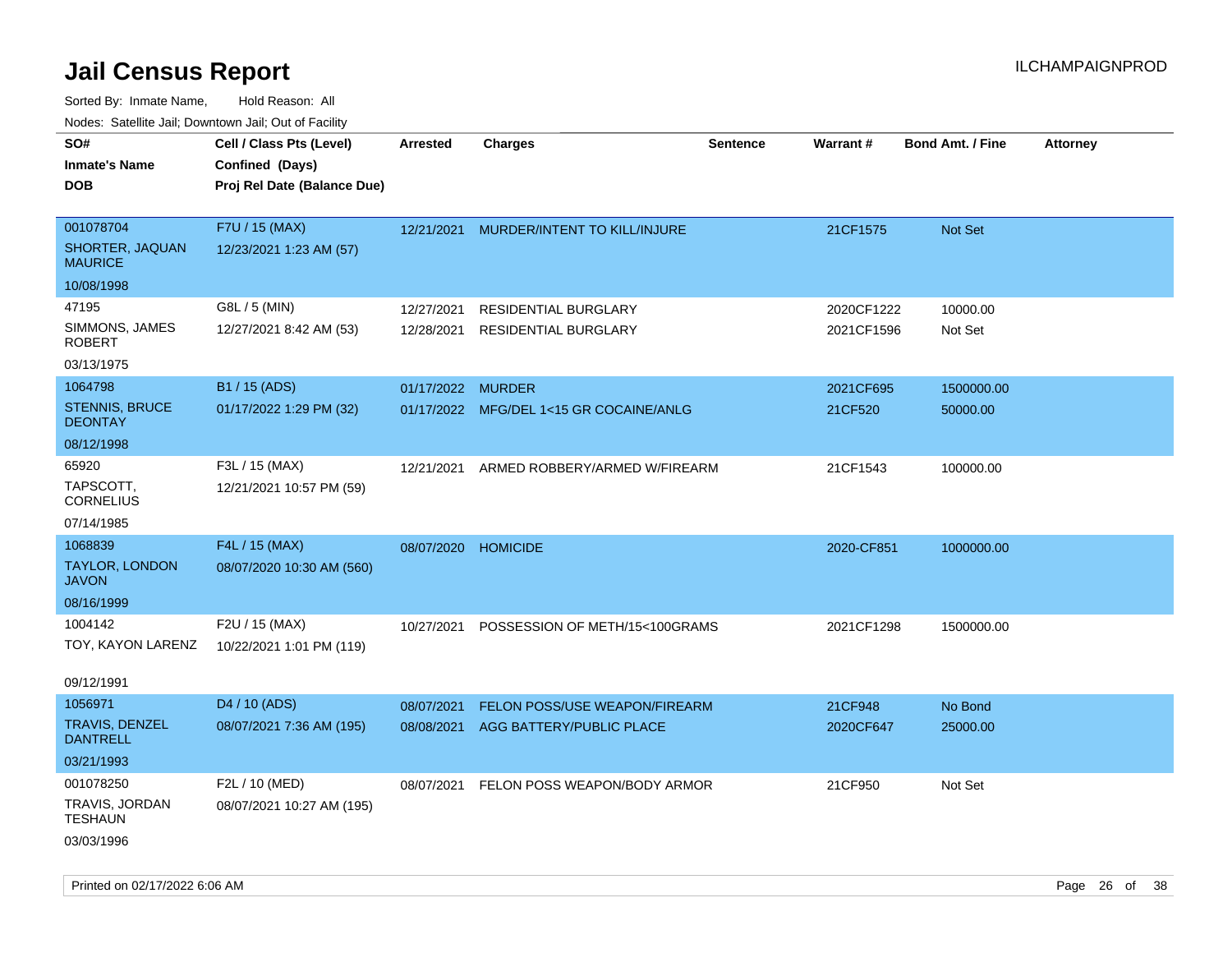| roaco. Calcinio dan, Downtown dan, Cal or Fability |                                                                            |                 |                                 |                 |                 |                         |                 |
|----------------------------------------------------|----------------------------------------------------------------------------|-----------------|---------------------------------|-----------------|-----------------|-------------------------|-----------------|
| SO#<br>Inmate's Name<br><b>DOB</b>                 | Cell / Class Pts (Level)<br>Confined (Days)<br>Proj Rel Date (Balance Due) | <b>Arrested</b> | <b>Charges</b>                  | <b>Sentence</b> | <b>Warrant#</b> | <b>Bond Amt. / Fine</b> | <b>Attorney</b> |
| 56994                                              | A1L / 15 (SPH)                                                             | 12/09/2021      | STALKING/CAUSE FEAR FOR SAFETY  |                 | 21CF1514        | <b>Not Set</b>          |                 |
| <b>TURNER, ROBERT</b><br>EARL, Senior              | 12/09/2021 9:23 PM (71)                                                    | 12/13/2021      | <b>PAROLE REVOCATION</b>        |                 | CH2107735       | Not Set                 |                 |
| 09/07/1982                                         |                                                                            |                 |                                 |                 |                 |                         |                 |
| 30108                                              | J4L / 15 (ADS)                                                             | 07/30/2021      | <b>MURDER</b>                   |                 | 21CF902         | 2000000.00              |                 |
| VANDYKE, DARYL<br>ANTHONY                          | 07/30/2021 8:29 PM (203)                                                   |                 |                                 |                 |                 |                         |                 |
| 10/04/1965                                         |                                                                            |                 |                                 |                 |                 |                         |                 |
| 968681                                             | D5 / 15 (ADS)                                                              | 08/27/2021      | AGG CRIM SX AB/VIC 13<18/TRUST  |                 | 2020CF499       | 250000.00               |                 |
| WADE, DEMETRIUS<br>DARYL                           | 08/27/2021 2:25 AM (175)                                                   | 08/27/2021      | INDIRECT CRIMINAL CONTEMPT      | 3y(DOC)         | 2021CC16        | No Bond                 |                 |
| 01/07/1987                                         |                                                                            |                 |                                 |                 |                 |                         |                 |
| 1070971                                            | H3L / 5 (ADS)                                                              | 12/07/2021      | IDENTITY THEFT/<\$300           |                 | 20CF922         | Not Set                 |                 |
| WEIR, CLINTON<br>HOWARD                            | 12/08/2021 3:45 AM (72)                                                    | 12/07/2021      | <b>RECKLESS DRIVING</b>         |                 | 19TR2348        | Not Set                 |                 |
| 03/15/1983                                         |                                                                            |                 |                                 |                 |                 |                         |                 |
| 54212                                              | E3U / 10 (ADS)                                                             | 12/21/2021      | ARMED VIOLENCE/CATEGORY I       |                 | 21CF1576        | Not Set                 |                 |
| WHITLOCK, GEORGE                                   | 12/21/2021 1:20 PM (59)                                                    | 12/21/2021      | RECEIVE/POSS/SELL STOLEN VEH    |                 | 2021CF669       | 10000.00                |                 |
| ABRAM<br>11/10/1978                                |                                                                            | 12/21/2021      | <b>VIOLATE ORDER PROTECTION</b> |                 | 2021CM391       | 1000.00                 |                 |
| 001078709                                          | F1U / 15 (MAX)                                                             | 12/22/2021      | ARMED VIOLENCE/CATEGORY I       |                 | 21CF1586        | Not Set                 |                 |
| WILLIAMS, DAVID LEE                                | 12/22/2021 11:00 AM (58)                                                   |                 |                                 |                 |                 |                         |                 |
| 12/18/1989                                         |                                                                            |                 |                                 |                 |                 |                         |                 |
| 1058072                                            | A2U / 15 (SPH)                                                             | 02/25/2021      | ARMED HABITUAL CRIMINAL         |                 |                 | <b>Not Set</b>          |                 |
| WILLIAMS, KENNETH<br>BERNARD                       | 02/25/2021 3:24 PM (358)                                                   |                 |                                 |                 |                 |                         |                 |
| 10/04/1985                                         |                                                                            |                 |                                 |                 |                 |                         |                 |
| 001078711                                          | F9L / 10 (MED)                                                             | 12/22/2021      | AGG DISCHARGE FIREARM/OCC BLDG  |                 | 21CF1585        | Not Set                 |                 |
| WILLIS, RANDY<br>RAMEEL                            | 12/22/2021 4:15 PM (58)                                                    |                 |                                 |                 |                 |                         |                 |
| 09/10/2003                                         |                                                                            |                 |                                 |                 |                 |                         |                 |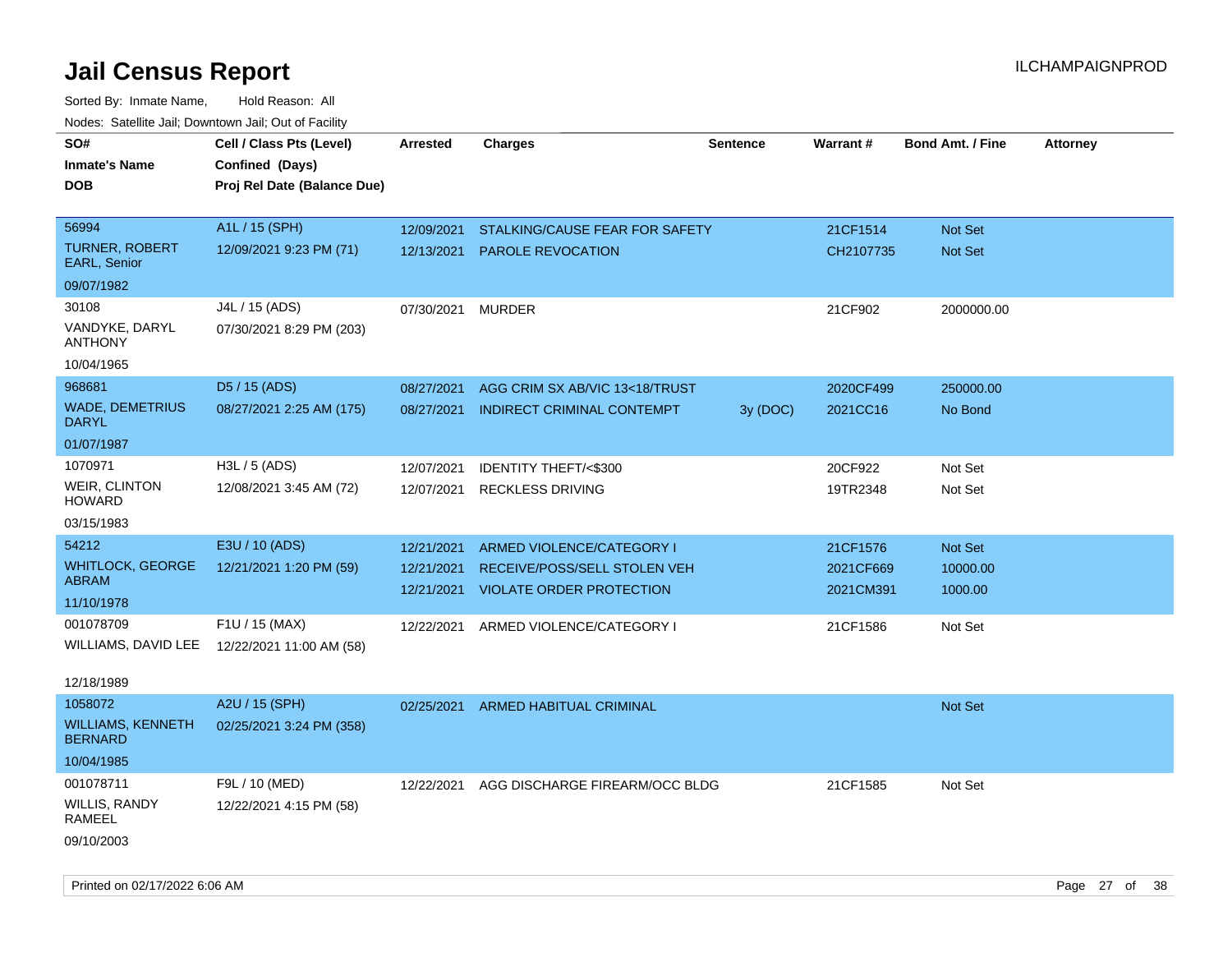| SO#<br><b>Inmate's Name</b><br><b>DOB</b>           | Cell / Class Pts (Level)<br>Confined (Days)<br>Proj Rel Date (Balance Due) | Arrested   | Charges         |            | <b>Sentence</b> | Warrant#    | <b>Bond Amt. / Fine</b> | Attorney |
|-----------------------------------------------------|----------------------------------------------------------------------------|------------|-----------------|------------|-----------------|-------------|-------------------------|----------|
| 9326<br>YOUNG, ANTHONY<br><b>PAUL</b><br>03/13/1954 | $12/5$ (ADS)<br>06/14/2021 12:07 PM (249)                                  | 06/14/2021 | <b>BURGLARY</b> |            |                 | 2020-CF-625 | Not Set                 |          |
| <b>Total Downtown Jail: 72</b>                      |                                                                            | Males: 72  | Females: 0      | Unknown: 0 |                 |             |                         |          |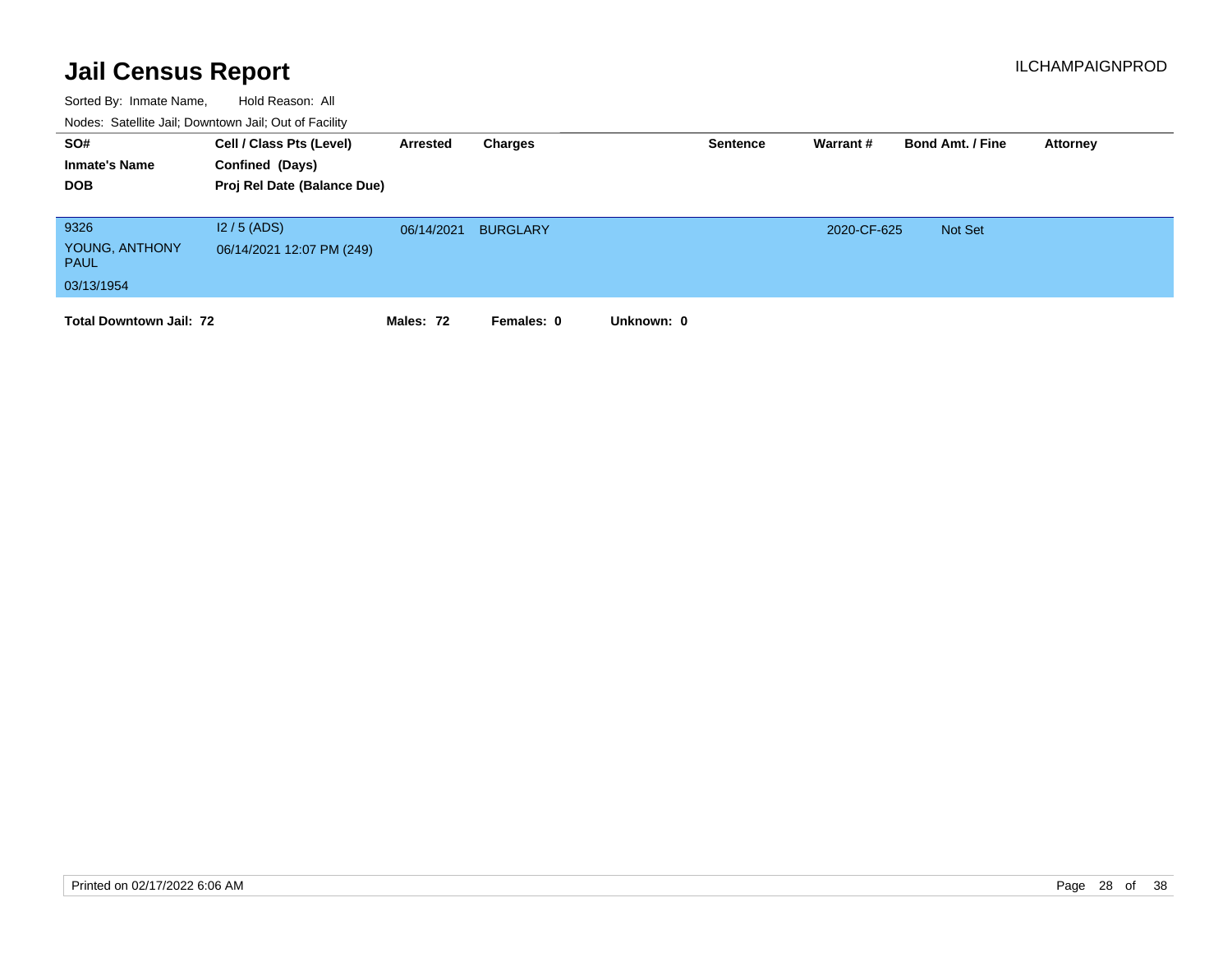|  | <b>Out of Facility</b> |  |
|--|------------------------|--|
|  |                        |  |

| SO#                                      | Cell / Class Pts (Level)                       | <b>Arrested</b> | <b>Charges</b>                   | <b>Sentence</b> | Warrant#  | <b>Bond Amt. / Fine</b> | <b>Attorney</b> |
|------------------------------------------|------------------------------------------------|-----------------|----------------------------------|-----------------|-----------|-------------------------|-----------------|
| <b>Inmate's Name</b><br><b>DOB</b>       | Confined (Days)<br>Proj Rel Date (Balance Due) |                 |                                  |                 |           |                         |                 |
|                                          |                                                |                 |                                  |                 |           |                         |                 |
| 61095                                    | <b>KAN / 10 (ADS)</b>                          | 05/02/2021      | HOME INVASION/CAUSE INJURY       |                 | 2021CF323 | 100000.00               |                 |
| AMOS, DERRICK<br><b>JAMES</b>            | 05/02/2021 9:02 PM (292)                       |                 |                                  |                 |           |                         |                 |
| 06/12/1985                               |                                                |                 |                                  |                 |           |                         |                 |
| 001078178                                | <b>EHD</b>                                     |                 | 02/08/2022 AGG DUI/NO VALID DL   |                 | 2021CF962 | Not Set                 |                 |
| BALTAZAR-MATEO,<br><b>MATEO</b>          | 02/08/2022 10:59 AM (10)                       |                 |                                  |                 |           |                         |                 |
| 06/10/1998                               | 2/17/2022 (0.00)                               |                 |                                  |                 |           |                         |                 |
| 19971                                    | <b>EHD</b>                                     | 11/09/2021      | DRIVING RVK/SUSP DUI/SSS 4-9     |                 | 2021CF968 | Not Set                 |                 |
| <b>LYNN</b>                              | BARNESKE, RAYMOND 11/09/2021 9:32 AM (101)     |                 |                                  |                 |           |                         |                 |
| 08/17/1961                               | 5/6/2022 (0.00)                                |                 |                                  |                 |           |                         |                 |
| 516062                                   | KAN / 15 (MAX)                                 | 02/22/2021      | PHONE HARASSMENT/2+              |                 | 20CF194   | 5000.00                 |                 |
| BENNETT, JOHN<br><b>MICHAEL</b>          | 02/22/2021 10:47 AM (361)                      | 02/22/2021      | AGG DISCH FIR/VEH/PC OFF/FRMAN   |                 | 21CF210   | No Bond                 |                 |
| 04/30/1986                               |                                                |                 |                                  |                 |           |                         |                 |
| 33993                                    | <b>KAN / 10 (MED)</b>                          | 06/14/2021      | AGGRAVATED DOMESTIC BATTERY      |                 | 21CF688   | <b>Not Set</b>          |                 |
| <b>BOOKER, STEPHON</b><br><b>MONTELL</b> | 06/14/2021 7:42 PM (249)                       | 06/14/2021      | POSSESSING A CONTROLLED SUBSTAND |                 | 21CF657   | <b>Not Set</b>          |                 |
| 06/11/1971                               |                                                | 06/14/2021      | <b>PAROLE REVOCATION</b>         |                 | CH2103612 | No Bond                 |                 |
| 1074315                                  | KAN / 15 (MAX)                                 |                 |                                  |                 |           |                         |                 |
| <b>BRIGGS, PATRICK</b>                   | 08/03/2021 4:56 PM (199)                       | 07/27/2021      | AGG DISCHARGE FIREARM/VEH/SCH    |                 | 21CF927   | Not Set                 |                 |
| <b>MONTAY</b>                            |                                                |                 |                                  |                 |           |                         |                 |
| 08/05/2001                               |                                                |                 |                                  |                 |           |                         |                 |
| 001078065                                | <b>KAN / 10 (ADS)</b>                          | 06/17/2021      | AGG BATTERY/DISCHARGE FIREARM    |                 | 21CF704   | 1000000.00              |                 |
| <b>BROWN, CHARMAN</b><br><b>LAKEEF</b>   | 06/17/2021 12:32 PM (246)                      |                 |                                  |                 |           |                         |                 |
| 11/30/2002                               |                                                |                 |                                  |                 |           |                         |                 |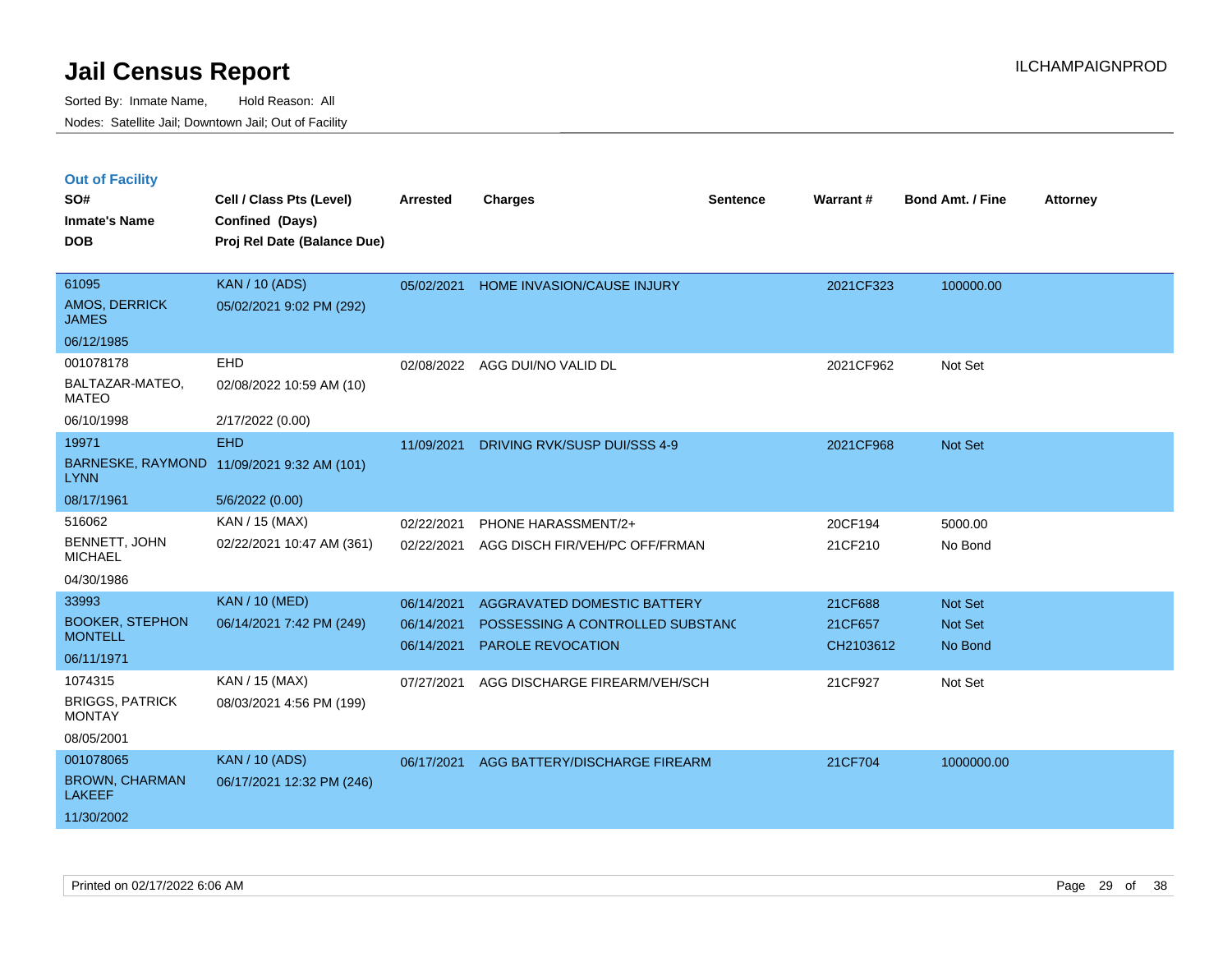| roaco. Catolino dall, Downtown dall, Out of Fability |                                             |            |                                          |                 |            |                         |                 |
|------------------------------------------------------|---------------------------------------------|------------|------------------------------------------|-----------------|------------|-------------------------|-----------------|
| SO#                                                  | Cell / Class Pts (Level)                    | Arrested   | <b>Charges</b>                           | <b>Sentence</b> | Warrant#   | <b>Bond Amt. / Fine</b> | <b>Attorney</b> |
| <b>Inmate's Name</b>                                 | Confined (Days)                             |            |                                          |                 |            |                         |                 |
| <b>DOB</b>                                           | Proj Rel Date (Balance Due)                 |            |                                          |                 |            |                         |                 |
|                                                      |                                             |            |                                          |                 |            |                         |                 |
| 1038554                                              | <b>KAN / 15 (MAX)</b>                       | 08/18/2021 | DELIVERY OF OR POSSESSION OF W/INT       |                 | 21CF1009   | No Bond                 |                 |
| <b>BROWN, CORRION</b><br><b>DEVONTAE</b>             | 08/18/2021 5:40 PM (184)                    |            | 08/18/2021 ARMED HABITUAL CRIMINAL       |                 | 21CF1162   | <b>Not Set</b>          |                 |
| 04/19/1995                                           |                                             |            |                                          |                 |            |                         |                 |
| 1038579                                              | KAN / 15 (MAX)                              | 08/18/2021 | FELON POSS/USE WEAPON/FIREARM            |                 | 21CF1010   | Not Set                 |                 |
| BROWN, MARKEL<br><b>RIKKI</b>                        | 08/18/2021 2:05 PM (184)                    |            |                                          |                 |            |                         |                 |
| 01/06/1995                                           |                                             |            |                                          |                 |            |                         |                 |
| 1003006                                              | <b>KAN / 15 (MAX)</b>                       | 08/19/2021 | FELON POSS/USE MACHINE GUN               |                 | 21CF1011   | No Bond                 |                 |
| <b>BROWN, ROCKEITH</b><br><b>JAVONTE</b>             | 08/19/2021 12:55 AM (183)                   |            |                                          |                 |            |                         |                 |
| 07/23/1991                                           |                                             |            |                                          |                 |            |                         |                 |
| 995894                                               | KAN / 10 (ADS)                              |            | 12/28/2021 FELON POSSESS WEAPON/2ND+     | 5y (DOC)        | 2020CF709  | No Bond                 |                 |
|                                                      | BUTLER, JAMES LYNN 12/28/2021 11:05 AM (52) |            |                                          |                 |            |                         |                 |
|                                                      |                                             |            |                                          |                 |            |                         |                 |
| 12/04/1991                                           |                                             |            |                                          |                 |            |                         |                 |
| 987334                                               | <b>KAN / 15 (MAX)</b>                       |            | 03/10/2021 ATTEMPT (FIRST DEGREE MURDER) |                 | 19CF689    | <b>Not Set</b>          |                 |
| <b>CAIN, ISAIAH</b><br><b>DEPRIEST</b>               | 03/10/2021 2:22 PM (345)                    |            |                                          |                 |            |                         |                 |
| 12/23/1990                                           |                                             |            |                                          |                 |            |                         |                 |
| 992962                                               | KAN / 15 (ADS)                              | 05/25/2021 | MURDER/INTENT TO KILL/INJURE             |                 | 2018CF1045 | 1000000.00              |                 |
| CAMPBELL, KEITH<br><b>KNAQEEB</b>                    | 05/25/2021 1:19 PM (269)                    |            |                                          |                 |            |                         |                 |
| 07/22/1991                                           |                                             |            |                                          |                 |            |                         |                 |
| 001078576                                            | <b>KAN / 15 (MAX)</b>                       | 11/09/2021 | UNLAWFUL USE OF A WEAPON                 |                 | 21CF1383   | Not Set                 |                 |
| <b>CARTER, DEMONDRE</b><br><b>DAVON</b>              | 11/09/2021 6:01 PM (101)                    |            |                                          |                 |            |                         |                 |
| 05/27/2001                                           |                                             |            |                                          |                 |            |                         |                 |
| 1064992                                              | KAN / 15 (MAX)                              | 09/20/2021 | ARMED VIOLENCE/CATEGORY I                |                 | 21CF1137   | Not Set                 |                 |
| CARTER, KEJUAN<br><b>JAVONTE</b>                     | 09/20/2021 11:42 PM (151)                   |            |                                          |                 |            |                         |                 |
| 06/27/1998                                           |                                             |            |                                          |                 |            |                         |                 |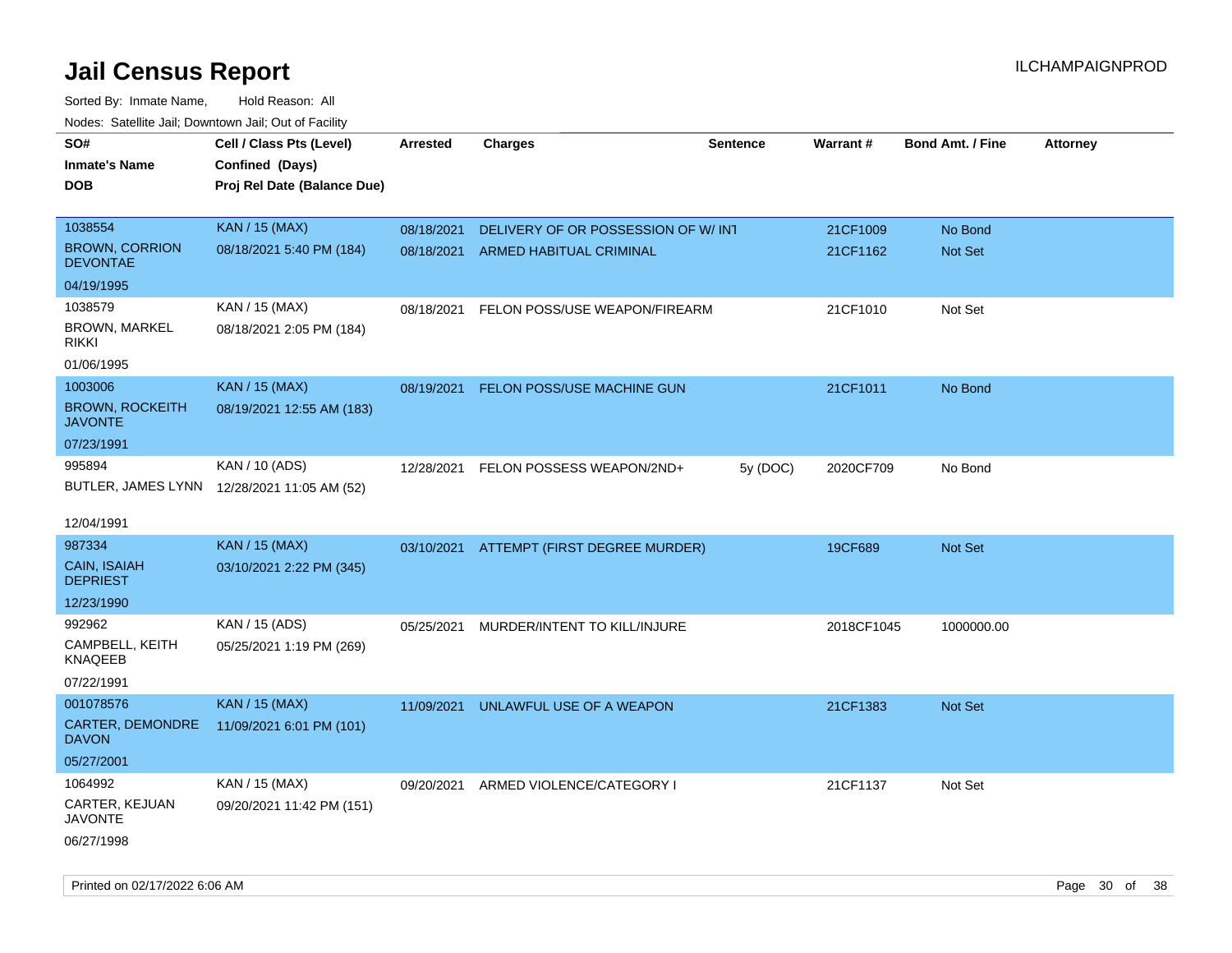| SO#<br><b>Inmate's Name</b><br><b>DOB</b>        | Cell / Class Pts (Level)<br>Confined (Days)<br>Proj Rel Date (Balance Due) | Arrested   | <b>Charges</b>                          | <b>Sentence</b> | <b>Warrant#</b> | <b>Bond Amt. / Fine</b> | <b>Attorney</b> |
|--------------------------------------------------|----------------------------------------------------------------------------|------------|-----------------------------------------|-----------------|-----------------|-------------------------|-----------------|
| 001078729<br><b>CARTER, TROY</b><br><b>DEMON</b> | <b>KAN / 15 (ADS)</b><br>01/02/2022 10:29 AM (47)                          |            | 01/02/2022 MURDER/INTENT TO KILL/INJURE |                 | 20CF396         | 1000000.00              |                 |
| 01/02/2004                                       |                                                                            |            |                                         |                 |                 |                         |                 |
| 001078461                                        | KAN / 10 (MED)                                                             | 10/07/2021 | AGG UNLAWFUL USE WEAPON/PERSON          |                 | 2021CF1209      | No Bond                 |                 |
| COLE, ERIC JOSE                                  | 10/08/2021 12:25 AM (133)                                                  | 10/07/2021 | AGG DOMESTIC BATTERY/STRANGLE           |                 | 2021CF1208      | Not Set                 |                 |
| 01/24/2002                                       |                                                                            | 10/08/2021 | HARASS WITNESS/FAMILY MBR/REP           |                 | 21CF1218        | Not Set                 |                 |
| 1048488                                          | <b>KAN / 10 (ADS)</b>                                                      | 12/30/2021 | ARMED VIOLENCE/CATEGORY I               |                 | 2022CF4         | Not Set                 |                 |
| COLSON, WAYNE<br><b>ARTHUR, Third</b>            | 12/30/2021 8:27 AM (50)                                                    |            |                                         |                 |                 |                         |                 |
| 10/14/1995                                       |                                                                            |            |                                         |                 |                 |                         |                 |
| 57733                                            | KAN / 15 (SPH)                                                             | 02/25/2020 | <b>HOMICIDE</b>                         |                 | 2020-CF250      | 2000000.00              |                 |
| CRAIG, ANTOINE<br>DARRELL                        | 02/25/2020 4:08 PM (724)                                                   | 02/25/2020 | FELON POSS/USE WEAPON/FIREARM           |                 | 19CF-1827       | 80000.00                |                 |
| 10/09/1982                                       |                                                                            |            |                                         |                 |                 |                         |                 |
| 001077939                                        | <b>KAN / 10 (MED)</b>                                                      | 05/10/2021 | FIREARM/FOID INVALID/NOT ELIG           |                 | 21CF526         | No Bond                 |                 |
| <b>CROSS, PATRICK</b><br><b>DONTRELLE</b>        | 05/10/2021 7:31 PM (284)                                                   | 06/02/2021 | POSS STOLEN VEHICLE > \$25,000          |                 | 21CF612         | Not Set                 |                 |
| 11/07/2001                                       |                                                                            |            |                                         |                 |                 |                         |                 |
| 1061304                                          | KAN / 15 (MAX)                                                             | 10/11/2021 | ARMED HABITUAL CRIMINAL                 |                 | 21CF1226        | No Bond                 |                 |
| DORRIS, KEMION                                   | 10/11/2021 7:30 PM (130)                                                   | 10/11/2021 | ARMED HABITUAL CRIMINAL                 |                 | 21CF1227        | No Bond                 |                 |
| <b>DAETOCE</b><br>11/19/1997                     |                                                                            | 10/11/2021 | HOME INVASION/FIREARM                   |                 | 21CF1228        | No Bond                 |                 |
| 1059194                                          | <b>EHD</b>                                                                 | 02/08/2022 | DRIVING ON SUSPENDED LICENSE            |                 | 2019TR10596     | Not Set                 |                 |
| <b>ELAM, NICKOLAS</b><br><b>VONTRELL</b>         | 02/08/2022 10:13 AM (10)                                                   |            |                                         |                 |                 |                         |                 |
| 10/23/1990                                       | 3/9/2022 (0.00)                                                            |            |                                         |                 |                 |                         |                 |
| 001078826                                        | <b>EHD</b>                                                                 | 02/08/2022 | DRIVING ON REVOKED LICENSE              |                 | 2021TR3294      | Not Set                 |                 |
| GALARZA-ROJAS,<br>DANIEL GARARDO                 | 02/08/2022 9:33 AM (10)                                                    |            |                                         |                 |                 |                         |                 |
| 07/09/1977                                       | 2/17/2022 (0.00)                                                           |            |                                         |                 |                 |                         |                 |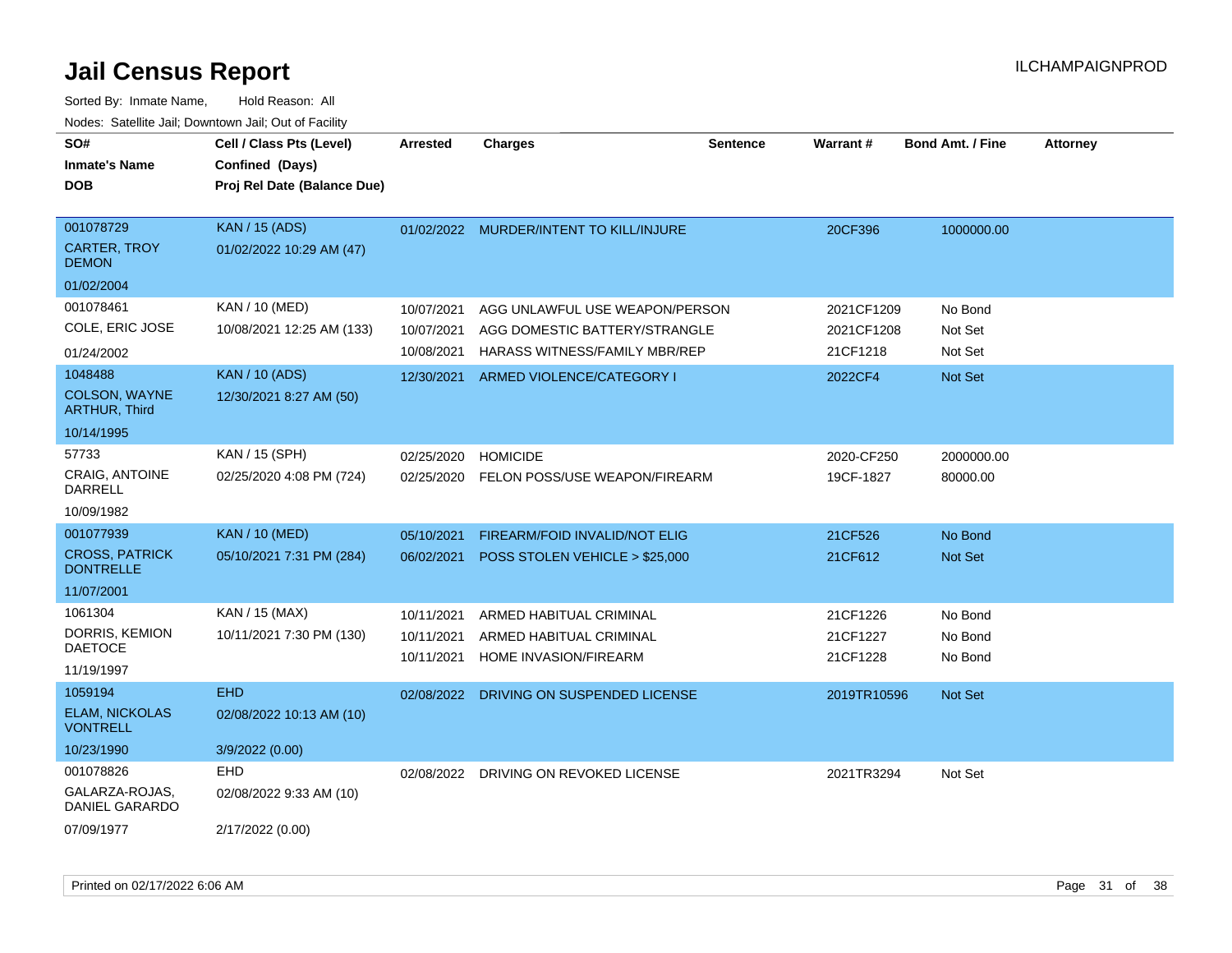| roaco. Oatomto dan, Downtown dan, Oat or Fability                |                                                                                 |                                                      |                                                                                                                               |                 |                                          |                                             |                 |
|------------------------------------------------------------------|---------------------------------------------------------------------------------|------------------------------------------------------|-------------------------------------------------------------------------------------------------------------------------------|-----------------|------------------------------------------|---------------------------------------------|-----------------|
| SO#<br><b>Inmate's Name</b><br><b>DOB</b>                        | Cell / Class Pts (Level)<br>Confined (Days)<br>Proj Rel Date (Balance Due)      | Arrested                                             | <b>Charges</b>                                                                                                                | <b>Sentence</b> | Warrant#                                 | <b>Bond Amt. / Fine</b>                     | <b>Attorney</b> |
| 001077363<br><b>GARY, DAKOTA</b><br><b>TREVON</b><br>12/31/2001  | <b>KAN / 25 (SPH)</b><br>10/30/2020 10:41 AM (476)                              | 10/30/2020                                           | <b>HOME INVASION/FIREARM</b>                                                                                                  | 10y (DOC)       | 20CF1202                                 | 500000.00                                   |                 |
| 1013012<br>12/14/1991                                            | KAN / 15 (MAX)<br>GARY, XAVIER LAMAR  07/08/2021 9:24 AM (225)                  | 07/08/2021<br>07/08/2021<br>07/08/2021               | ATTEMPT (FIRST DEGREE MURDER)<br>FELON POSS/USE FIREARM PRIOR<br>FELON POSS/USE FIREARM PRIOR                                 |                 | 2021CF790<br>2020CF650<br>21CF798        | 1000000.00<br>25000.00<br>Not Set           |                 |
| 952666<br>Junior<br>12/07/1986                                   | <b>EHD</b><br>GILL, MICHAEL LAMAR, 01/25/2022 10:05 AM (24)<br>3/10/2022 (0.00) | 01/25/2022                                           | DRIVING ON REVOKED LICENSE                                                                                                    |                 | 2021TR175                                | Not Set                                     |                 |
| 1065946<br>GODBOLT, DESMOND<br><b>DEVONTAE</b><br>11/15/1997     | KAN / 10 (MED)<br>09/04/2021 1:17 AM (167)                                      | 09/04/2021<br>09/04/2021                             | AGG BATTERY/DISCHARGE FIREARM<br>RESIST/OBSTRUCTING A PEACE OFFICEF                                                           |                 | 21CF1057<br>21CM407                      | 750000.00<br>Not Set                        |                 |
| 1070118<br><b>GRAHAM, CORTEZ</b><br>LAMON<br>03/31/1976          | KAN / 15 (MAX)<br>08/31/2021 9:32 PM (171)                                      | 08/31/2021<br>09/02/2021                             | AGGRAVATED DOMESTIC BATTERY<br>PROBATION VIOLATION                                                                            |                 | 21CF1049<br>21CF55                       | No Bond<br><b>Not Set</b>                   |                 |
| 1076506<br>06/21/2003                                            | KAN / 15 (MAX)<br>GRAY, JAMARH EMERE 09/17/2021 10:41 AM (154)                  | 09/17/2021<br>09/20/2021                             | AGG UUW/PERSON/CM THREAT VIOL<br>DOMESTIC BATTERY                                                                             |                 | 21CF1131<br>21CM430                      | Not Set<br>Not Set                          |                 |
| 1055117<br><b>GREAM, JOHN</b><br><b>ROBERT LEE</b><br>08/23/1996 | <b>EHD</b><br>02/15/2022 10:44 AM (3)<br>6/13/2022(0.00)                        |                                                      | 02/15/2022 AGG BATTERY/PUBLIC PLACE                                                                                           |                 | 2021CM47                                 | Not Set                                     |                 |
| 1045186<br>HOLBROOK, JOHNNIE<br><b>MATHIS</b><br>07/19/1996      | KAN / 15 (MAX)<br>08/16/2021 11:07 AM (186)                                     | 08/16/2021<br>08/16/2021<br>08/16/2021<br>08/16/2021 | ARMED VIOLENCE/CATEGORY I<br>FELON POSS/USE WEAPON/FIREARM<br>AGG FLEEING POLICE/21 MPH OVER<br>FELON POSS/USE WEAPON/FIREARM |                 | 21CF934<br>19CF968<br>21CF988<br>21CF989 | 1000000.00<br>Not Set<br>Not Set<br>Not Set |                 |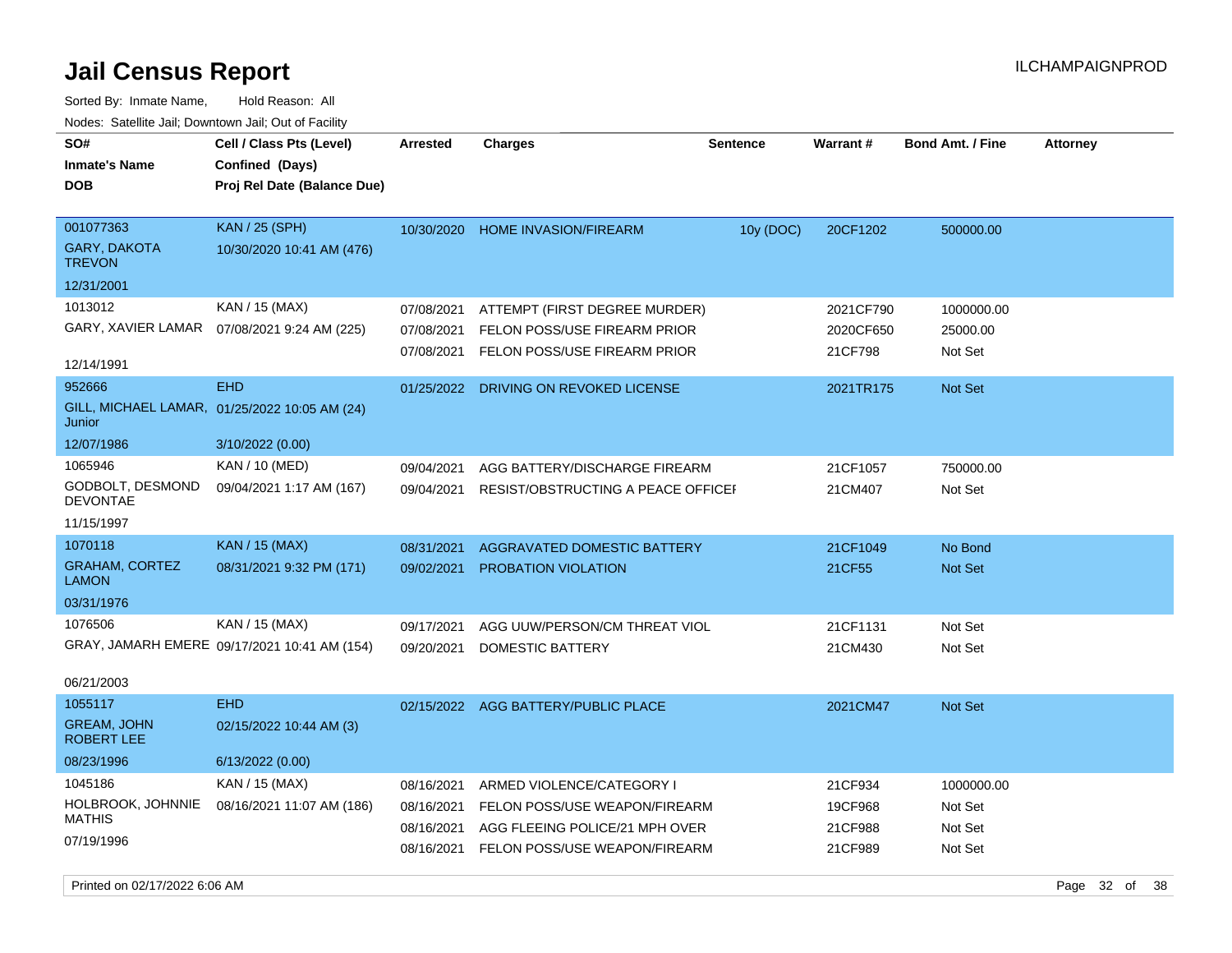| SO#                                    | Cell / Class Pts (Level)    | <b>Arrested</b> | <b>Charges</b>                         | <b>Sentence</b> | <b>Warrant#</b> | <b>Bond Amt. / Fine</b> | <b>Attorney</b> |
|----------------------------------------|-----------------------------|-----------------|----------------------------------------|-----------------|-----------------|-------------------------|-----------------|
| <b>Inmate's Name</b>                   | Confined (Days)             |                 |                                        |                 |                 |                         |                 |
| <b>DOB</b>                             | Proj Rel Date (Balance Due) |                 |                                        |                 |                 |                         |                 |
|                                        |                             |                 |                                        |                 |                 |                         |                 |
| 001078146                              | <b>KAN / 15 (MAX)</b>       | 07/09/2021      | AGG BATTERY/DISCHARGE FIREARM          |                 | 21CF795         | 1000000.00              |                 |
| HUNT, TEIGAN<br><b>JAZAIREO</b>        | 07/09/2021 12:41 PM (224)   | 07/09/2021      | ARMED ROBBERY/ARMED W/FIREARM          |                 | 21CF806         | Not Set                 |                 |
| 05/14/2003                             |                             |                 |                                        |                 |                 |                         |                 |
| 989743                                 | KAN / 15 (ADS)              | 04/13/2021      | AGG DISCHARGE FIREARM/VEH/SCH          |                 | 21CF400         | Not Set                 |                 |
| <b>JACKSON, STEVE</b><br>ALLEN         | 04/13/2021 2:45 AM (311)    | 04/13/2021      | AGGRAVATED DOMESTIC BATTERY            |                 | 21CF399         | Not Set                 |                 |
| 06/04/1991                             |                             |                 |                                        |                 |                 |                         |                 |
| 001078401                              | <b>KAN / 10 (ADS)</b>       | 09/19/2021      | UNLAWFUL VEHICULAR INVASION            |                 | 21CF1134        | Not Set                 |                 |
| <b>KNIGHT, ERIC</b>                    | 09/19/2021 7:32 PM (152)    | 09/19/2021      | <b>HRSMT/THREATEN PERSON/KILL</b>      |                 | 2021CF561       | 50000.00                |                 |
| 07/11/1991                             |                             | 09/21/2021      | <b>BURGLARY</b>                        |                 | 21CF1139        | <b>Not Set</b>          |                 |
| 1002591                                | EHD                         |                 | 01/11/2022 AGG DUI/LIC SUSP OR REVOKED |                 | 2020CF1399      | Not Set                 |                 |
| <b>KRAUS, MARY</b><br><b>KATHERINE</b> | 01/11/2022 11:54 AM (38)    |                 |                                        |                 |                 |                         |                 |
| 04/13/1959                             | 2/22/2022 (0.00)            |                 |                                        |                 |                 |                         |                 |
| 1064445                                | <b>KAN / 15 (MAX)</b>       | 04/23/2021      | AGG DISCHARGE FIREARM/OCC VEH          |                 | 2021CF295       | 500000.00               |                 |
| LARUE, TERENCE                         | 04/23/2021 11:18 AM (301)   | 04/23/2021      | POSSESS 15<100 GRAMS COCAINE           |                 | 19CF1052        | 10000.00                |                 |
| <b>TRAMEL</b>                          |                             | 04/23/2021      | FELON POSS/USE FIREARM/PAROLE          |                 | 21CF899         | Not Set                 |                 |
| 12/23/1998                             |                             |                 |                                        |                 |                 |                         |                 |
| 001078237                              | KAN / 15 (ADS)              | 08/03/2021      | AGG DISCHARGE FIREARM/OCC VEH          |                 | 21CF928         | No Bond                 |                 |
| LAWS, TERON<br><b>RAMONTE</b>          | 08/03/2021 6:29 PM (199)    |                 |                                        |                 |                 |                         |                 |
| 04/03/2001                             |                             |                 |                                        |                 |                 |                         |                 |
| 001078470                              | <b>KAN / 15 (MAX)</b>       | 10/10/2021      | MURDER/INTENT TO KILL/INJURE           |                 | 21CF1221        | Not Set                 |                 |
| LEE, AMAHRION<br><b>JA'MERE</b>        | 10/10/2021 1:23 PM (131)    |                 |                                        |                 |                 |                         |                 |
| 11/05/2002                             |                             |                 |                                        |                 |                 |                         |                 |
| 56792                                  | KAN / 10 (MED)              | 02/02/2021      | ARMED HABITUAL CRIMINAL                |                 | 2021CF141       | 500000.00               |                 |
| LILLARD, LAWRENCE<br><b>TYRONE</b>     | 02/02/2021 2:11 PM (381)    | 02/22/2021      | DRIVING ON REVOKED LICENSE             |                 | 21TR426         | 5000.00                 |                 |
| 10/20/1982                             |                             |                 |                                        |                 |                 |                         |                 |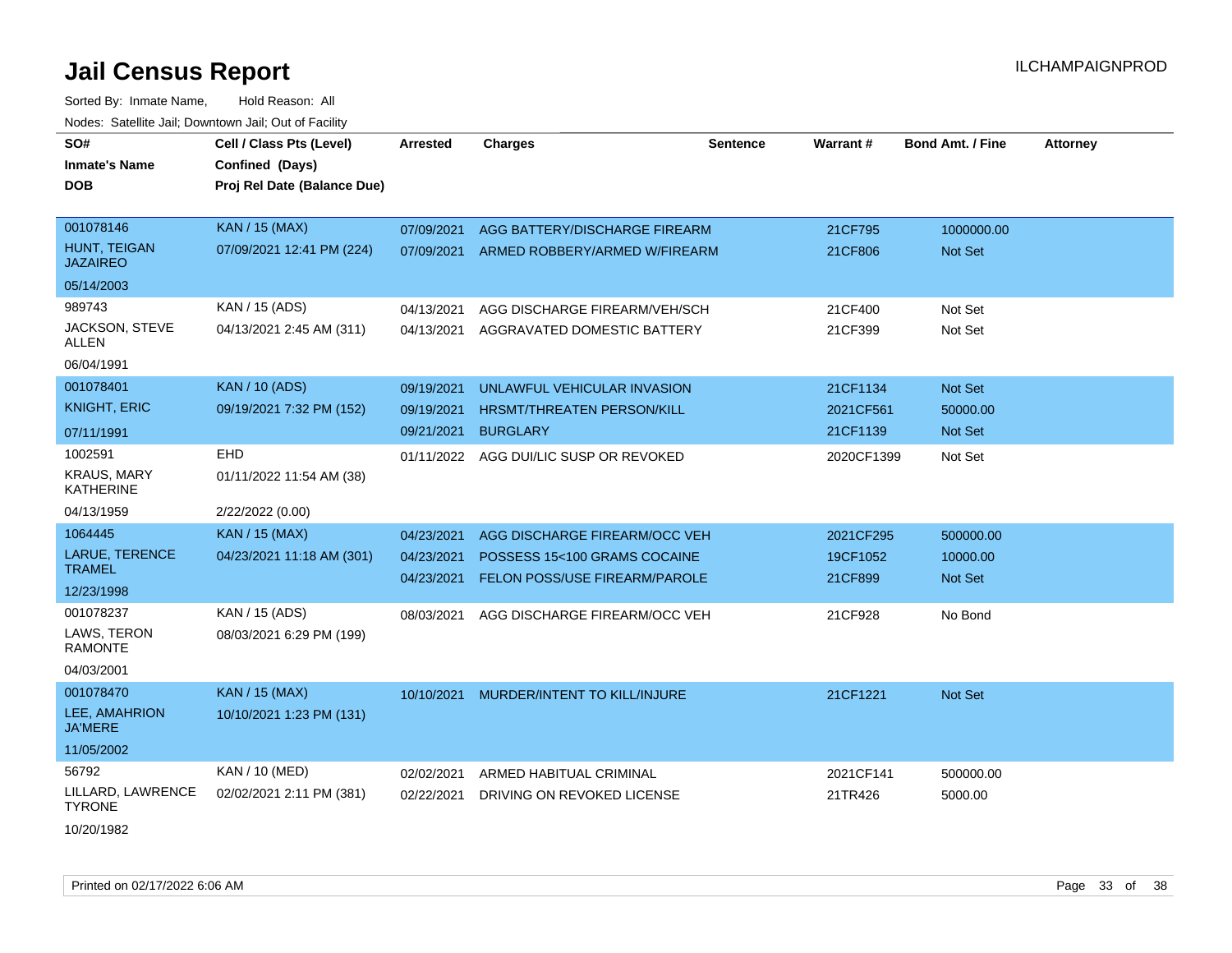| roaco. Catolino cali, Domntonn cali, Out of Facility |                                              |                      |                                          |          |             |                         |                 |
|------------------------------------------------------|----------------------------------------------|----------------------|------------------------------------------|----------|-------------|-------------------------|-----------------|
| SO#                                                  | Cell / Class Pts (Level)                     | <b>Arrested</b>      | <b>Charges</b>                           | Sentence | Warrant#    | <b>Bond Amt. / Fine</b> | <b>Attorney</b> |
| <b>Inmate's Name</b>                                 | Confined (Days)                              |                      |                                          |          |             |                         |                 |
| <b>DOB</b>                                           | Proj Rel Date (Balance Due)                  |                      |                                          |          |             |                         |                 |
|                                                      |                                              |                      |                                          |          |             |                         |                 |
| 40877                                                | <b>EHD</b>                                   | 02/01/2022 AGG DUI/3 |                                          |          | 2020CF986   | Not Set                 |                 |
| MABRY-HALL,<br><b>REBECCA SUE</b>                    | 02/01/2022 9:32 AM (17)                      |                      |                                          |          |             |                         |                 |
| 03/21/1971                                           | 5/1/2022 (0.00)                              |                      |                                          |          |             |                         |                 |
| 001078575                                            | KAN / 10 (MED)                               | 11/09/2021           | <b>GUNRUNNING</b>                        |          | 21CF1330    | 750000.00               |                 |
| MCLAURIN, KEYON A                                    | 11/09/2021 12:41 PM (101)                    |                      |                                          |          |             |                         |                 |
|                                                      |                                              |                      |                                          |          |             |                         |                 |
| 11/19/2002                                           |                                              |                      |                                          |          |             |                         |                 |
| 1011046                                              | <b>KAN / 15 (ADS)</b>                        |                      | 04/10/2021 ATTEMPT (FIRST DEGREE MURDER) |          | 21CF392     | Not Set                 |                 |
| <b>MILES, DARRION</b><br><b>ANTONIO KEVONTA</b>      | 04/11/2021 12:46 AM (313)                    |                      |                                          |          |             |                         |                 |
| 03/18/1990                                           |                                              |                      |                                          |          |             |                         |                 |
| 001077278                                            | KAN / 15 (MAX)                               | 10/06/2020           | MURDER/INTENT TO KILL/INJURE             |          | 2020CF146   | 2000000.00              |                 |
| MILLER, D'ANDRE                                      | 10/06/2020 12:49 PM (500)                    | 10/06/2020           | AGG FLEEING POLICE/21 MPH OVER           |          | 2019CF1171  | 50000.00                |                 |
| 09/08/1986                                           |                                              |                      |                                          |          |             |                         |                 |
| 001078712                                            | <b>KAN / 10 (MED)</b>                        | 12/23/2021           | AGG DISCH FIREARM/1ST AID PERS           |          | 21CF1581    | Not Set                 |                 |
| MONTGOMERY,<br><b>RASHARD MYKI</b>                   | 12/23/2021 4:27 PM (57)                      |                      |                                          |          |             |                         |                 |
| 11/05/2001                                           |                                              |                      |                                          |          |             |                         |                 |
| 1026477                                              | KAN / 15 (ADS)                               | 09/21/2021           | AGG DISCHARGE FIREARM/OCC VEH            |          | 21CF1138    | Not Set                 |                 |
| NEWBILL, DEVONTRE                                    | 09/21/2021 2:27 AM (150)                     | 09/22/2021           | PROBATION VIOLATION                      |          | 20CF577     | Not Set                 |                 |
| <b>LAMONT</b>                                        |                                              |                      |                                          |          |             |                         |                 |
| 11/22/1993                                           |                                              |                      |                                          |          |             |                         |                 |
| 1072907                                              | <b>KAN</b>                                   | 07/14/2021           | <b>ATTEMPT (FIRST DEGREE MURDER)</b>     |          | 2021-CF-832 | 2000000.00              |                 |
|                                                      | NIKOLAEV, YEVGENIY 07/14/2021 10:10 PM (219) | 07/14/2021           | CRIMINAL DAMAGE <\$500/SCHOOL            |          | 2021CF840   | 5000.00                 |                 |
|                                                      |                                              |                      |                                          |          |             |                         |                 |
| 10/06/1983                                           |                                              |                      |                                          |          |             |                         |                 |
| 001078558                                            | KAN / 10 (MED)                               | 11/03/2021           | UNLAWFUL USE OF A WEAPON                 |          | 21CF1352    | Not Set                 |                 |
| PARRISH, DOMINIC<br><b>WALTER</b>                    | 11/03/2021 1:25 PM (107)                     |                      |                                          |          |             |                         |                 |
| 08/23/2001                                           |                                              |                      |                                          |          |             |                         |                 |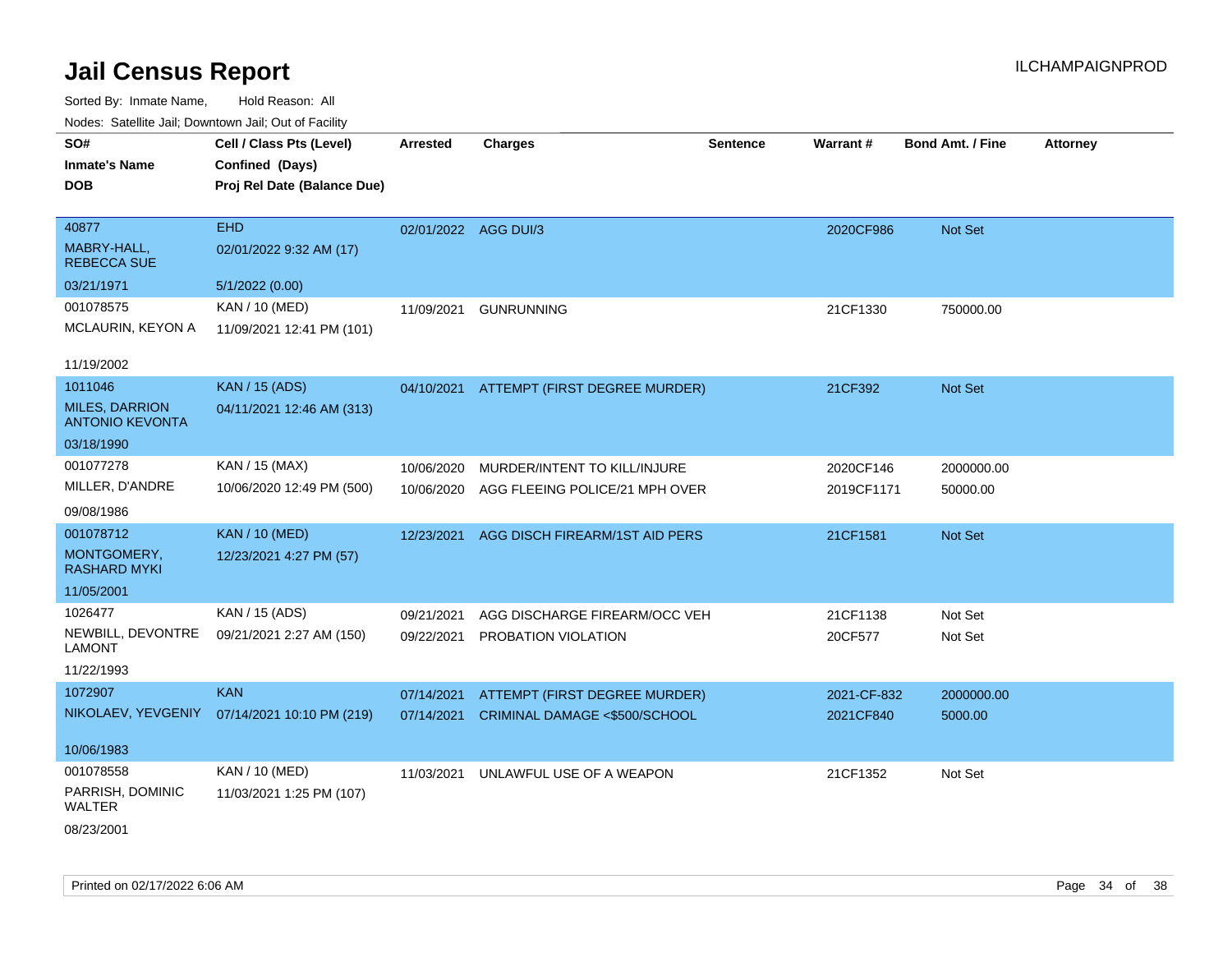| SO#                                | Cell / Class Pts (Level)                      | <b>Arrested</b> | <b>Charges</b>                        | <b>Sentence</b> | Warrant#    | <b>Bond Amt. / Fine</b> | <b>Attorney</b> |
|------------------------------------|-----------------------------------------------|-----------------|---------------------------------------|-----------------|-------------|-------------------------|-----------------|
| <b>Inmate's Name</b>               | Confined (Days)                               |                 |                                       |                 |             |                         |                 |
| <b>DOB</b>                         | Proj Rel Date (Balance Due)                   |                 |                                       |                 |             |                         |                 |
|                                    |                                               |                 |                                       |                 |             |                         |                 |
| 001078063                          | <b>KAN / 15 (MAX)</b>                         | 06/15/2021      | AGG CRIM SEX ASSAULT/WEAPON           |                 | 2021CF678   | 1000000.00              |                 |
|                                    | PERRY, ROBERT Junior 06/15/2021 4:37 PM (248) | 06/15/2021      | <b>ROBBERY</b>                        |                 | 2021CF159   | 25000.00                |                 |
|                                    |                                               |                 |                                       |                 |             |                         |                 |
| 12/21/1990                         |                                               |                 |                                       |                 |             |                         |                 |
| 37559                              | EHD                                           |                 | 01/12/2022 DRIVING ON REVOKED LICENSE |                 | 2021TR2685  | Not Set                 |                 |
| PICKENS, DAVID<br><b>EUGENE</b>    | 01/12/2022 10:16 AM (37)                      |                 |                                       |                 |             |                         |                 |
| 02/01/1973                         | 3/12/2022 (0.00)                              |                 |                                       |                 |             |                         |                 |
| 001077614                          | <b>KAN / 15 (MAX)</b>                         | 01/17/2021      | ATTEMPT (FIRST DEGREE MURDER)         |                 | 21CF66      | Not Set                 |                 |
| <b>DEVON</b>                       | ROBINSON, DONTRELL 01/17/2021 3:08 PM (397)   |                 |                                       |                 |             |                         |                 |
| 09/22/2002                         |                                               |                 |                                       |                 |             |                         |                 |
| 1061216                            | KAN / 10 (MED)                                | 06/22/2021      | <b>HOME INVASION/FIREARM</b>          |                 | 21CF727     | Not Set                 |                 |
| RUNGE, ANDRE<br><b>MARSEAN</b>     | 06/22/2021 4:42 PM (241)                      |                 |                                       |                 |             |                         |                 |
| 12/05/1997                         |                                               |                 |                                       |                 |             |                         |                 |
| 650295                             | <b>PIA / 50 (MAX)</b>                         | 04/22/2020      | <b>CRIMINAL SEXUAL ASSAULT</b>        |                 | 2020-CF407  | 750000.00               |                 |
| SANDAGE, JERALD                    | 04/22/2020 6:30 AM (667)                      | 04/22/2020      | <b>CRIMINAL SEXUAL ASSAULT</b>        |                 | 2020-CF408  | 750000.00               |                 |
| <b>EUGENE</b>                      |                                               | 04/22/2020      | <b>CRIMINAL SEXUAL ABUSE</b>          |                 | 2020-CF409  | 750000.00               |                 |
| 06/07/1971                         |                                               | 04/22/2020      | <b>CRIMINAL SEXUAL ASSAULT</b>        |                 | 2020-CF410  | 750000.00               |                 |
|                                    |                                               | 04/22/2020      | <b>OFFICIAL MISCONDUCT</b>            |                 | 2019-CF1811 | 25000.00                |                 |
| 1062194                            | KAN / 15 (MAX)                                | 02/27/2020      | MURDER/OTHER FORCIBLE FELONY          |                 | 20CF-247    | 1000000.00              |                 |
| SIMMONS, MICHAEL<br>JAMAL          | 02/27/2020 1:11 PM (722)                      | 09/23/2020      | AGG BATTERY/DISCHARGE FIREARM         |                 | 20CF1061    | Not Set                 |                 |
| 11/03/1997                         |                                               |                 |                                       |                 |             |                         |                 |
| 19495                              | <b>EHD</b>                                    | 01/26/2022      | DRIVING RVK/SUSP DUI/SSS 3RD          |                 | 2021CF740   | <b>Not Set</b>          |                 |
| SIMPSON, BRADLEY<br><b>FARRELL</b> | 01/26/2022 9:07 AM (23)                       |                 |                                       |                 |             |                         |                 |
| 05/16/1960                         | 2/24/2022 (0.00)                              |                 |                                       |                 |             |                         |                 |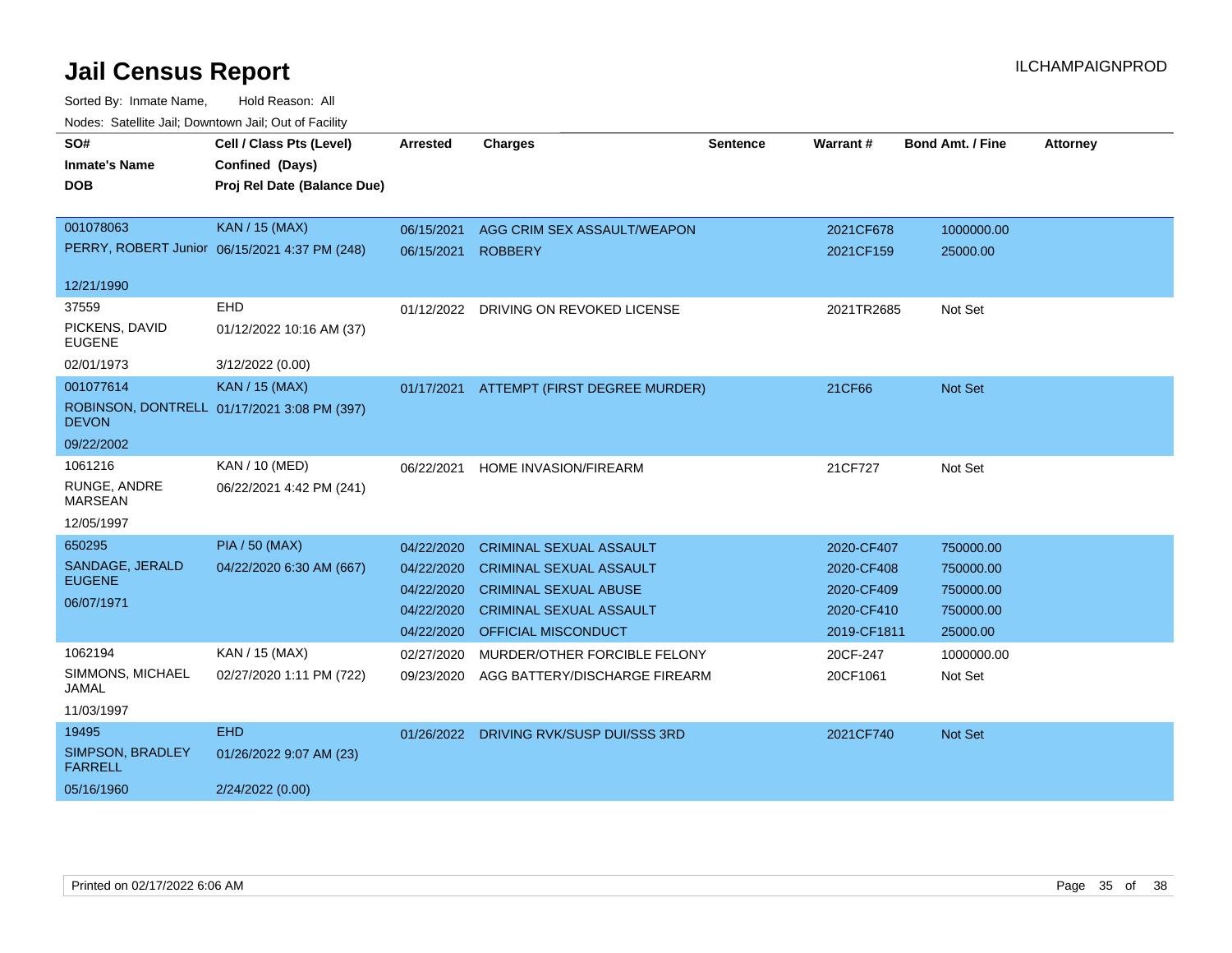| SO#<br><b>Inmate's Name</b>            | Cell / Class Pts (Level)<br>Confined (Days)   | <b>Arrested</b> | <b>Charges</b>                            | <b>Sentence</b> | Warrant#   | Bond Amt. / Fine | <b>Attorney</b> |
|----------------------------------------|-----------------------------------------------|-----------------|-------------------------------------------|-----------------|------------|------------------|-----------------|
| <b>DOB</b>                             | Proj Rel Date (Balance Due)                   |                 |                                           |                 |            |                  |                 |
|                                        |                                               |                 |                                           |                 |            |                  |                 |
| 001078115                              | <b>KAN / 15 (MAX)</b>                         | 07/01/2021      | ARMED VIOLENCE/CATEGORY I                 | 5y (DOC)        | 21CF772    | Not Set          |                 |
| <b>SMITH, JAMES</b><br>NASHAUN, Junior | 07/01/2021 2:44 PM (232)                      |                 |                                           |                 |            |                  |                 |
| 09/18/2000                             |                                               |                 |                                           |                 |            |                  |                 |
| 001077868                              | KAN / 15 (MAX)                                | 04/21/2021      | ARMED ROBBERY/ARMED W/FIREARM             |                 | 21CF445    | Not Set          |                 |
| SPEARMENT,<br><b>KENTRELL</b>          | 04/21/2021 9:48 PM (303)                      | 08/19/2021      | FLEEING/ATTEMPT ELUDE OFFICER             |                 | 2021TR1053 | 1000.00          |                 |
| 01/21/2002                             |                                               |                 |                                           |                 |            |                  |                 |
| 11979                                  | <b>EHD</b>                                    |                 | 01/11/2022 AGG FLEEING POLICE/21 MPH OVER |                 | 2021CF629  | <b>Not Set</b>   |                 |
| <b>STARK, JACK LYNN</b>                | 01/11/2022 10:13 AM (38)                      |                 |                                           |                 |            |                  |                 |
| 12/31/1955                             | 4/9/2022 (0.00)                               |                 |                                           |                 |            |                  |                 |
| 001077854                              | <b>EHD</b>                                    | 09/15/2021      | DRIVING RVK/SUSP DUI/SSS 4-9              |                 | 2021CF306  | Not Set          |                 |
| STUKINS, DANNY RAY                     | 09/15/2021 10:17 AM (156)                     |                 |                                           |                 |            |                  |                 |
| 07/05/1985                             | 3/13/2022 (0.00)                              |                 |                                           |                 |            |                  |                 |
| 1046632                                | <b>KAN / 15 (MAX)</b>                         | 09/14/2021      | ARMED VIOLENCE/CATEGORY II                |                 | 21CF912    | 750000.00        |                 |
|                                        | TATE, JAVON MARQUIS 09/14/2021 12:10 PM (157) |                 |                                           |                 |            |                  |                 |
| 08/10/1996                             |                                               |                 |                                           |                 |            |                  |                 |
| 1033031                                | KAN / 15 (MAX)                                | 08/19/2020      | *AGG BATTERY W/FIREARM/PERSON             |                 | 2020-CF923 | 500000.00        |                 |
| TOMS, ANDREW<br><b>CHUCKY</b>          | 08/19/2020 5:59 PM (548)                      |                 |                                           |                 |            |                  |                 |
| 09/28/1978                             |                                               |                 |                                           |                 |            |                  |                 |
| 545478                                 | <b>EHD</b>                                    |                 | 02/16/2022 AGG DUI/NO VALID DL            |                 | 2021CF312  | <b>Not Set</b>   |                 |
| TRICE, BRIAN AUSTIN                    | 02/16/2022 9:59 AM (2)                        |                 |                                           |                 |            |                  |                 |
| 05/12/1982                             | 2/17/2022 (0.00)                              |                 |                                           |                 |            |                  |                 |
| 001078386                              | KAN / 10 (MED)                                | 09/14/2021      | POSSESSION OF STOLEN FIREARM              |                 | 2021CF1099 | 250000.00        |                 |
| TURNER, AMARIO                         | 09/14/2021 11:42 PM (157)                     |                 |                                           |                 |            |                  |                 |
| 09/23/2002                             |                                               |                 |                                           |                 |            |                  |                 |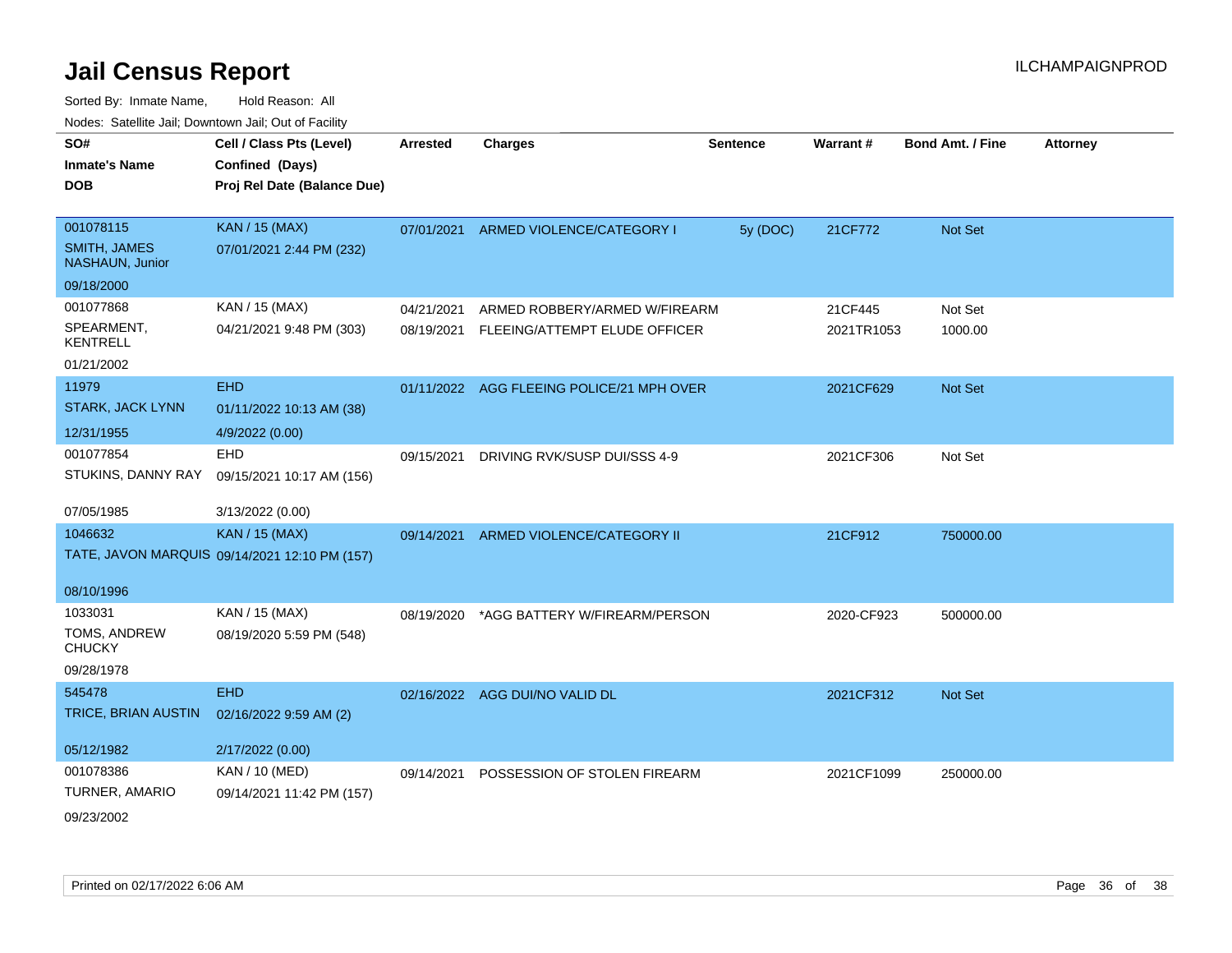| SO#<br><b>Inmate's Name</b><br><b>DOB</b>                           | Cell / Class Pts (Level)<br>Confined (Days)<br>Proj Rel Date (Balance Due) | Arrested                                                           | <b>Charges</b>                                                                                                                                                     | Sentence | Warrant#                                                                      | <b>Bond Amt. / Fine</b>                                             | <b>Attorney</b> |
|---------------------------------------------------------------------|----------------------------------------------------------------------------|--------------------------------------------------------------------|--------------------------------------------------------------------------------------------------------------------------------------------------------------------|----------|-------------------------------------------------------------------------------|---------------------------------------------------------------------|-----------------|
| 1011886<br><b>TURNER, SHAWNTAY</b><br><b>EUGENE</b><br>01/09/1992   | <b>EHD</b><br>01/12/2022 9:25 AM (37)<br>3/11/2022 (0.00)                  |                                                                    | 01/12/2022 AGG FLEEING/2+ CON DEVICES                                                                                                                              |          | 2021CF378                                                                     | Not Set                                                             |                 |
| 1062558<br>WELLS, JIAMANTE<br>AMORE<br>09/02/1995                   | KAN / 10 (MED)<br>10/02/2021 8:29 PM (139)                                 | 10/02/2021                                                         | FELON POSS/USE WEAPON/FIREARM                                                                                                                                      |          | 21CF1185                                                                      | Not Set                                                             |                 |
| 1002033<br><b>WEST, ANTONIO</b><br><b>DEONTA</b><br>04/15/1992      | <b>KAN / 15 (MAX)</b><br>09/08/2021 11:01 PM (163)                         | 09/08/2021<br>09/08/2021<br>09/08/2021<br>09/08/2021<br>09/08/2021 | DRIVING ON SUSPENDED LICENSE<br>ARMED ROBBERY/ARMED W/FIREARM<br>AGG UNLAWFUL USE OF WEAPON/VEH<br><b>OBSTRCT JUSTICE/LEAVE STATE</b><br>ARMED VIOLENCE/CATEGORY I |          | 2019-TR-11944<br>2020-CF-1406<br>2021-CF-AWOW<br>2021-CF-AWOW<br>2021-CF-AWOW | 5000.00<br>500000.00<br><b>Not Set</b><br><b>Not Set</b><br>Not Set |                 |
| 1022068<br>WILKINS, MICHAEL<br>CARL<br>07/10/1992                   | KAN / 15 (ADS)<br>10/10/2021 5:07 AM (131)                                 | 10/10/2021                                                         | FELON POSS/USE WEAPON/FIREARM                                                                                                                                      |          | 21CF1212                                                                      | Not Set                                                             |                 |
| 28328<br><b>WILLIAMS, DERRICK</b><br>05/10/1965                     | <b>EHD</b><br>02/02/2022 9:39 AM (16)<br>3/2/2022 (0.00)                   | 02/02/2022                                                         | AGG DUI/NO VALID DL                                                                                                                                                |          | 2021CF19                                                                      | Not Set                                                             |                 |
| 539662<br>WILLIAMS, JAVONTAE<br><b>DEMAR</b><br>07/28/1991          | KAN / 10 (MED)<br>08/14/2021 1:28 AM (188)                                 | 08/14/2021<br>08/14/2021<br>08/14/2021<br>08/14/2021               | <b>AGGRAVATED BATTERY</b><br>AGGRAVATED DOMESTIC BATTERY<br>DOM BTRY/CONTACT/1-2 PRECONV<br><b>CITY OV ARREST</b>                                                  |          | 21CF979<br>2020CF1098<br>2021CF770<br>2017OV893                               | No Bond<br>25000.00<br>250000.00<br>1000.00                         |                 |
| 537798<br><b>WILLIAMS, LATOYA</b><br><b>ANGIELINE</b><br>04/17/1983 | <b>EHD</b><br>02/16/2022 9:17 AM (2)<br>2/25/2022 (0.00)                   | 02/16/2022                                                         | DRIVING ON REVOKED LICENSE                                                                                                                                         |          | 2020TR8435                                                                    | Not Set                                                             |                 |